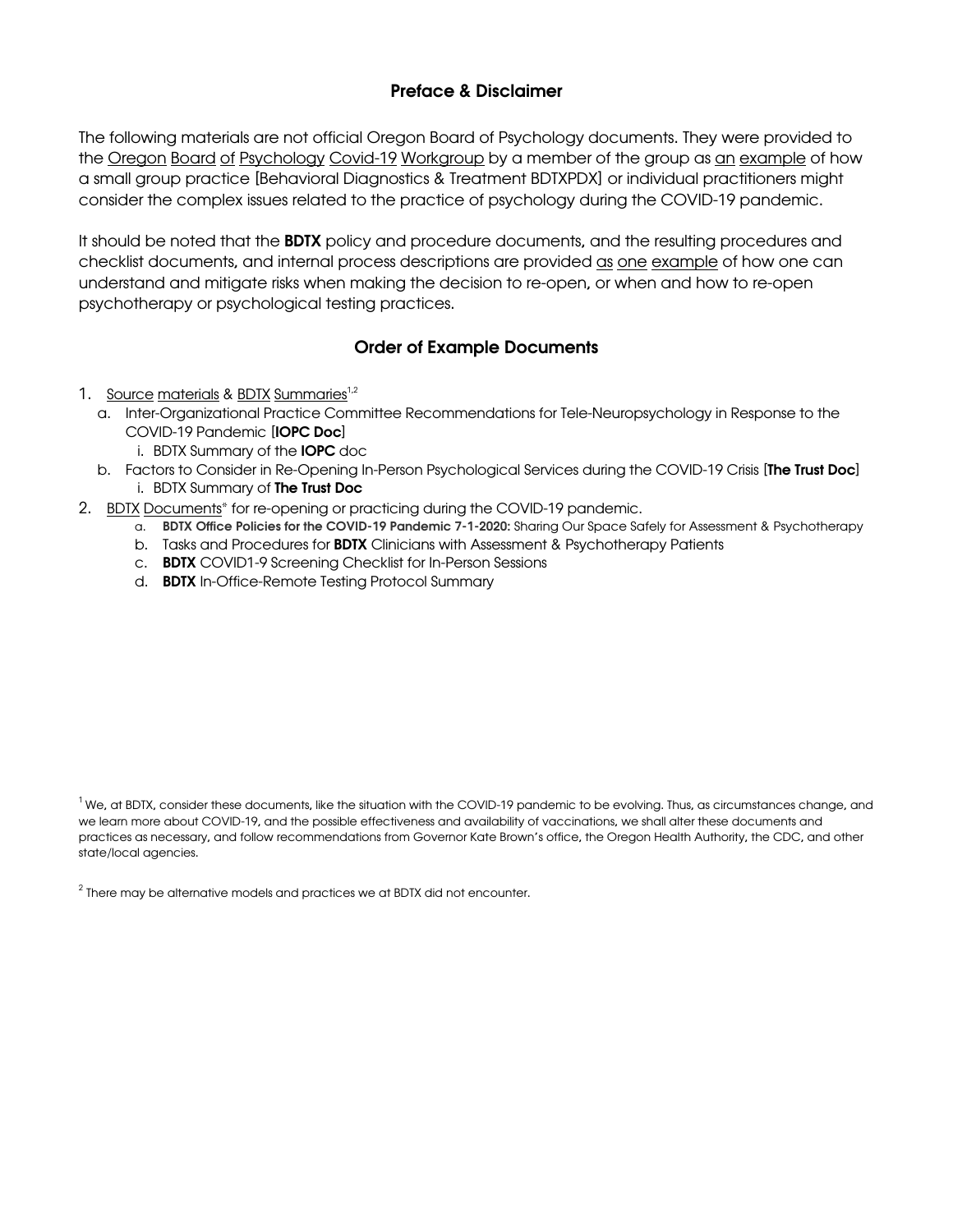









# **InterOrganizational Practice Committee Guidance/Recommendation for Models of Care During the Novel Coronavirus Pandemic**

## **Executive Summary**

- This document outlines the benefits of neuropsychological (NP) assessment, the risks of conducting NP assessments in the context of the COVID-19 pandemic, and reviews the options for conducting NP exams in several ways, including standard in-person, mitigated in-person, in-clinic TeleNP, remote/home TeleNP.
- Given wide regional variation in community risks of coronavirus infection/ transmission, and wide variation in patient risk characteristics and practice settings, no uniform guidance or set of recommendations is likely to be appropriate across clinical settings, and "hybrid" or "blended" models may best balance risks and benefits.
- The guidance includes strategies for selecting the most appropriate model for a given patient, taking into account four levels of patient risk stratification: urgency of care, symptom acuity, health risk factors for COVID-19, and incremental validity of the proposed assessment technique. Level of community risk and the concept of stepped models of care are also utilized in the proposed decision making process.
- The document provides links to governmental agency and professional organization resources for mitigating risk of virus transmission during in-person patient encounters, as well as an outline/ discussion of essential infection mitigation processes based on commonalities across various federal, state, local, and professional organization recommendations.
- Models for informed consent procedures and suggestions for documentation are also included.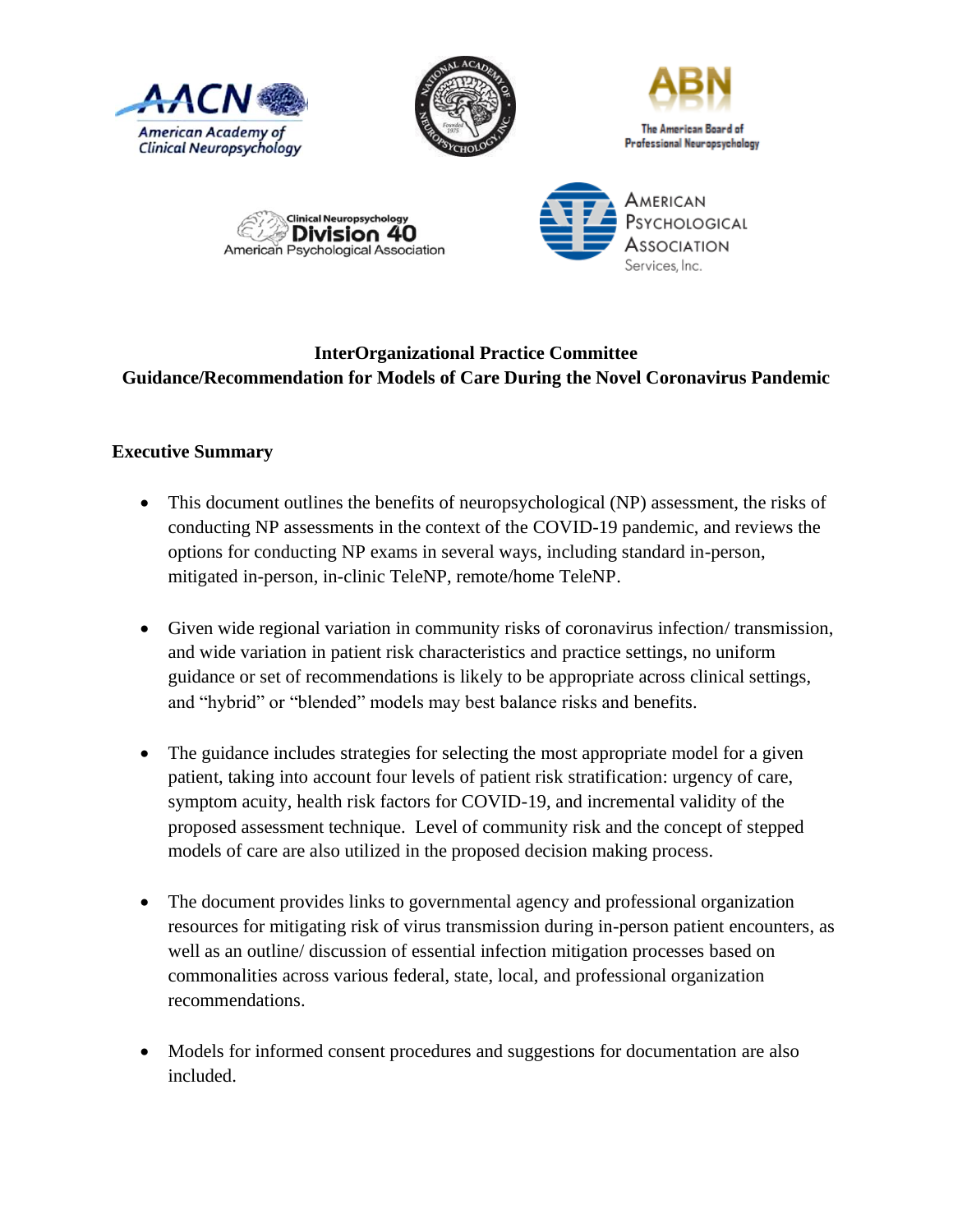### **Goals of the Models of Care Recommendation and Guidance**

Clinical neuropsychologists globally are trying to determine how to provide neuropsychological (NP) services while minimizing risks of the COVID-19 illness and novel coronavirus transmission as lockdown orders are lifted and ambulatory clinical services resume in many settings. To do so rationally requires analysis of the risks relative to the benefits of various models of neuropsychological care. An advocacy team was established by the [Inter](https://iopc.online/)  [Organizational Practice Committee \(IOPC\)](https://iopc.online/)<sup>1</sup> to develop guidance and resources for neuropsychologists navigating practice during the pandemic. Readers are referred to the IOPC Recommendations/Guidance for Teleneuropsychology (TeleNP) in Response to the COVID-19 Pandemic2, which was developed to provide guidance for TeleNP in the context of the disruption in the usual face-to-face interpersonal contact that characterizes neuropsychological assessments. This additional guidance first outlines the benefits of neuropsychological (NP) assessment, then surveys the risks of conducting NP assessments in the context of the novel coronavirus pandemic, and finally reviews the options for conducting NP exams in several ways, including standard in-person NP exams and several modified NP exam formats including mitigated inperson, in-clinic TeleNP, and remote/home TeleNP. Several models for informed consent procedures and suggestions for documentation are included.

This material is provided to help readers consider options and risk-benefit ratios of different strategies for neuropsychological care during the COVID-19 pandemic. Given wide regional variation in risks of coronavirus infection or transmission, and wide variation in individual patient risk characteristics and practice settings, no uniform guidance or set of recommendations is likely to be appropriate across clinical settings, and "hybrid" or "blended" models may best balance risks and benefits. The guidance is not meant to supplant typical practices and guidelines under normal circumstances. That is, when safe and feasible to resume typical in-person services, the recommendations should not override existing practice standards. No recommendation should be followed if it contradicts federal, state, or local laws overseeing the practice of

<sup>1</sup> The Inter Organizational Practice Committee (IOPC) is a committee of the practice chairs of the American Academy of Clinical Neuropsychology/ American Board of Clinical Neuropsychology, the National Academy of Neuropsychology, Division 40 of the American Psychological Association, the American Board of Professional Neuropsychology, and the American Psychological Association Services, Inc. (APAS) tasked with coordinating advocacy efforts and improving the practice climate for Neuropsychology.

<sup>2</sup> Bilder, R., Postal, K., Barisa, M., Aase, D.M., Cullum, M., Gillaspy, S., Harder, L., Kanter, G., Lanca, M., Lechuga, D., Morgan, J., Most, R., Puente, A., Salinas, C., Woodhouse, J. (in press). InterOrganizational Practice Committee Recommendations/Guidance for Teleneuropsychology (TeleNP) in Response to the COVID-19 Pandemic. The Clinical Neuropsychologist.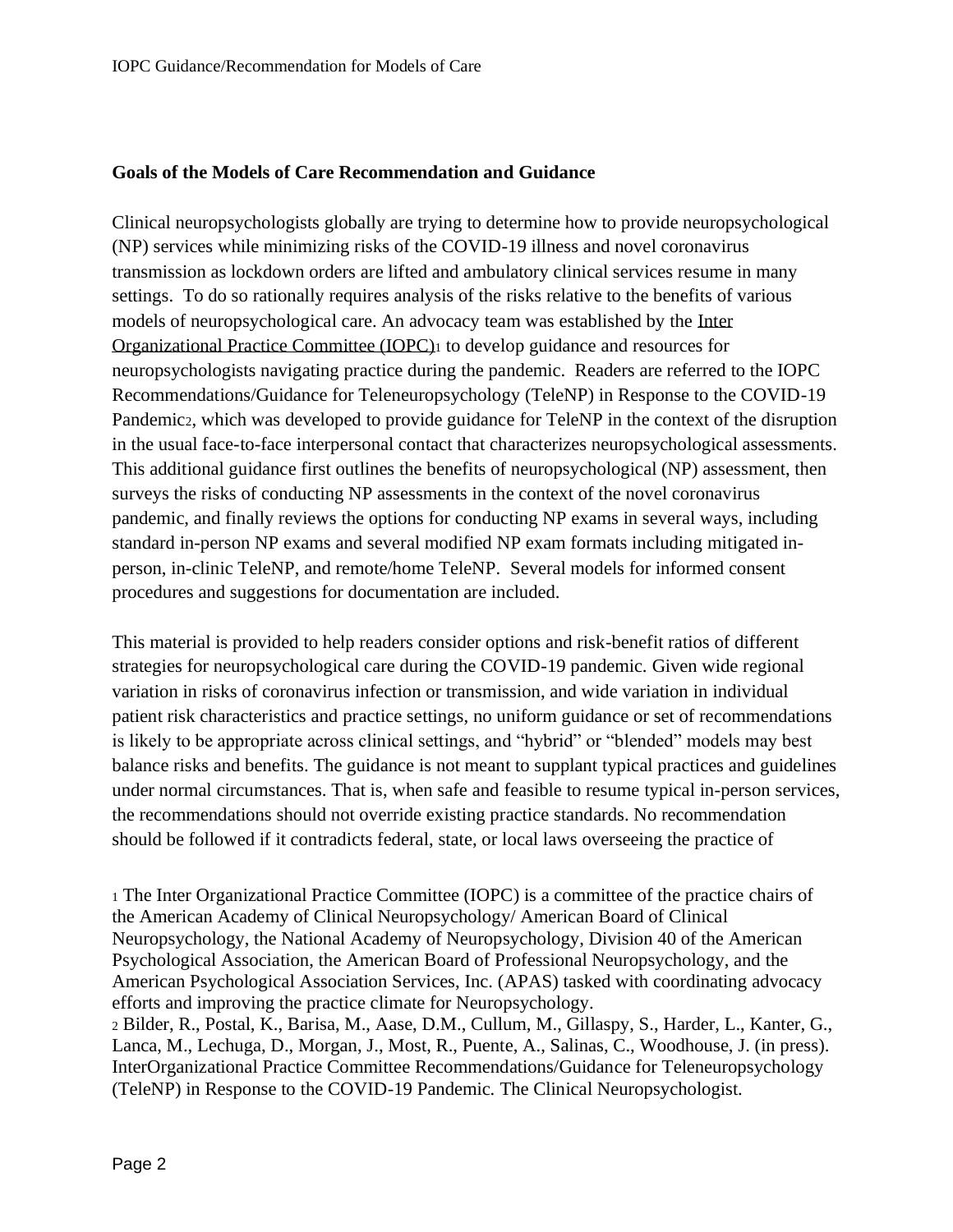psychologists. It is assumed that all psychologists will adhere to respective federal and state rules and regulations, the American Psychological Association's Ethical Guidelines (APA, 2017), and the Standards for Educational and Psychological Testing (AERA 2014).

### **I. Benefits of Neuropsychological (NP) Assessment**

Emerging literature supports the incremental validity of NP assessment above and beyond other demographic, medical, and diagnostic variables; NP assessment enhances diagnostic decisionmaking, prediction of outcomes, and reduces costs3,4,5. These benefits have almost always exceeded risks because the typical risks of NP assessment are so low. Now that the novel coronavirus pandemic has made in-person clinical encounters subject to non-negligible risks (enumerated below), it is valuable to specify the benefits of NP exams so that these can be weighed against potential risks.

Many benefits of NP assessment can be understood as assisting in *differential diagnosis or characterization of brain function that impacts treatment or other interventions5*. A nonexhaustive list of interventions that are often guided by NP exams include:

- Surgical (neurosurgical [e.g., epilepsy, tumor, deep brain stimulator]; transplant)
- Medical (medication, physical rehabilitation)
- Educational, psychoeducational
- Psychiatric, psychopharmacological
- Cognitive remedial, psychological rehabilitation
- Psychotherapeutic, behavioral, coaching
- Family-focused therapies
- Vocational
- Lifestyle
- Social
- Ecological (housing, independent living)
- Decisional (individual: assessment of capacity; disability; driving)

<sup>4</sup> Watt, S., & Crowe, S. F. (2018). Examining the beneficial effect of neuropsychological assessment on adult patient outcomes: a systematic review. *The Clinical Neuropsychologist*, *32*(3), 368-390.

<sup>5</sup> Braun, M, Tupper, D., Kaufman, P., McCrea, M., Postal, K., Westerveld, M., Wills, K., and Derr, T. (2011) Neuropsychological assessment: A valuable tool in the diagnosis and management of neurologic, neurodevelopmental, medical, and psychiatric disorders. Journal of Cognitive and Behavioral Neurology 24(3) 107-114.

<sup>3</sup> Donders, J. (2020). The incremental value of neuropsychological assessment: A critical review. *The Clinical Neuropsychologist*, *34*(1), 56-87.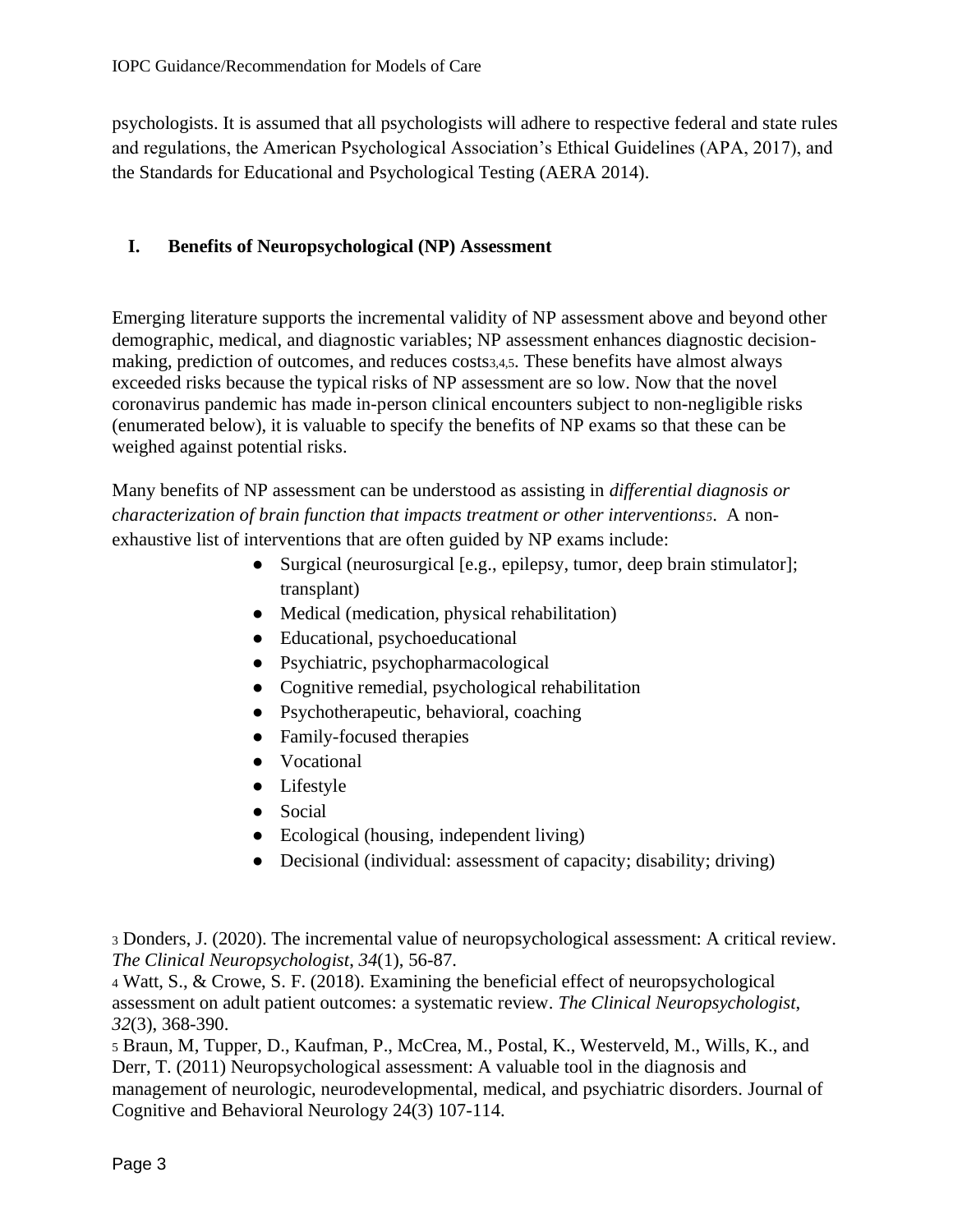● Forensic (political/justice: immigration; asylum seeking; civil litigation; criminal litigation/capital crime)

In addition to direct impacts on interventions, NP exams may provide *differential diagnoses and/or characterization of patient functioning that impacts patient and/or caregiver understanding*. This could be seen as an intervention itself, insofar as increased understanding may change behavior, but it deserves separate consideration in this context. For example, it may be of high importance to a patient and family members to know how likely it is that their loved one has dementia or that their symptoms are better understood as a response to stressors or isolation during the pandemic. By identifying appropriate treatments and increasing understanding, NP assessments also reduce costs, including direct financial costs (through reduction in suboptimal treatment utilization) and other human costs (through productivity loss, treatment of ancillary disorders, caregiver burden, and other indirect impacts).

The benefits of NP assessment need to be determined *with respect to time*. This weighs particularly on decisions to delay exams and has to consider the benefits of earlier intervention and understanding, versus the risks of delayed interventions and understanding. The distinctions between "emergency," "urgent" and "elective" procedures are often unclear6, and it is more accurate to consider "urgency" as a dimension or continuum rather than classify the potential scenarios that can arise for patients given specific syndromes, ages, and other contextual factors.

Examples are provided below that highlight the *risks of delaying NP assessment*:

- A patient who has epilepsy surgery delayed because NP information is not available may have adverse consequences of ongoing recurrent seizures during that waiting period.
- A patient who has a cardiac or other major organ transplant (e.g., kidney, liver) delayed because NP information is not available may experience severe medical consequences or even death.
- A patient with Parkinson's Disease who has a deep brain stimulation surgery delayed because NP information is not available may experience adverse

<sup>6</sup> It is generally agreed that these three terms are to be interpreted in descending order of immediacy but the boundaries separating the conditions may be unclear and there are multiple frameworks for understanding level of urgency. See for example <https://www.cms.gov/files/document/cms-non-emergent-elective-medical-recommendations.pdf>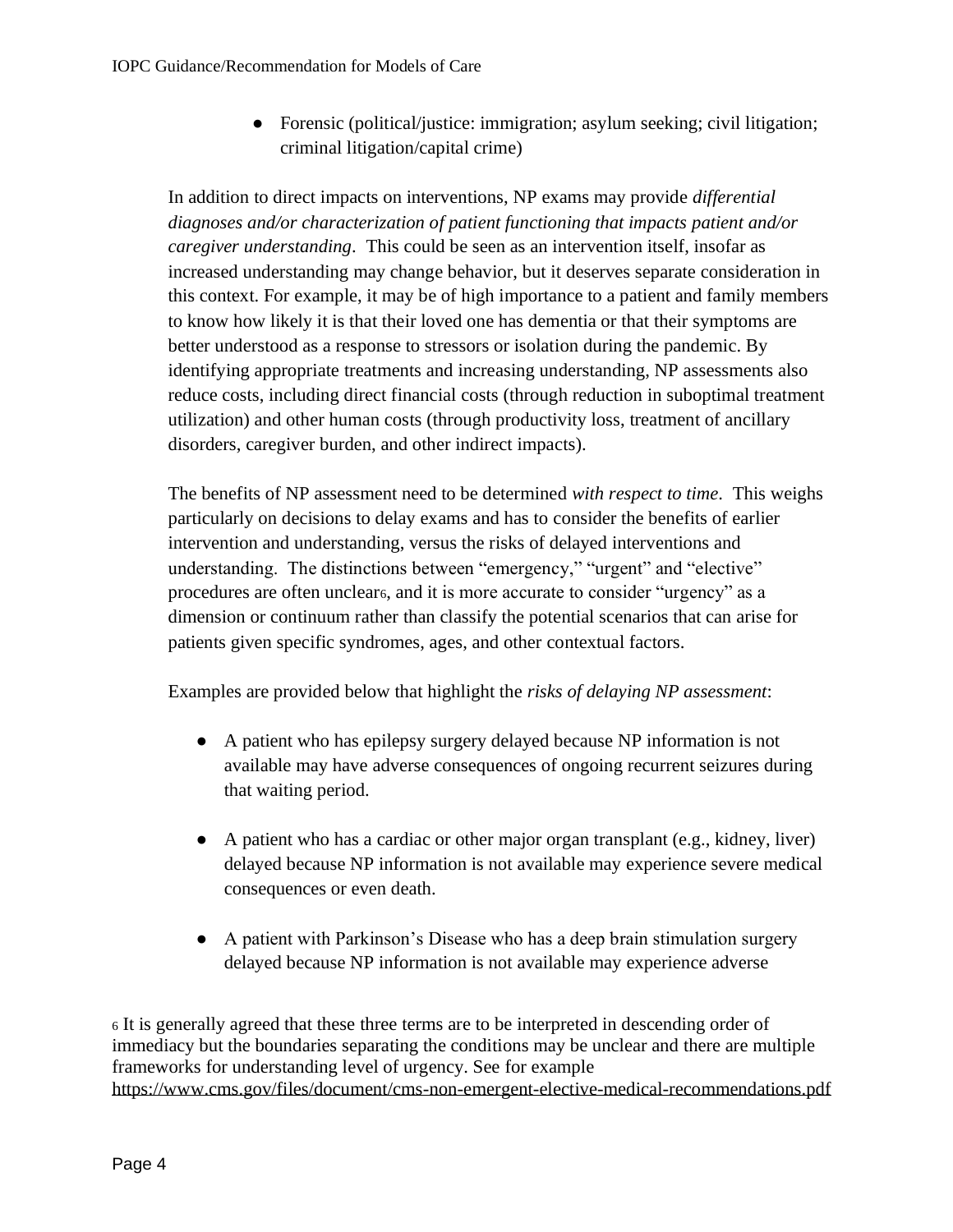consequences such as a fall and poor adaptive functioning during that waiting period, hindering his/her ability to live independently.

- A patient with suspected dementia who is living alone, driving, and/or working, may experience adverse consequences of continuing these activities without intervention, potentially endangering self and/or others.
- An immigrant could be denied asylum because NP information is not available and this could result in deportation and possible lethal consequences on return to their country of origin.
- A child with a learning disorder may not receive appropriate instruction and their educational progress and potential placements may be impacted adversely. The risks for adverse impacts of not receiving appropriate educational support and intervention may be magnified in the context of homeschool or hybrid homeschool models prior to full return to school conditions (which may not occur in some areas until a vaccine is widely available).
- A child with autism spectrum disorder or ADHD with significant behavioral dysregulation may not receive appropriate interventions such as ABA or psychiatric management. As a result, their condition may worsen and require more intensive and costly interventions. They may no longer be appropriate for school placement and this could have negative downstream effects for the child and family system (e.g., parent stress; job loss).
- A patient with a major comorbid mood disorder may not receive an appropriate diagnosis and treatment plan, increasing the risk for suicide.

## **II. Risks of In-Person Neuropsychological (NP) Assessment**

*Health Risks*: The primary risks of conducting in-person or in-clinic assessments during the pandemic are *health risks*, including:

- Patient risk of contracting COVID-19
- Examiner(s) risk of contracting COVID-19
- Risk of transmission of coronavirus to patient, examiner(s), and/or community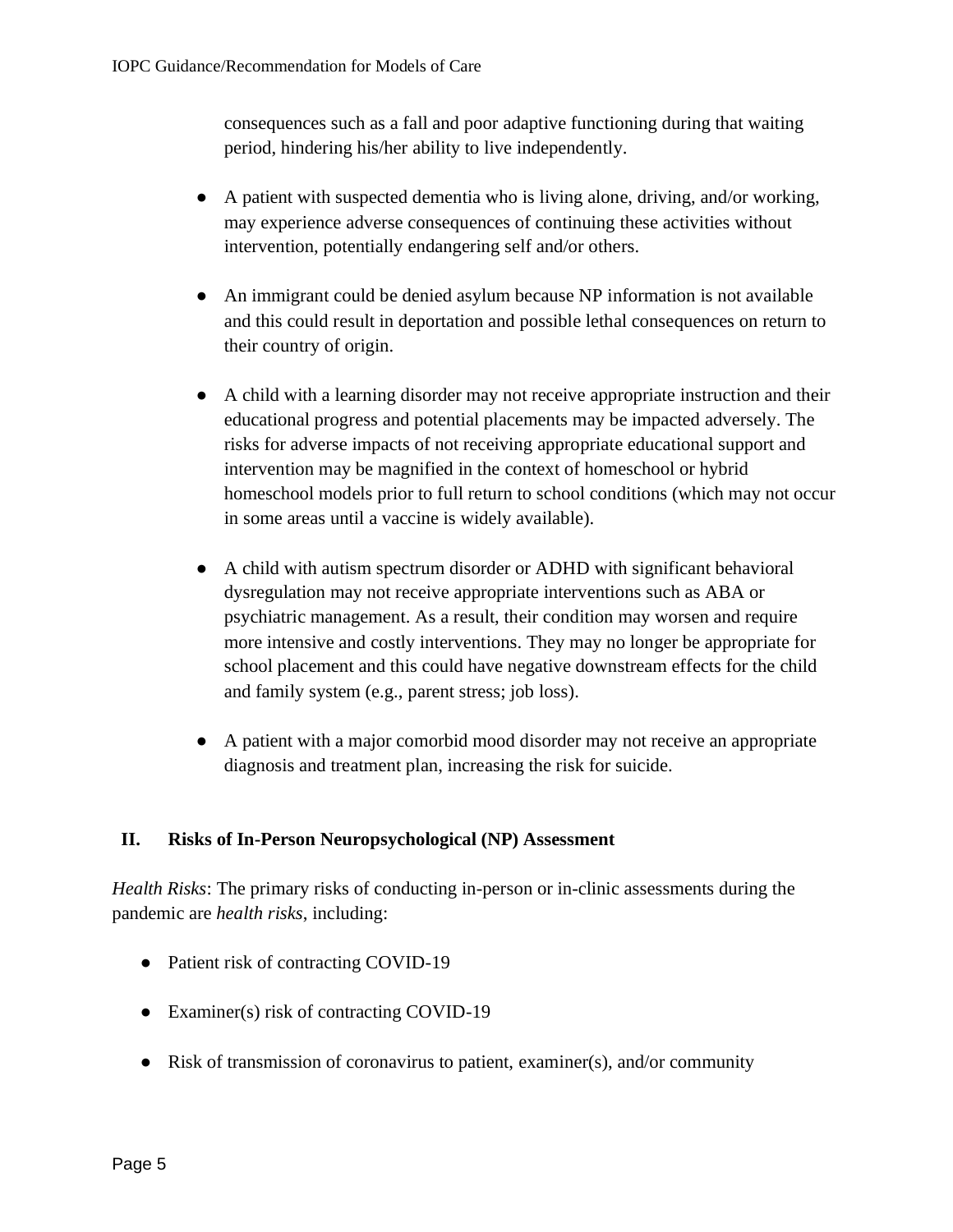● Risks of exam validity being undermined by illness anxiety, which may be manifest by both examinees and examiners

With regard to health risks, it should be noted that for Phase I and Phase II reopening as defined by White House/CDC criteria, "vulnerable persons" (i.e., individuals with serious underlying health conditions, including high blood pressure, chronic lung disease, diabetes, obesity, asthma, and those whose immune system is compromised such as by chemotherapy for cancer and other conditions requiring such therapy) are instructed to continue to follow "safer-at-home" orders. For more details: [https://www.whitehouse.gov/openingamerica/#criteria.](https://www.whitehouse.gov/openingamerica/#criteria)

*Legal Risks*: It should be recognized that the risks are not limited to health risks as noted above, but entail legal risks, including (a) exposure to litigation that may arise if an examinee's or employee's health is compromised; (b) exposure to litigation if the conclusions of the examination are questioned or considered invalid; and (c) possibility that the clinician's or practice's insurance coverage may not include practice under these circumstances (and that may interact with other state, county or city regulations imposed at the time; e.g., if the practice is not considered appropriate under 'reopening' guidelines in effect within that jurisdiction). Clinicians are encouraged to discuss their practice reopening plans with their malpractice insurance carrier. Most carriers offer individual consultations for this purpose.

The Trust has developed a [statement](https://parma.trustinsurance.com/Portals/0/documents/The%20Trust) on in-person psychological services during the COVID-19 crisis which is a useful reference and highlights the importance of each psychologist considering, among other factors, all relevant institutional, regional, state, and federal regulations in effect within their jurisdiction, in considering risk management strategies.

## **III. Models for Conducting NP Assessments**

The following models are summarized to help provide options that may be considered by those planning re-opening. It is assumed that no single model is best and that each practitioner needs to select elements from different models to maximize benefits and minimize risks.

## A. **In-Person Assessments:**

- **1. Standard In-Person Administration.** In-person or "in-clinic" assessment without mitigation procedures is the pre-COVID-19 "gold standard" against which other procedures are compared. These are also generally the conditions under which normative and standardization studies were conducted, so deviation from this may be considered *non-standard administration*.
- **2. Modified In-Person Administration** (using mitigation procedures to minimize risk of coronavirus infection and/or transmission). The risks of in-person assessment are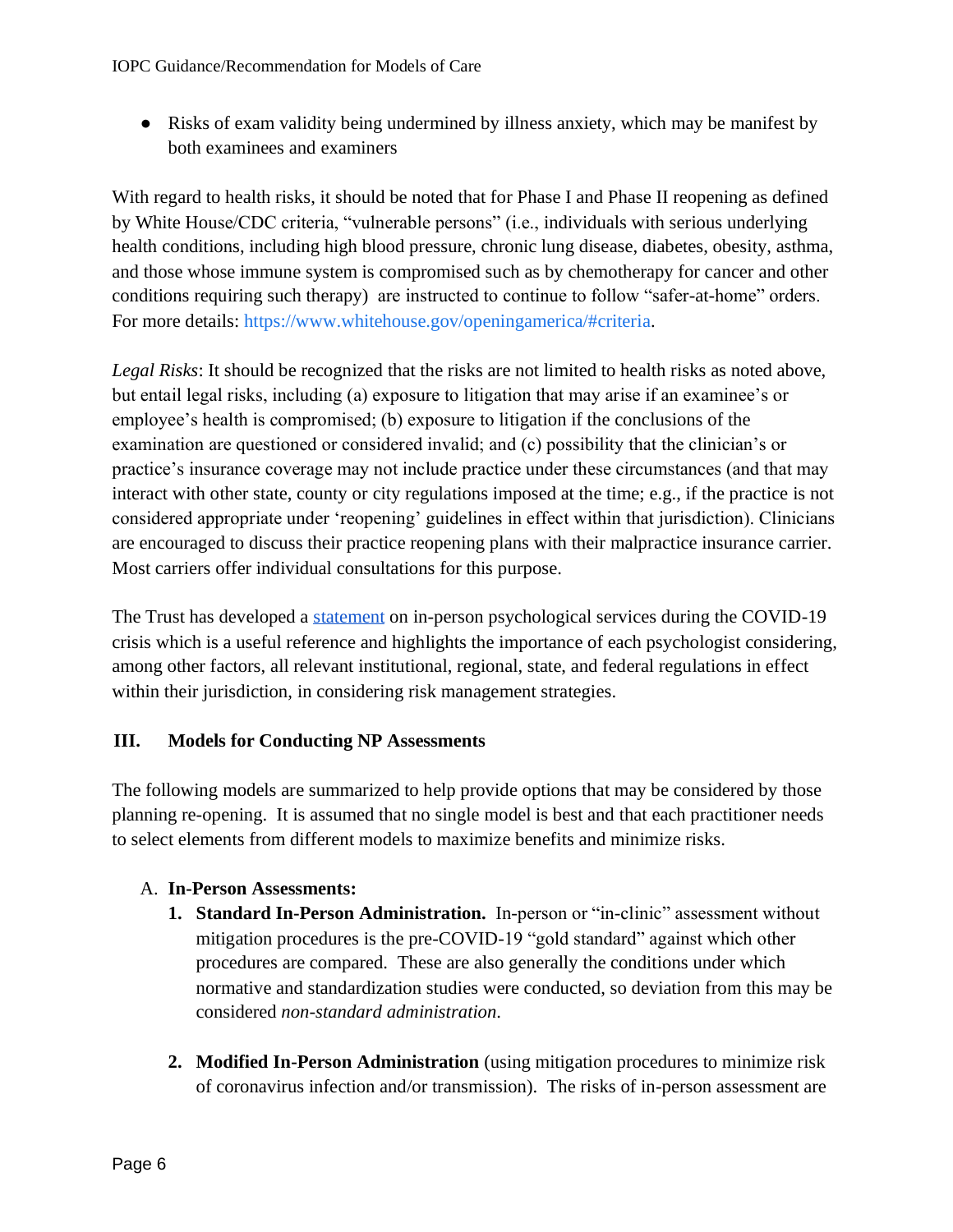reduced by mitigation strategies (e.g., use of PPE, physical distancing) but some of these strategies may also potentially increase patient anxiety, represent an alteration in standard administration practices and therefore could impact validity and increase risk of inaccurate diagnoses. Note that significant deviation from standard assessment procedures impact scores in unknown ways and therefore reduces the reliability of score interpretation7. We do not currently have a clear understanding of the point at which a virus mitigation measure becomes a significant departure from standardized administration. There are currently no studies of potential threats to validity in the context of in-person viral mitigation strategies.

See section V below for a discussion of mitigation procedures. The following is a nonexhaustive list of procedures that are designed to reduce risk of exposure but differ from standard practice and may impact test performance or interpretation:

- Screening procedures to determine that the patient (and the examiner) do not have symptoms or recent exposure, discussion of potential risk as part of an informed consent process, and visible signs of mitigation (e.g., masks, gloves, plexiglass barriers, warning signs) may increase patient anxiety to a degree that the anxiety interferes with test performance. Lack of physical contact of the patient with office staff or examiners may also have a general anxiety-provoking effect and reduce the level of support patients experience from interpersonal contact. Even if examiner behavior and office practices do not raise anxiety, there is a risk that the examinee may have increased anxiety or other symptoms secondary to the health, social, and/or financial concerns related to COVID-19. A standardized assessment (e.g., MBMC COVID Concerns Questionnaire8) may help assess the severity of COVID-specific concerns, and supplement the usual clinical interview and standard instruments customarily used to assess current emotional state effects on NP exam results.
- Use of masks, gloves or other personal protective equipment (PPE) by examiners and/or examinees may have additional adverse impacts on validity. Masks may be distracting to examinees and therefore impact performance on tests. Masked verbalizations may be harder to understand for both examinee and examiner. This

<sup>7</sup> American Educational Research Association, American Psychological Association, National Council on Measurement in Education, Joint Committee on Standards for Educational and Psychological Testing (U.S.). (2014). *Standards for educational and psychological testing*. Washington, DC: AERA

<sup>8</sup> The [https://www.nlm.nih.gov/dr2/COVID-19\\_BSSR\\_Research\\_Tools.pdf](https://www.nlm.nih.gov/dr2/COVID-19_BSSR_Research_Tools.pdf) NIH Office of Behavioral and Social Sciences Research (OBSSR) has recommended multiple tools to help assess psychological factors during the pandemic.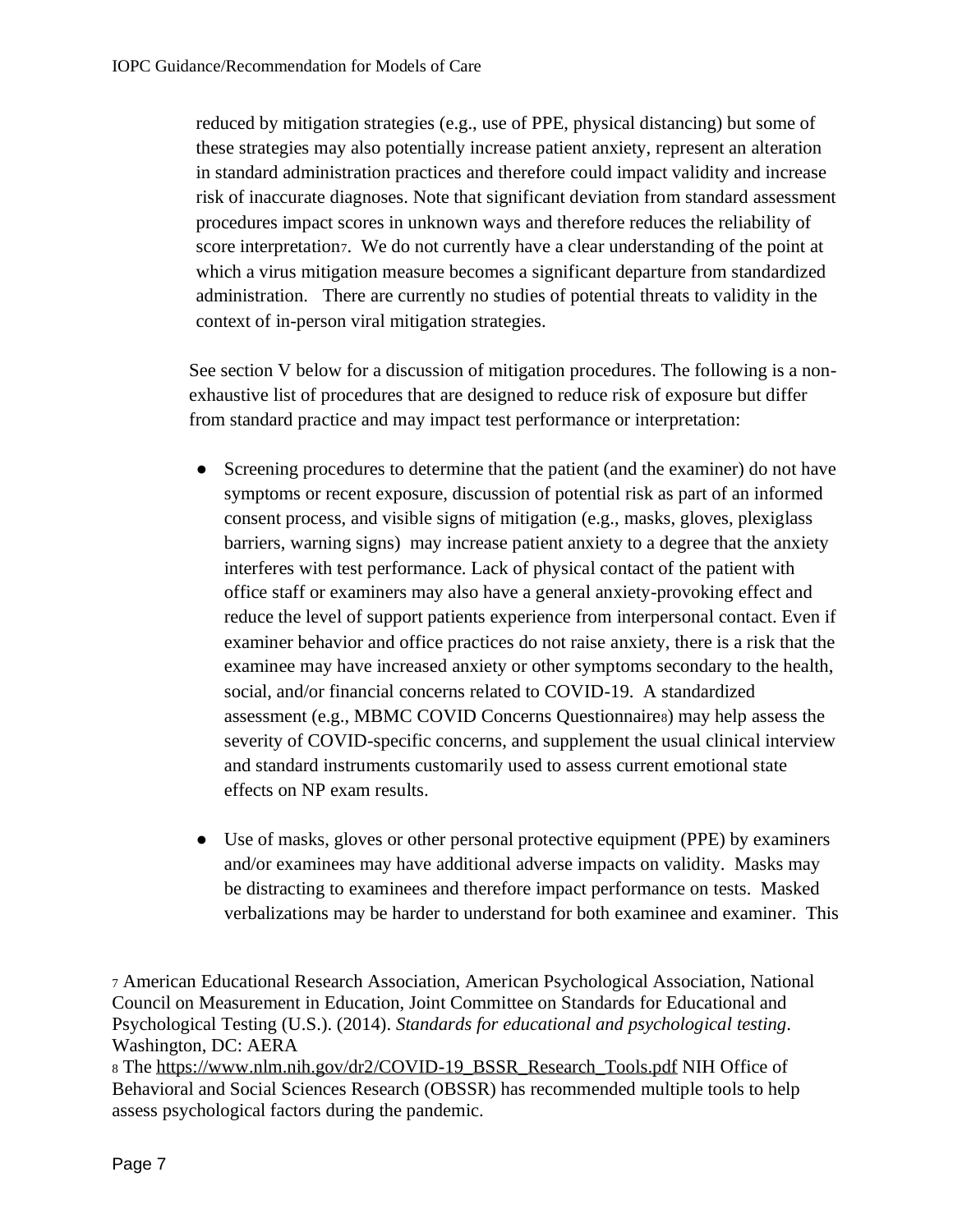may be particularly problematic in a test where standard administration procedures do not allow repetition of items (e.g. Digit Span), and tests measuring ability to distinguish sounds (e.g., items from a measure of phonological processing that are read aloud by the examiner). Masks may also interfere with non-verbal communications including facial expressions and articulatory movements.

- Increased distance between patient and examiner may make it more difficult for instructions to be delivered effectively and for examiners to record responses accurately. Although some recommendations focus on a distance of "six feet" between examiner and examinee, considerations include the configuration of the space, ventilation, and how long the exposure lasts. In some settings, novel physical barriers may be put in place between patients and office staff and/or examiners (e.g., plexiglass shields at reception desks or within exam rooms) that may enable closer seating arrangements but in those situations airflow and filtration must be considered carefully, and their impact on test performance has not been evaluated.
- Restricted use of manipulatives during testing, and other articles that are "high contact." During exams, procedures that involve the patient and the examiner touching the same materials (blocks, pegs, tapping devices, pencils) may be minimized and alternatives identified.
- B. **In-Clinic TeleNP**: In this model both the clinician and the patient are in a clinic but in separate rooms using video-conferencing methods to conduct the NP assessment. In some circumstances the rooms are in different clinic locations (e.g. a patient in a clinic satellite in a rural area and a neuropsychologist in a main clinic in a city center) and in other models the rooms are in the same building. Having patients in a separate room further reduces the risk of patient and clinician exposure to coronavirus as compared to direct in-person mitigated assessment. Clinicians control the quality of the teleNP platform and equipment, are available to troubleshoot, can control the testing environment, and typically have greater ability to monitor patients.

Most TeleNP research has been conducted in the context of in-clinic TeleNP and because of the larger research base, the in-clinic method is generally better validated than Home TeleNP assessments. The existing literature for in-clinic TeleNP suggests that at least for some measures the actual difference between in-person and in-clinic TeleNP modalities is small (e.g., Hedges g=0.033 or 1/33 SD)9. However, validation and equivalence

<sup>9</sup> Bilder, R., Postal, K., Barisa, M., Aase, D.M., Cullum, M., Gillaspy, S., Harder, L., Kanter, G., Lanca, M., Lechuga, D., Morgan, J., Most, R., Puente, A., Salinas, C., Woodhouse, J. (in press).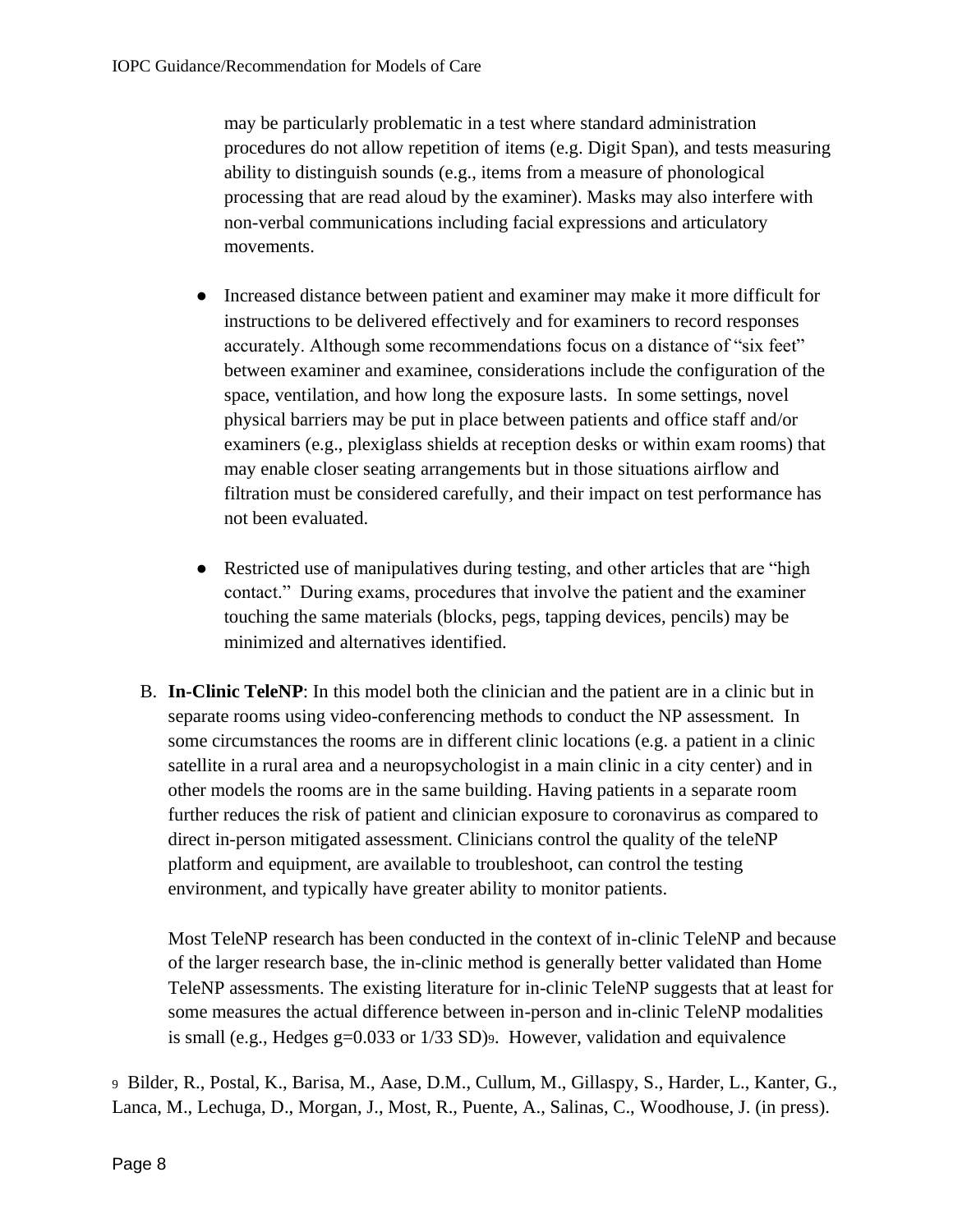studies are lacking for many measures and a wide array of patient populations. The *Computerized Neuropsychological Assessment Devices: Joint Position Paper of the American Academy of Clinical Neuropsychology and the National Academy of Neuropsychology* clarifies that "a computerized test adapted from an examiner administered test is a new test. As a result, it is essential that new normative data with adjustments for the pertinent demographic variables be established for computerized tests."<sup>10</sup> Utilizing an in-clinic TeleNP model with tests that have not yet been validated in this context will reduce the validity of diagnostic conclusions.

C. **Home TeleNP Assessments** (patient at home): The NP evaluation is conducted with the patient in their own home or other remote location via audio or video conferencing technology.11 Most of the TeleNP research has not be conducted in this context where examiners do not have control over the presense or quality of the telehealth platforms, the presence of a distraction free testing environment, cannot help to troubleshoot technical problems, and have limitied ability to monitor patients. Note that the testing portion of the neuropsychological assessment may or may not be included in episodes of neuropsychological care conducted via Home TeleNP. Interviews of patients and collaterals combined with a record review may provide sufficient information in some cases, and the clinician may decide there is not sufficient incremental validity of additional NP testing to justify risks to validity of nonstandard administration.

Several factors may limit the benefits of Home TeleNP assessment in specific patient populations. Reduced patient access to technology (due to economic disparities and potentially widening health disparities) is a significant problem. For example, a Pew Research study in 2015 found that 15% of Hispanic and 12% of Black Americans (vs. 4% of Whites) rely on smartphones and do not have internet access12. Disabled Americans are less likely to have computers, smartphones, or any internet access at all,<sup>13</sup> and 16% of

InterOrganizational Practice Committee Recommendations/Guidance for Teleneuropsychology (TeleNP) in Response to the COVID-19 Pandemic. The Clinical Neuropsychologist. <sup>10</sup> Bauer, R. M., Iverson, G. L., Cernich, A. N., et al. (2012). Computerized Neuropsychological Assessment Devices: Joint Position Paper of the American Academy of Clinical Neuropsychology and the National Academy of Neuropsychology, Archives of Clinical Neuropsychology, Volume 27, Issue 3, May 2012, Pages 362–373 <sup>11</sup> Bilder, R., Postal, K., Barisa, M., Aase, D.M., Cullum, M., Gillaspy, S., Harder, L., Kanter, G., Lanca, M., Lechuga, D., Morgan, J., Most, R., Puente, A., Salinas, C., Woodhouse, J. (in press). InterOrganizational Practice Committee Recommendations/Guidance for Teleneuropsychology (TeleNP) in Response to the COVID-19 Pandemic. The Clinical Neuropsychologist. 12Retrieved from [https://www.pewresearch.org/fact-tank/2015/04/30/racial-and-ethnic](https://www.pewresearch.org/fact-tank/2015/04/30/racial-and-ethnic-differences-in-how-people-use-mobile-technology/)[differences-in-how-people-use-mobile-technology/](https://www.pewresearch.org/fact-tank/2015/04/30/racial-and-ethnic-differences-in-how-people-use-mobile-technology/) <sup>13</sup> Retrieved from [https://www.pewresearch.org/fact-tank/2017/04/07/disabled-americans-are-](https://www.pewresearch.org/fact-tank/2017/04/07/disabled-americans-are-less-likely-to-use-technology/)

[less-likely-to-use-technology/](https://www.pewresearch.org/fact-tank/2017/04/07/disabled-americans-are-less-likely-to-use-technology/)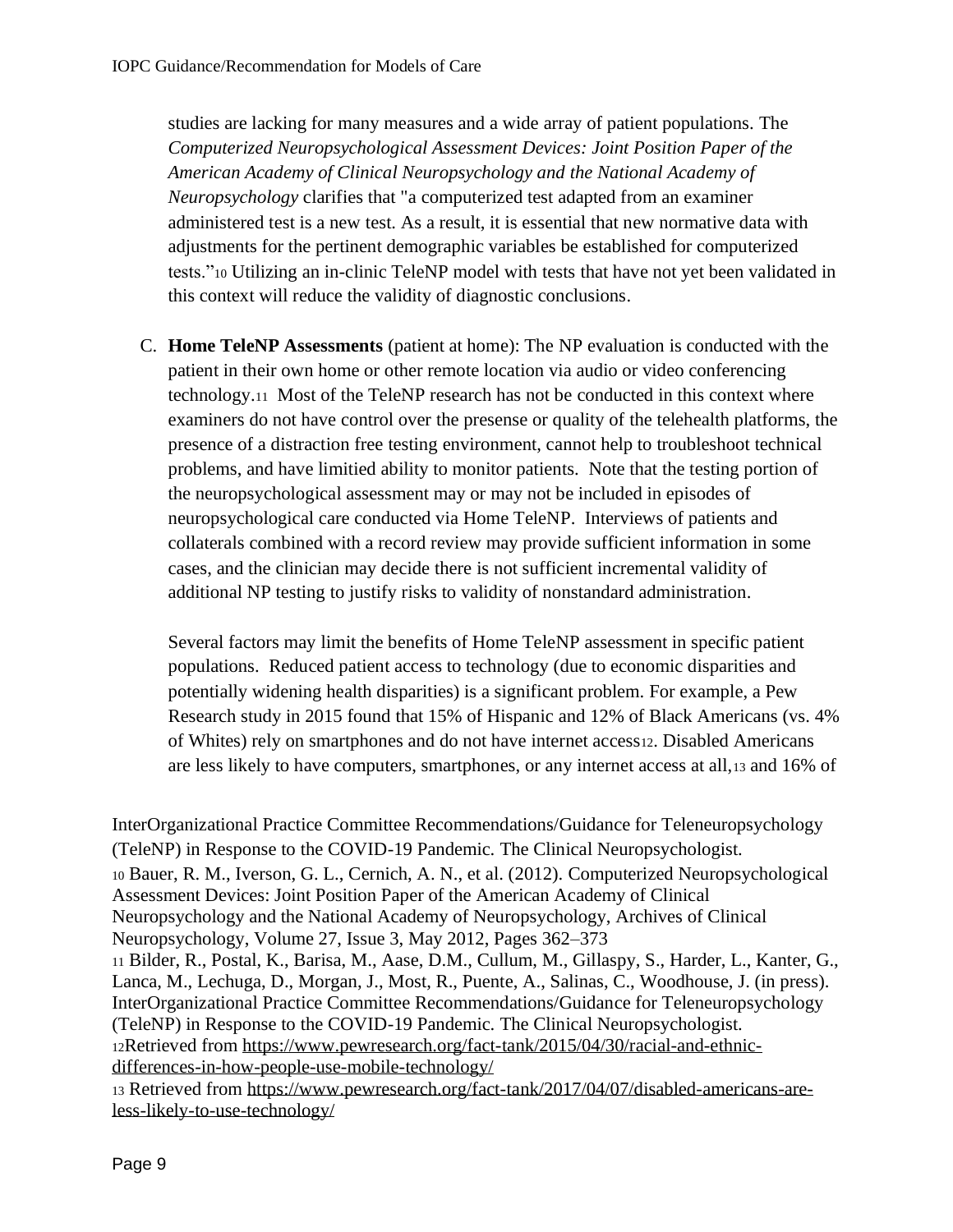persons in the US (ages 16-65) are not digitally literate. Adults who are not digitally literate are, on average, less educated, older, and more likely to be Black, Hispanic, or foreign born, compared to digitally literate adults14.

Socioeconomic disparities may further result in patients having limited access to a quiet, distraction free place to engage in home TeleNP assessment. Finally, few validation studies for TeleNP have been conducted for multilingual, non European American patients.

D. **Combined, Hybrid or Staged Models** (combining elements of TeleNP with elements of in-person face-to-face): Clinicians might blend elements of TeleNP (either in clinic or at home) with mitigated in-person assessment, to maximize the benefits and minimize the risks of the overall assessment strategy. By conducting some procedures via home or inclinic TeleNP, it may be possible to narrow the scope of questions that must be addressed in person, thereby minimizing exam time and exposure to risks associated with the coronavirus.

For example, initial interviews, select testing measures, and feedback sessions might be conducted using telehealth platforms to reduce the number of hours an examinee needs to spend in a clinic. There may be instruments that have been validated via in-clinic or home TeleNP with a particular patient population and those might be administered with confidence via in-clinic or home TeleNP. Other instruments lacking TeleNP validation might be administered in person.

E. **Stepped Care.** The primary care model of making medical treatment decisions based on a "stepped-care" approach can be applied to neuropsychological episodes of care (Sobell & Sobell, 1999; Lanca, 2018)15. With the Stepped Care model, care proceeds in a

<sup>14</sup> [https://www.pewresearch.org/fact-tank/2019/05/07/digital-divide-persists-even-as-lower](https://www.pewresearch.org/fact-tank/2019/05/07/digital-divide-persists-even-as-lower-income-americans-make-gains-in-tech-adoption/)[income-americans-make-gains-in-tech-adoption/](https://www.pewresearch.org/fact-tank/2019/05/07/digital-divide-persists-even-as-lower-income-americans-make-gains-in-tech-adoption/) 

<sup>15</sup> Sobell, M. B., & Sobell, L. C. (1999). Stepped care for alcohol problems: An efficient method for planning and delivering clinical services. In J. A. Tucker,

D. A. Donovan, & G. A. Marlatt (Eds.), Changing addictive behavior. Bridging clinical and public health strategies (pp. 331–343). New York: Guilford Press.

Sobell, M. B., & Sobell, L. C. (2000). Stepped care as a heuristic approach to the treatment of alcohol problems. Journal of the Consulting Clinical

Psychology, 68, 573–579.

Lanca, M**.** Integration of neuropsychology in primary care. Archives of Clinical Neuropsychology. 2018; 33, 269-279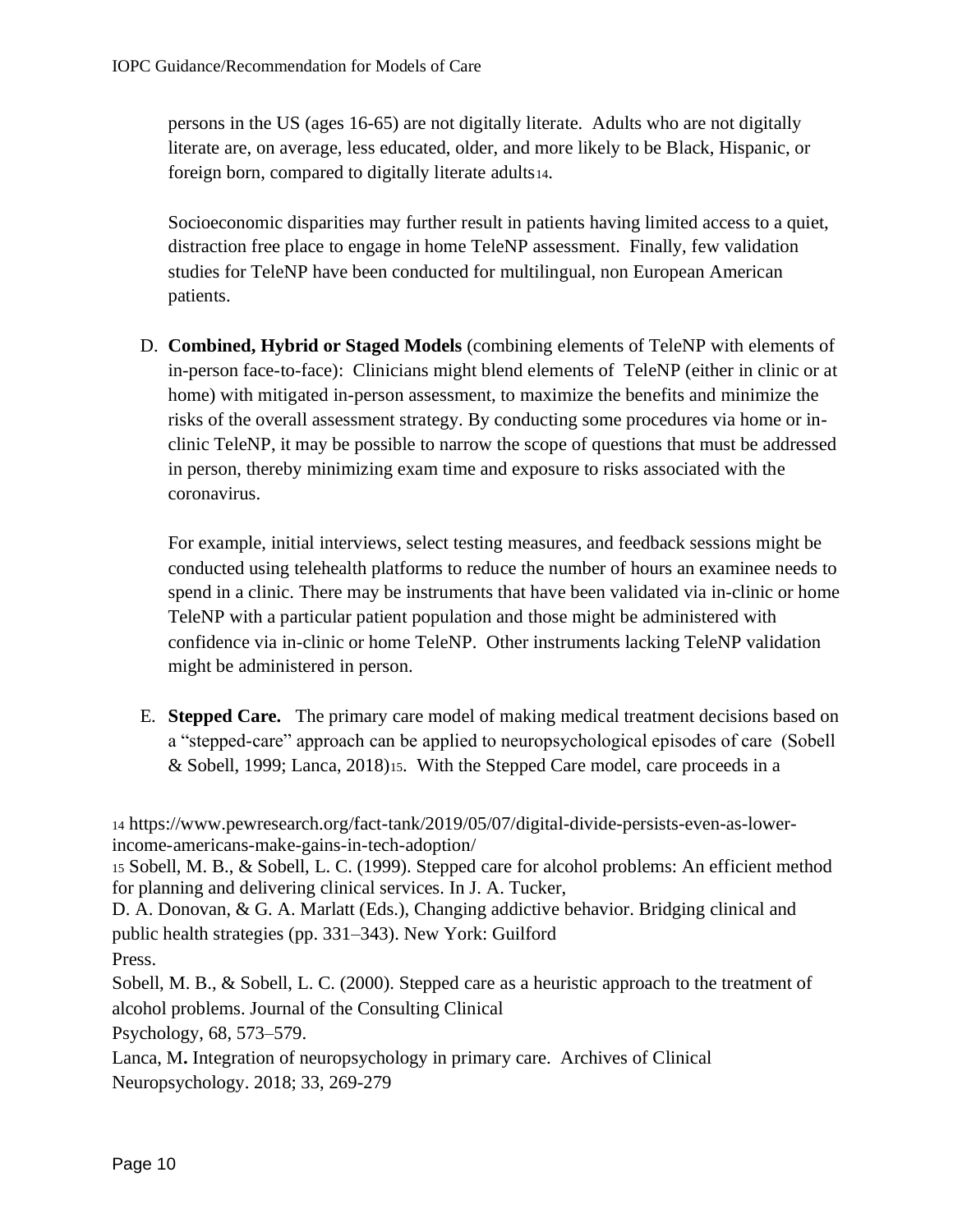stepwise fashion from least intensive to most intensive. These steps can also be recursive. That is, a patient who may have had a full neuropsychological evaluation in the past may only require a briefer evaluation for continued monitoring or consultation in the future. This stepped model of care becomes even more relevant in the current COVID era since the benefit of lower stepped-care increases flexibility for modality of treatment and decreases length of neuropsychological assessment (exposure time).

F. **Delaying the assessment until it is possible to see the patient in person without modifications.** The time frame for the conditions under which this would again be safe (development and wide availability of vaccine) is currently unknown. Risks of delaying neuropsychological care are described above.

## **IV. Decision-Making: Patient Risk Stratification, Assessing Community Risk, and Selecting the Most Appropriate Strategy for NP Assessment During the Pandemic**

## **A. Patient risk stratification.**

Considering the benefits of neuropsychological assessment in the context of the risks of in-person practice during the pandemic, as mitigated by the various models for assessment noted above, is a complex process, and involves at least four different factors.



Figure 1. Patient Risk Stratification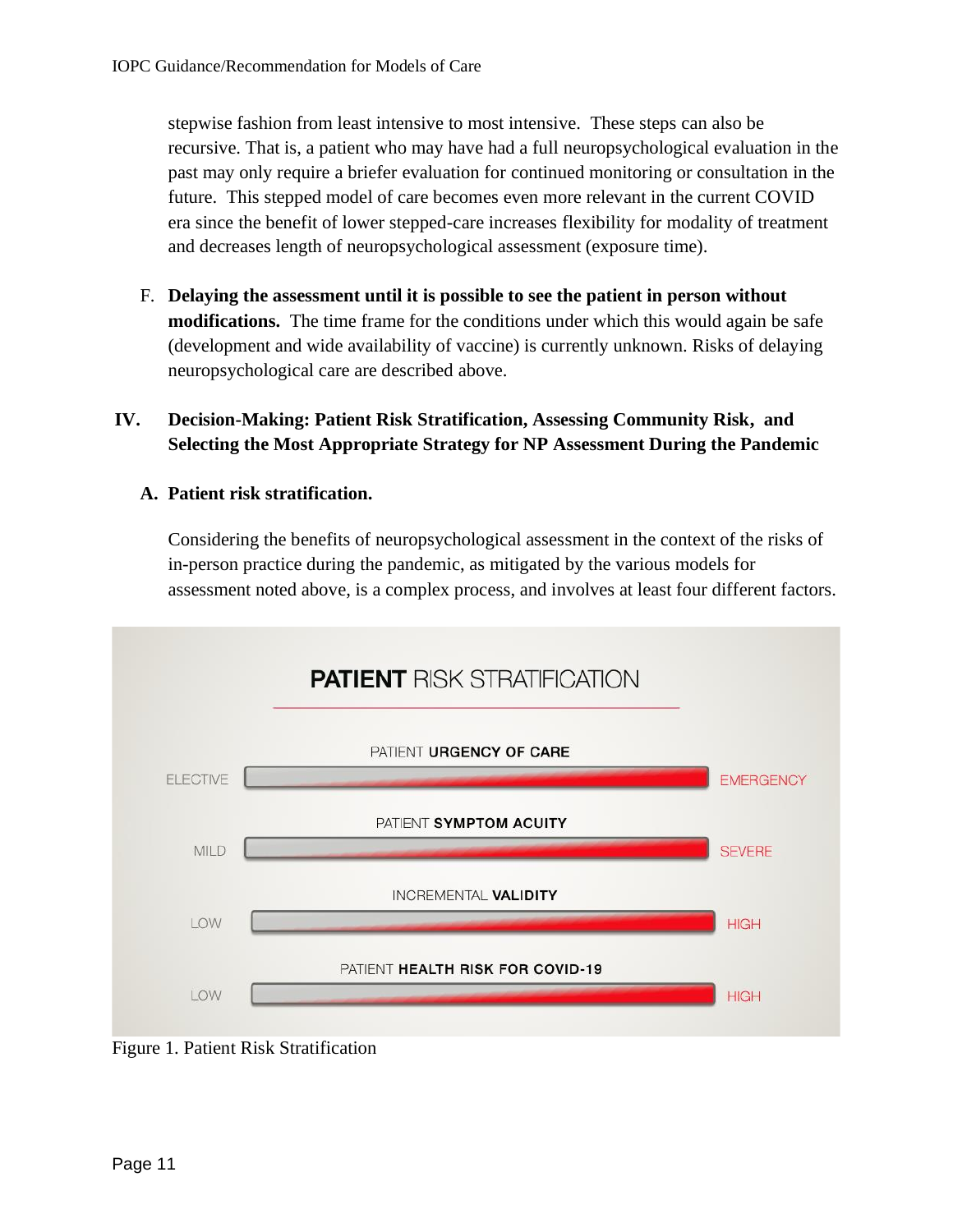- 1. **Urgency of care.** Practitioners should consider the urgency of the clinical condition/situation, and the potential adverse consequences if NP assessment is delayed. Does the NP assessment have to occur prior to a surgical procedure? Does the referral question involve the possibility that the patient may require increased levels of supervision or other treatments, without which there would be adverse consequences?
- 2. **Symptom acuity and impact.** Practitioners should consider the severity of the presenting symptoms, and the likelihood that the condition may cause harm if NP assessment information is lacking. Is the patient experiencing high levels of depression or actively hallucinating? Is the patient, per family report, engaging in dangerous activities (such as driving while cognitively compromised)?
- 3. **Incremental validity.** Practitioners should consider the incremental validity of different NP procedures to competently answer the primary referral question and make appropriate diagnoses and treatment recommendations for the patient. A neuropsychological interview, collateral interview(s), and records review may be conducted using telehealth methods at very low risk of viral transmission, and higher risk in-person NP testing may only be well justified in the context of risk of viral transmission by determining the elements of the assessment that will provide incremental validity for the most pressing aspect of the referral question. As an example, in the case of an 11 year old child diagnosed with dyslexia the year prior via cognitive and academic achievement testing, where the primary referral question is whether continued reading intervention is necessary, a clinician might conclude that repeating a reading assessment adds considerable incremental validity to the most pressing aspect of the referral question but repeating the rest of the battery might be delayed until extended face to face assessment is safer.

Assessment of incremental validity should also consider the validity data supporting the chosen model of assessment. For example, a visual memory test lacking validation evidence for Home TeleNP may not have clear incremental validity. The same test may have been validated using in-clinic TeleNP, so the incremental validity of administering the test via In-Clinic TeleNP may be judged as higher. The use of that same procedure in Home TeleNP may also vary in validity depending on the technology, bandwidth, home setting, and comfort levels of both patient and clinician with use of this technology. These considerations highlight the complexity and context-specificity of these decisions.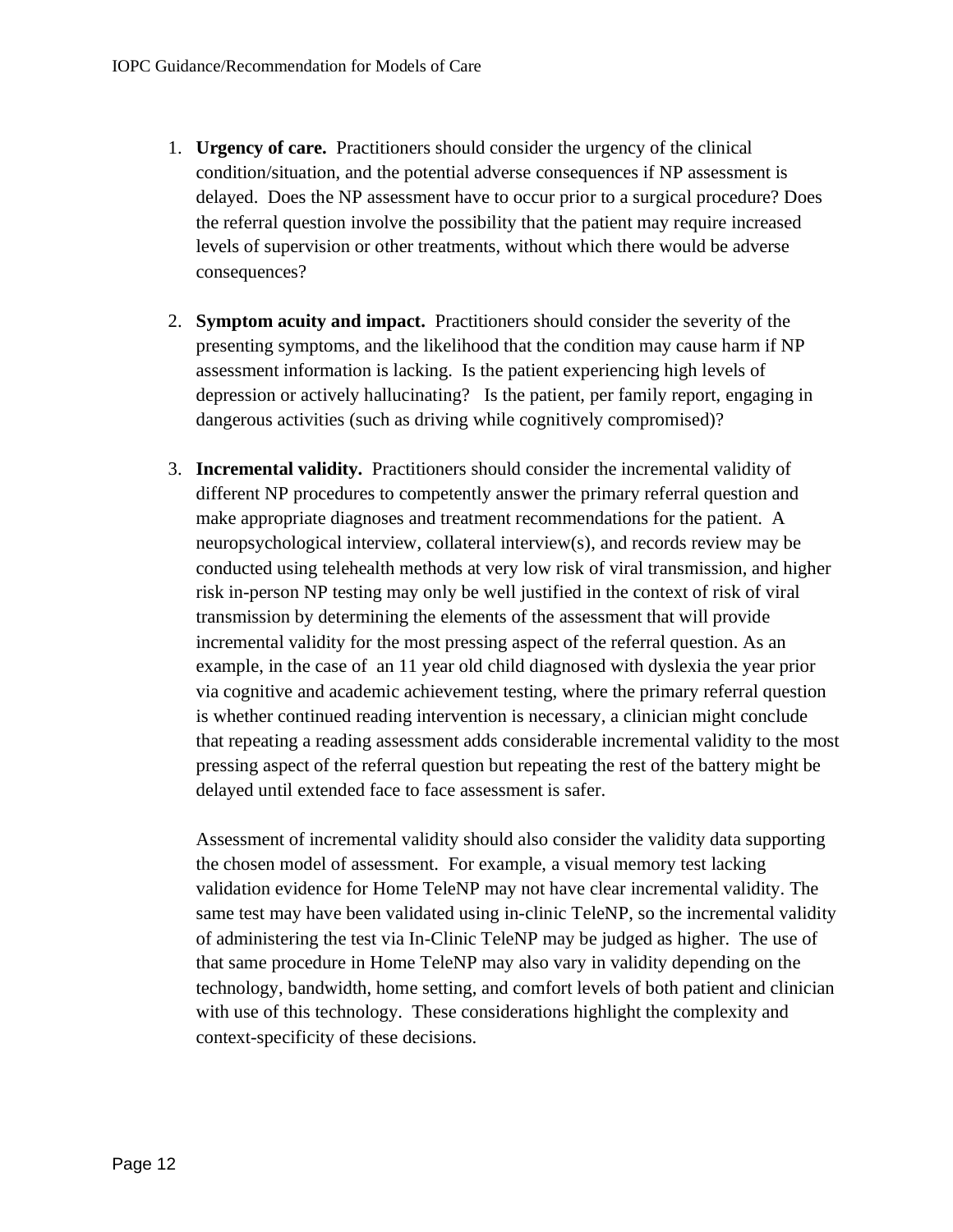B. **Community risk**. In addition to the above individual risk stratification, providers should consider larger issues of population risk. How many cases are in the community? What is the likelihood that the individual, if seen in person, might increase risks to the community or family from which they are coming and to which they will return?

As clinicians engage in a decision-making process it may be helpful to consider a balance between competing threats (Figure 2). Traditional non-mitigated neuropsychological practice may result in the fewest threats to validity, but greater risks to safety, depending on the health status of a particular patient and the community threat level. In home TeleNP may result in the fewest threats to safety but pose substantial risks to validity.



Figure 2: Balancing safety and validity

In this context, clinicians are encouraged to consider combined/staged/ or hybrid models where many aspects of the episode of neuropsychological care can be provided via teleNP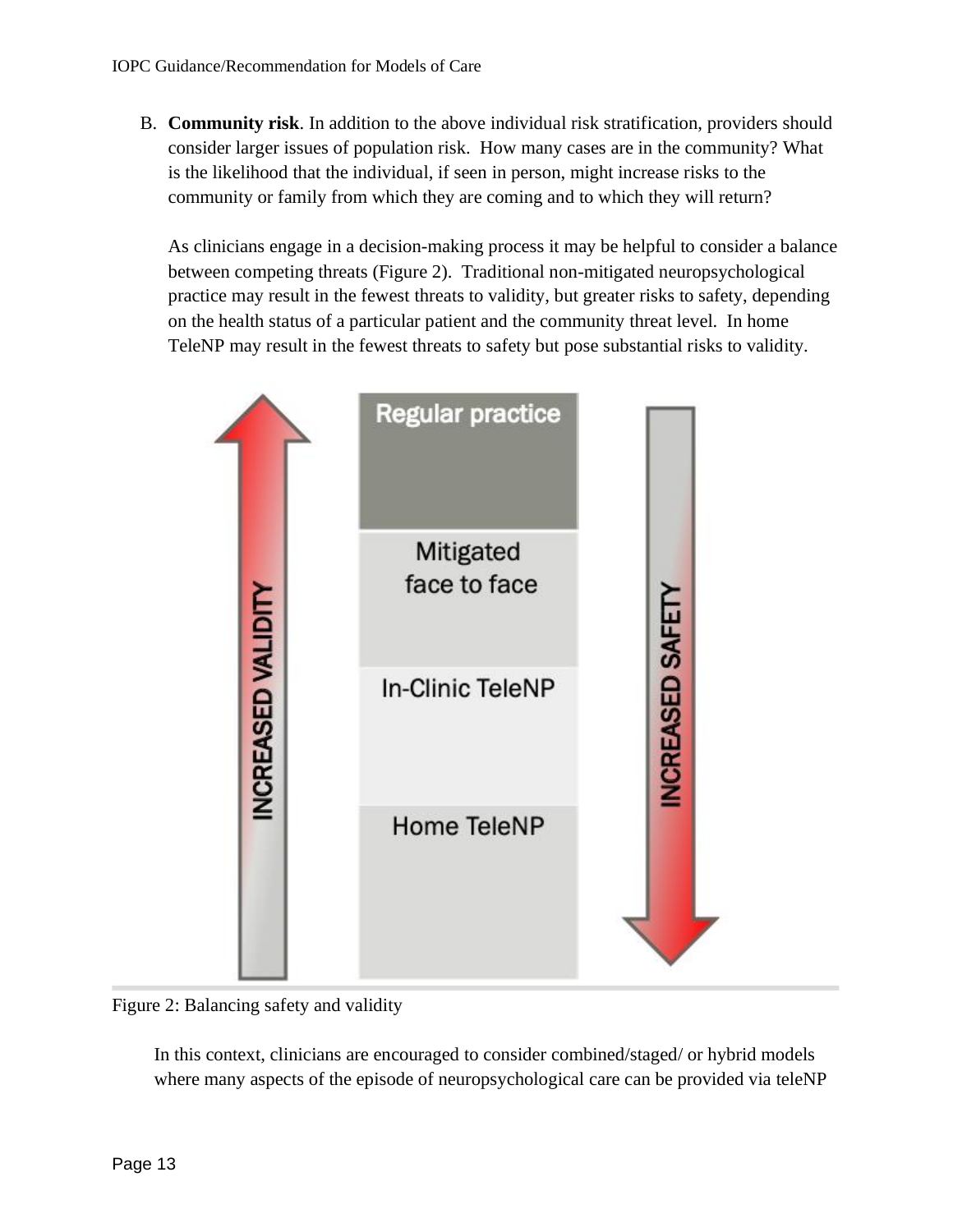platforms, and carefully consider the incremental validity of any proposed test administration if that is to be included in a larger assessment process.

### **V. Mitigation procedures.**

Multiple governmental agencies and professional organizations have released guidance on minimizing risk of patient and healthcare provider exposure. Clinicians are encouraged to utilize these resources in formulating mitigation plans. Additionally, state and local government guidance regarding conditions of re-opening as well as mitigation strategies should be consulted. Malpractice insurance carriers may offer consultations regarding a practice mitigation plan as a service to their insureds, and if this is available clinicians are strongly recommended to take advantage of this service.

**Center for Disease Control** [https://www.cdc.gov/coronavirus/2019-ncov/hcp/infection-control](https://www.cdc.gov/coronavirus/2019-ncov/hcp/infection-control-recommendations.html#minimize)[recommendations.html#minimize](https://www.cdc.gov/coronavirus/2019-ncov/hcp/infection-control-recommendations.html#minimize) and *CDC Preparing your Clinic*  <https://www.cdc.gov/coronavirus/2019-ncov/hcp/clinic-preparedness.html>

[World Health Organization: Getting Your Workplace Ready](https://www.who.int/docs/default-source/coronaviruse/advice-for-workplace-clean-19-03-2020.pdf?download=true&sfvrsn=bd671114_6) [https://www.who.int/docs/default-source/coronaviruse/advice-for-workplace-clean-19-03-](https://www.who.int/docs/default-source/coronaviruse/advice-for-workplace-clean-19-03-2020.pdf?download=true&sfvrsn=bd671114_6) [2020.pdf?download=true&sfvrsn=bd671114\\_6](https://www.who.int/docs/default-source/coronaviruse/advice-for-workplace-clean-19-03-2020.pdf?download=true&sfvrsn=bd671114_6)

[OSHA Guidance On Preparing The Workplace For COVID-19](https://www.osha.gov/Publications/OSHA3990.pdf) <https://www.osha.gov/Publications/OSHA3990.pdf>

The Johns Hopkins Center for Health Security has released a very helpful Operational Toolkit for Businesses Considering Reopening or Expanding Operations in COVID-19 that walks one through mitigation procedures that depend on stratified risk levels. [https://www.centerforhealthsecurity.org/our-work/publications/operational-toolkit-for](https://www.centerforhealthsecurity.org/our-work/publications/operational-toolkit-for-businesses-considering-reopening-or-expanding-operations-in-covid-19)[businesses-considering-reopening-or-expanding-operations-in-covid-19](https://www.centerforhealthsecurity.org/our-work/publications/operational-toolkit-for-businesses-considering-reopening-or-expanding-operations-in-covid-19)

American Professional Agency Preparing to reopen The Nuts and Bolts of Reopening Your Practice after COVID-19. [https://www.americanprofessional.com/wp-content/uploads/APA-ALERT\\_Nuts-and-Bolts-Re-](https://www.americanprofessional.com/wp-content/uploads/APA-ALERT_Nuts-and-Bolts-Re-Opening-During-COVID-19-Checklist-ForNon-PsychInsureds.pdf)[Opening-During-COVID-19-Checklist-ForNon-PsychInsureds.pdf](https://www.americanprofessional.com/wp-content/uploads/APA-ALERT_Nuts-and-Bolts-Re-Opening-During-COVID-19-Checklist-ForNon-PsychInsureds.pdf)

American Medical Association – Reopening Guide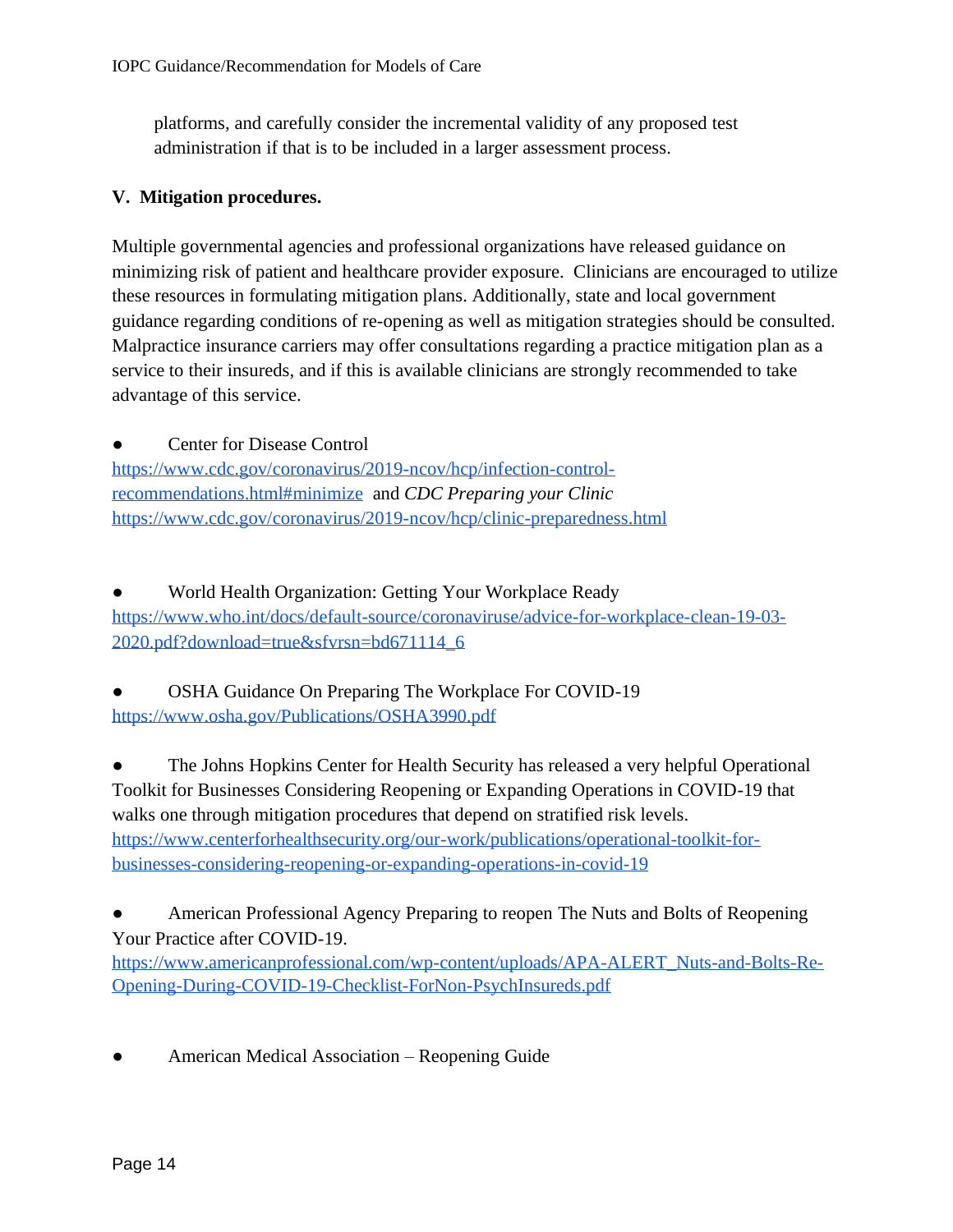[https://www.ama-assn.org/system/files/2020-05/physican-guide-reopening-p](https://www.ama-assn.org/system/files/2020-05/physican-guide-reopening-)ractices-covid-19.pdf

There are basic commonalities noted across various federal, state, local, and professional organization regulations and guidelines that must be in place prior to re-opening for in-person services. An outline/ discussion of these essential infection mitigation processes is induced below but is not meant to be exhaustive. For an expanded discussion of mitigation procedures, see [https://iopc.online.](https://iopc.online/)

Prior to resuming in person clinical care, it is important for clinicians to have infection mitigation plans in place, along with contingency plans for possible scenarios where the planned procedures cannot be followed. Once a plan is in place, most guideline documents strongly recommend opening in an incremental, step-by-step fashion. This means starting with a very low volume of patients, following the plan that was developed as literally as possible. Once a few patients are seen, the plan can be modified as needed based on real-time patient contact activities. Increases in patient volume can occur incrementally, with maximum patient load determined by your setting and ability to follow pandemic mitigation processes.

### **Prior to Re-Opening**

- Develop a model of care plan for patients based on section IV. In a lifespan practice, a separate plan might be developed for pediatric, adult, and geriatric patients. The plan will ideally include multiple options that take into account risk stratification for each individual patient.
- Create appropriate signage for waiting areas, treatment rooms, and in paper form outlining the policies/procedures for infection mitigation in your office(s)
- Create a written plan for:
	- Pre-appointment screening for potential symptoms of COVID-19 (see example screening forms). The plan should include a clear policy regarding what happens if screening is failed
	- Day of appointment screening policy for both patients and staff that might include temperature screens. The plan should include a clear policy regarding what happens if screening is failed
	- Personal protective equipment that staff and patients will be expected to use. This includes masks and might include (depending on the setting and risk level) gloves, face shields, goggles or safety glasses that cover the eyes, use of scrubs, and gowns.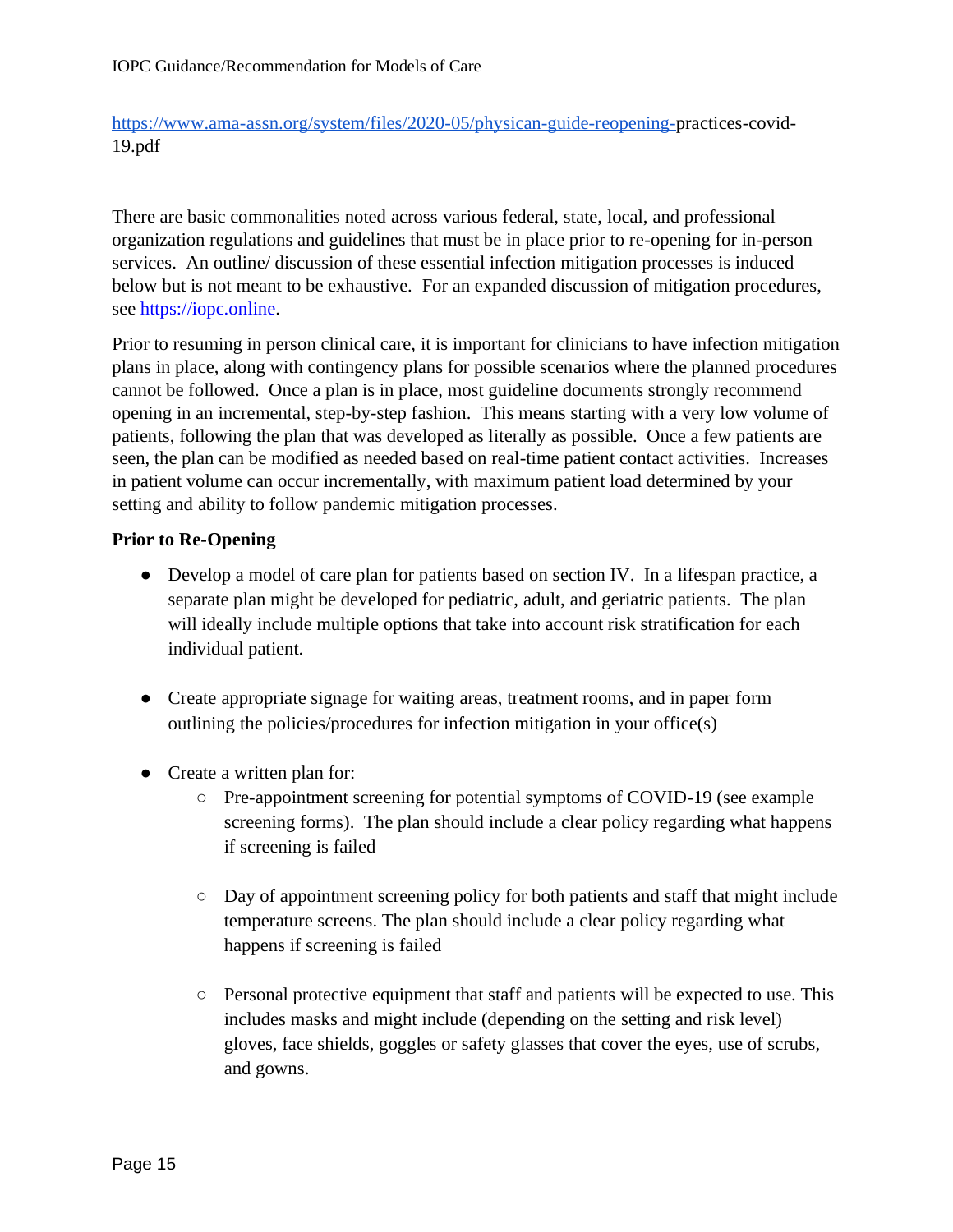- Maintaining appropriate social distancing. The plan may include
	- specific flow patterns through the office
	- limits on family members accompanying patients
	- use of virtual (parking lot) waiting rooms
	- Removal of some chairs in waiting areas as needed area to promote social
	- use of clear (plexiglass) barriers across a testing table with or without openings for stimuli to be presented (does not eliminate need for masks)
	- Staggering appointment times to minimize patient contact and to allow for additional cleaning/ventilation time in between
- Hand washing and/or use of hand sanitizer procedures to be used by all parties before and after any contact with a patient, caregiver, staff, or provider
- Cleaning/disinfecting office areas, furniture, surfaces, doors, and manipulative items (including writing utensils) before and after every patient contact. The plan should include a daily use checklist. (See<https://iopc.online/> for sample checklists)
- Implementing structural mitigation procedures. The plan might include:
	- Designation of "clean" (i.e., unexposed) materials, forms, etc. area and a separate area for "dirty" (i.e., exposed) materials so as avoid crosscontamination of items
	- Use of HEPA air filters for a period of time prior to and after exam room use. HEPA filters can also be run on lower speeds during the assessment
	- Changing fabric furniture to furniture that can be cleaned with recommended cleaning agents, or covering fabric furniture with wipeable protective covers
	- Use of foot-operated trash cans
- Secure personal protective equipment including masks to be worn by patients, providers, and any office staff, as well as plexiglass barriers if these are part of the social distancing plan.

## **Timeline of Infection Mitigation Activities**

*Activities Prior to Patient Arrival*

- COVID screening questionnaire administered at the time of scheduling and 48 hours prior to the appointment (either via phone contact or email)
- Send link to electronic registration forms that can be completed and submitted online prior to arrival as well as written instructions regarding safety requirements for visit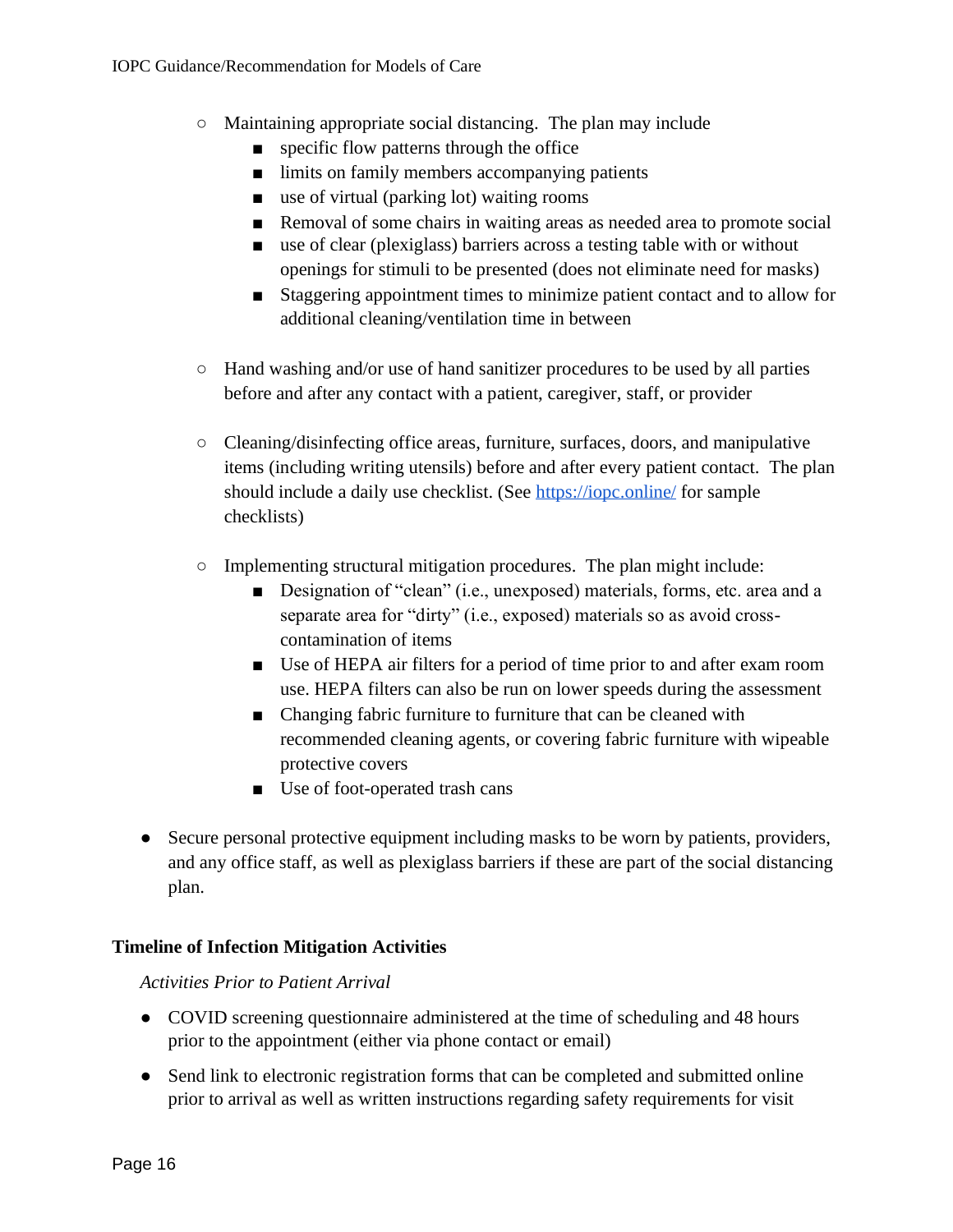(masks, etc.), any limitation on number of persons present (e.g., only one caregiver, no siblings), and specific instructions for a virtual waiting room if one is being used

• Clean rooms and materials (use of checklist with time and date recommended). See IOPC.online for an example that can be edited to fit individual clinic needs

### *Initial Entry*

- Patient and visitors screened again for symptoms. This may include temperature screening
- Review of mitigation/ hygiene procedures with patients
- Hand sanitizer or hand washing upon arrival
- If forms cannot be completed electronically prior to arrival:
	- Complete forms in a controlled room rather than bringing forms from home
	- Consider use of verbal consent and related documentation
	- Use of "clean" and "dirty" folders or containers for forms

## *Interview*

● Consider patient and collateral interviews via Home TeleNP to minimize time in office

## *Testing Activities*

- Maximize efficiency of test session to minimize time in office
- Minimize testing where contact of materials is needed
- "Clean" vs "dirty" side of the room (including folders of paper clean and dirty) ○ No touch of "dirty" forms for 24 hours or wash hands after handling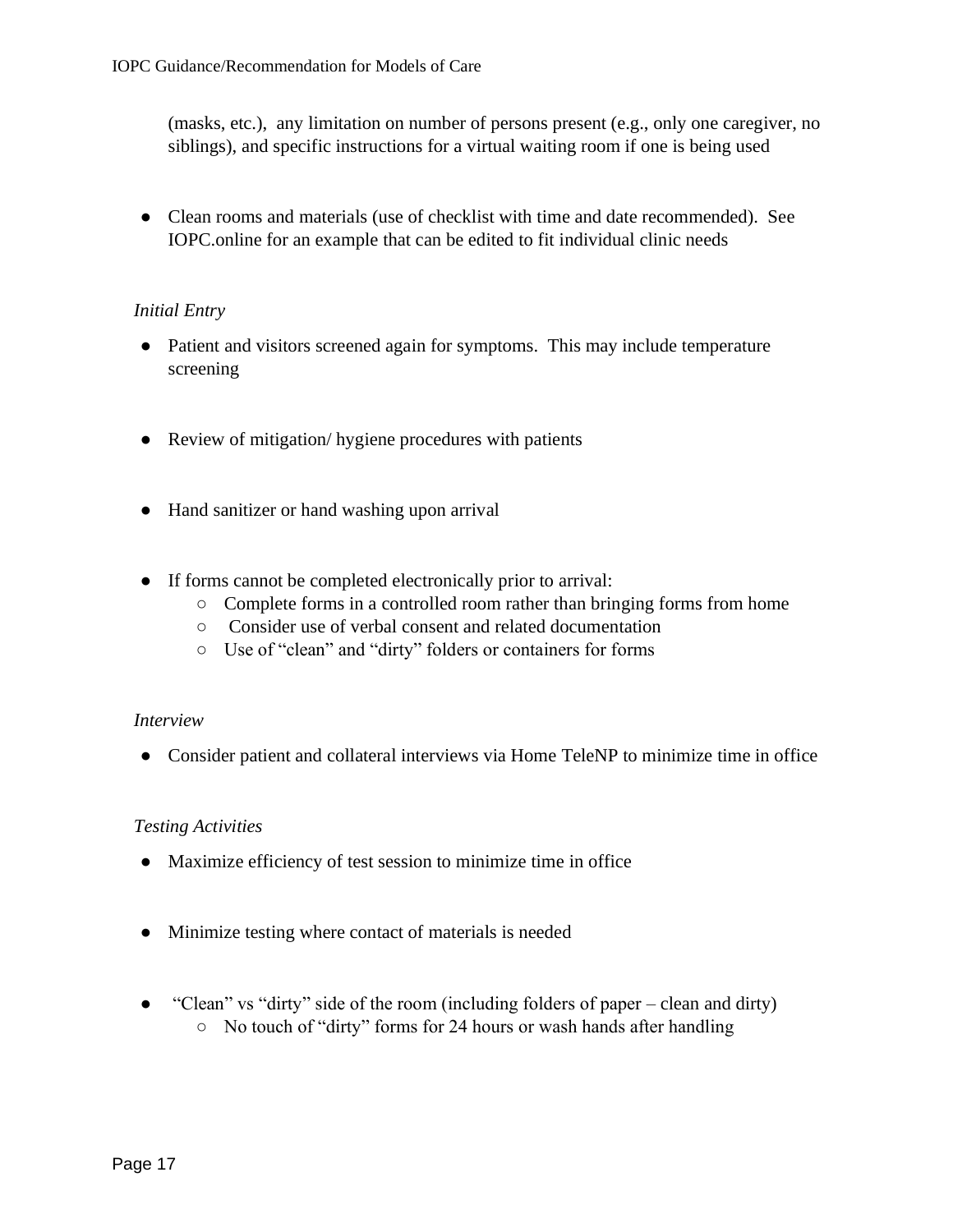- Cleaning of manipulative stimuli with disinfecting wipes and/or separating them for cleaning after the assessment
- Repeated use of hand sanitizer and hand washing during the session as needed (e.g., if touch face, sneeze, cough, etc.)
- If used, gloves should be discarded and replaced in any instance where hands would have been washed or sanitized (e.g., touching face, coughing into hands)
- Laminate paper stimuli or cards or put them in plastic sheets for easy cleaning
- Consider using orally administered measures of visual information processing to maximize social distancing and minimize contact with materials
- Place garbage can close to the patient foot-operated or open, with plastic liner for easy removal
- Separate pencils/pens for patients and examiner

## *End of Session*

- No hand shaking or physical contact
- Be mindful of social distancing as you leave the room

### *After the Session*

- Clean room, furniture, contact surfaces, materials, etc. (note that some disinfecting wipes require use of gloves)
	- $\circ$  Timing of cleaning may benefit from at least a 30-minute waiting period before cleaning, to minimize airborne droplets
- Wash hands or use hand sanitizers after handling forms (e.g., when scoring) and/or allow a 24-hour waiting time before handling forms touched by the patient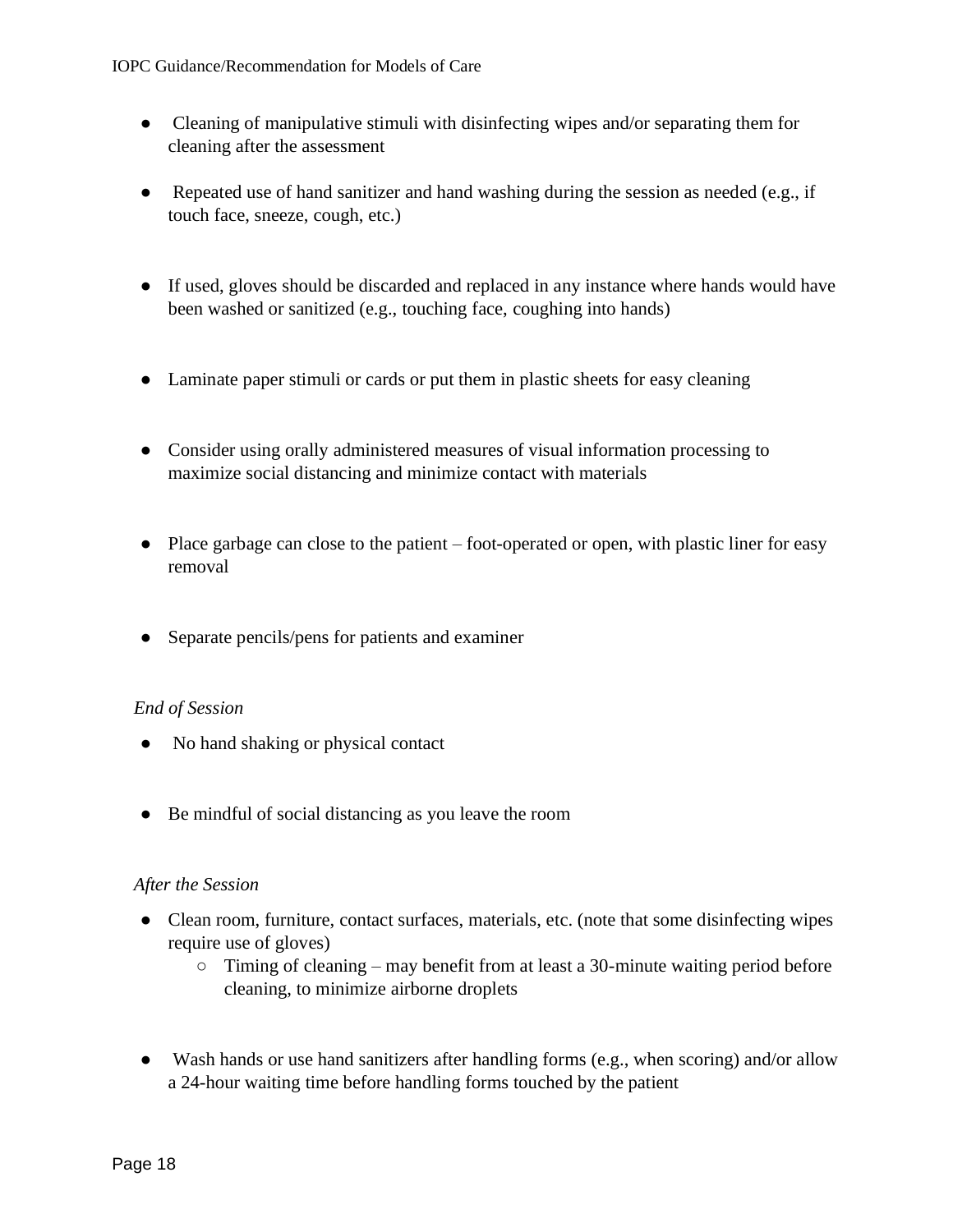- Room HEPA air filter system and/or UV disinfecting light
	- Readers are advised to do their due diligence regarding what devices are best suited for their clinics

### *Feedback Options to Consider*

- Feedback may be conducted where possible via home TeleNP
- Same day, in same room, immediately following the testing or after a short break
- If separate day in clinic, use the same precautions noted above for the return visit

It is recommended that readers remain vigilant to local, state, federal, and professional organization guidelines regarding the resumption of in-person clinical practices. Regular monitoring of recommendations by the CDC, WHO, and other trusted sources is also recommended to stay as up to date as possible regarding infection mitigation strategies. Lastly, the reader is advised to visit the IOPC website [\(https://iopc.online/\)](https://iopc.online/) for additional updates and recommendations.

## **V. Informed Consent**

Providing neuropsychological care in the context of a pandemic requires complex decision making about risks and benefits. As clinicians, we are ethically mandated to engage patients in a consent process where both risks and benefits are clearly explained. This is likely to be a departure from the relatively straightforward consent conversations neuropsychologists are used to, where there are minimal risks to physical well-being and validity. Additionally, neuropsychologists may be personally uncomfortable with proceeding with an assessment (whichever above model is chosen) without a clear-cut 'right answer' and when each option holds its own risks to validity and or safety. The discomfort, if present, may create a barrier to a clear, thorough consent process.

In most cases, a thorough consent conversation will need to include the benefits and risks of all three options (in-person, TeleNP and hybrid models) with a recommendation from the clinician regarding the best path forward. It is important that the language is clear and avoids jargon. Words like 'mitigation,' 'validity,' 'standardized assessment,' and 'reliability' for example are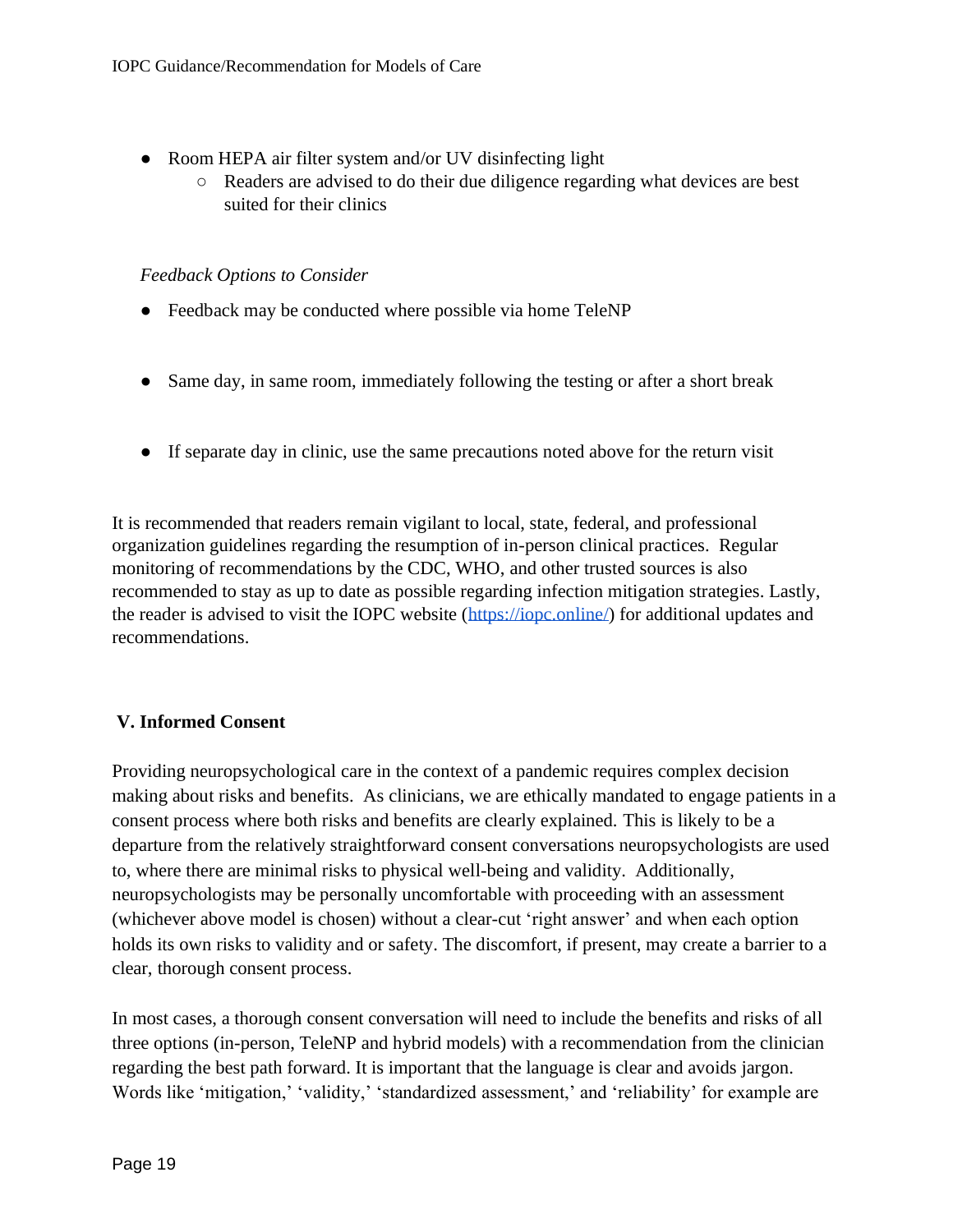likely to be experienced as jargon. It is also important to not overstate clinicians' ability to 'take into account' the impact of nonstandard assessment.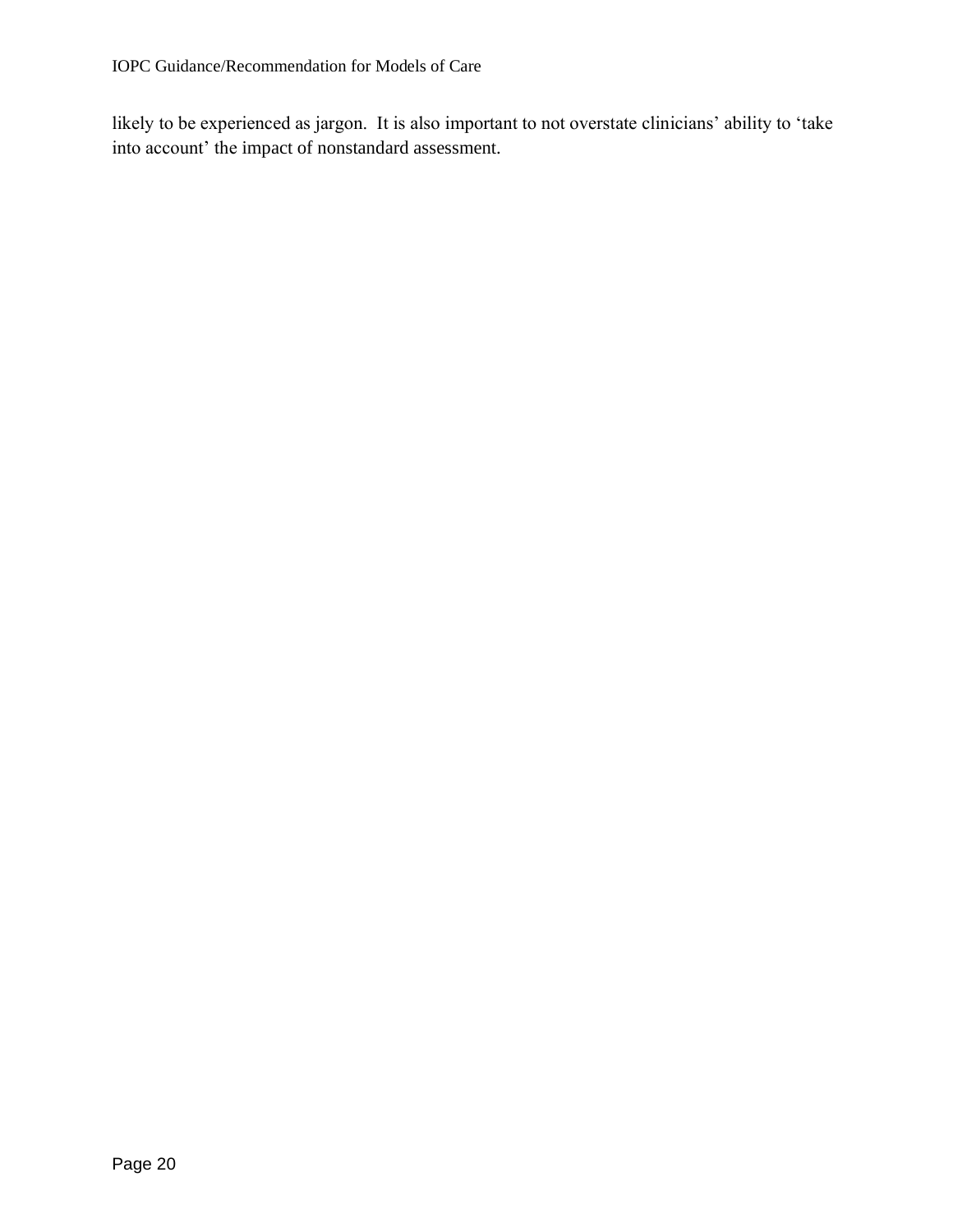A. **Consent for TeleNP**. Informed consent for TeleNP has been described at length in the InterOrganizational Practice Committee Recommendations/Guidance for Teleneuropsychology (TeleNP) in Response to the COVID-19 Pandemic16. Additionally, the Trust Parma insurance has developed an informed consent document for TeleNP. [https://parma.trustinsurance.com/Portals/0/documents/Sample%20Informed%20Consent%20](https://parma.trustinsurance.com/Portals/0/documents/Sample%20Informed%20Consent%20for%20Teleneuropsychology.docx) [for%20Teleneuropsychology.docx.](https://parma.trustinsurance.com/Portals/0/documents/Sample%20Informed%20Consent%20for%20Teleneuropsychology.docx) Key points to cover include:

- 1. Modification of standard test administration affects results in ways that are so far unknown. This reduces confidence in the diagnostic conclusions and may impact recommendations for treatment.
- 2. Involvement of a caregiver, guardian, parent, facilitator is a non standard condition for testing and also threatens confidence in diagnostic conclusions.
- 3. Error may be compounded with patients from culturally and linguistically diverse populations, require an interpreter, or have limited experience/comfort with the technology being used.
- 4. Qualitative data usually obtained during an in-person exam will be lost, and this may reduce the richness of the clinical data and further limit conclusions and recommendations.
- 5. TeleNP may pose risks to privacy and confidentiality.
- 6. Assessment results may not be acceptable by organizations for administrative purposes.
- 7. A discussion of the risks and benefits of in-person assessment, hybrid TeleNP, or no assessment as an alternative to TeleNP assessment.
- 8. Appropriate disclosure and referral to a provider who is conducting in-person assessments, if a factor in recommending TeleNP is a health condition of the clinician that makes in-person assessment risky to the provider.

<sup>16</sup> Bilder et al., 2020. InterOrganizational Practice Committee Recommendations/Guidance for Teleneuropsychology (TeleNP) in Response to the COVID-19 Pandemic. *The Clinical Neuropsychologist,* in press.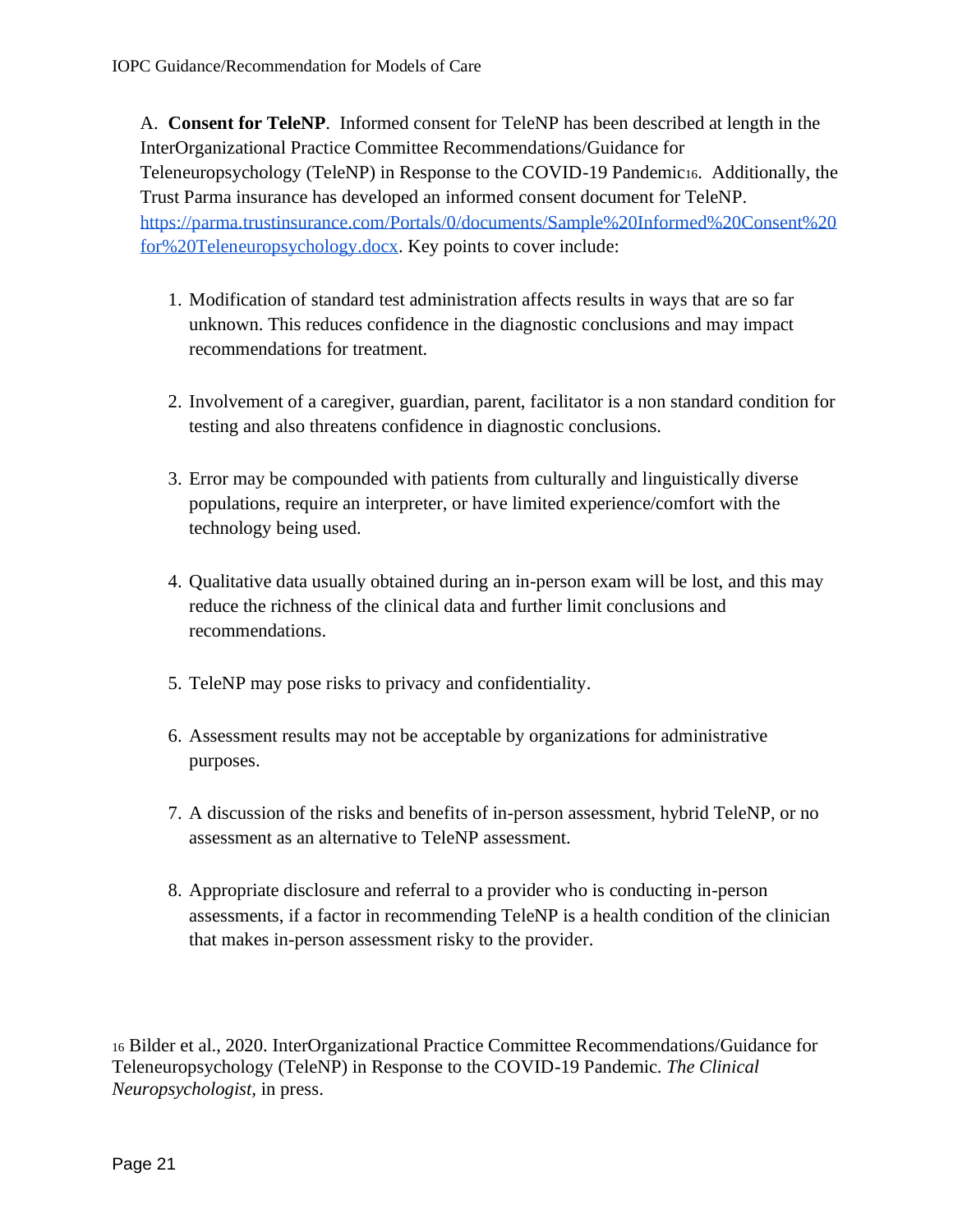B. **Consent for in-person assessments**. The American Psychological Association has developed a sample informed consent form for resuming in-person services. [https://www.apaservices.org/practice/clinic/covid-19-informed-consent.](https://www.apaservices.org/practice/clinic/covid-19-informed-consent) The document is largely geared towards psychotherapy services. Additional risks of exposure emerge in the context of the typically greater number of hours spent in neuropsychological assessment services. See **IOPC** online for sample informed consent for return to in-person neuropsychological practice Key points to cover include:

- 1. By coming to an office or hospital, patients have an increased risk of exposure to the virus compared with staying home.
- 2. A clear set of measures patients and their families need to agree to take to minimize risk of exposure to others in the office (including staff and other patients).
- 3. A clear set of measures clinicians will take to minimize risk of exposure for patients.
- 4. Explanation of any screening measures including temperature checks at the beginning of services and the expectation that individuals who are ill will be expected to leave the office.
- 5. A recognition that the procedures for minimizing risk may change over time and both parties will discuss necessary changes in procedure.
- 6. The expectation that if the risk conditions change (e.g. a resurgence of cases in the vicinity) in-person services may no longer be feasible.
- 7. Confidentiality in the case of infection (with potential duty to notify local authorities depending on jurisdiction).
- 8. Discussion of the potential threats to diagnostic conclusions in the context of the possibility that viral risk mitigation procedures such as masks might impact standard test administration.
- 9. A discussion of the risks and benefits of TeleNP, hybrid TeleNP, or no assessment as an alternative to in-person assessment.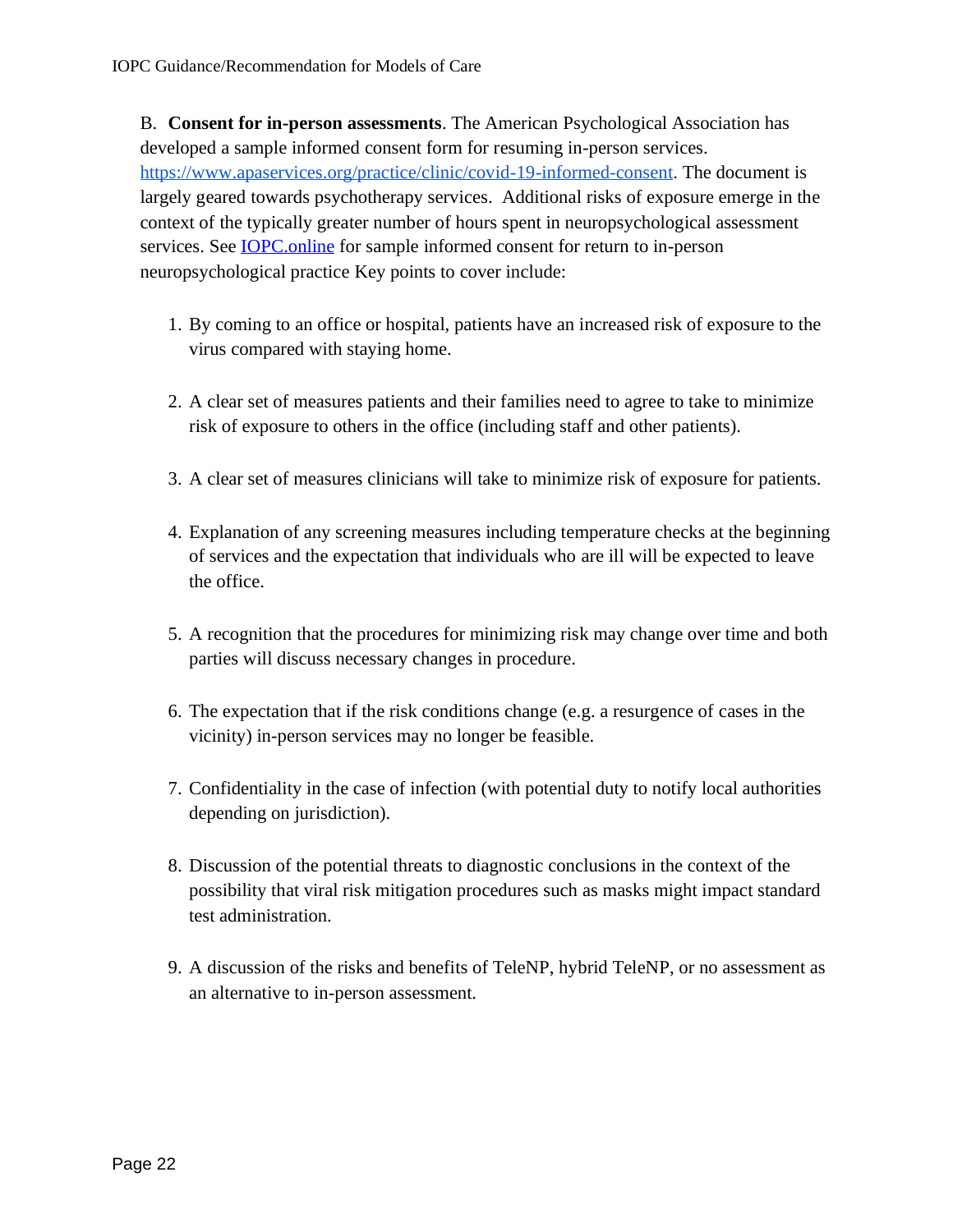C. **Consent for combined models.** Clinicians will need to discuss aspects of both #1 and #2.

## **VI: Documentation/explanation of non-standard procedures in reports and during**

**feedback.** Any departure from the non-mitigated in-person neuropsychological assessment procedure will need to be clearly documented in easy to understand language within the body of the neuropsychological report. Ideally this should be included in the procedure section and then referenced in the discussion section, with appropriate diagnostic limitations. The InterOrganizational Practice Committee Recommendations/Guidance for Teleneuropsychology (TeleNP) in Response to the COVID-19 Pandemic suggests the following (or similar) statement be included in neuropsychological assessment reports where TeleNP is utilized. *"Due to circumstances that prevent in-person clinical visits, this assessment was conducted using telehealth methods (including remote audiovisual presentation of test instructions and test stimuli, and remote observation of performance via audiovisual technologies). The standard administration of these procedures involves in-person, face-to-face methods. The impact of applying non-standard administration methods has been evaluated only in part by scientific research. While every effort was made to simulate standard assessment practices, the diagnostic conclusions and recommendations for treatment provided in this report are being advanced with these reservations."* 

Similarly, the impact on diagnostic conclusions and recommendations of departing from standard non-mitigated in-person neuropsychological assessment will need to be restated at the beginning of feedback sessions. It is important not to overstate clinicians' ability to 'take into account' nonstandard test administration.

| Karen Postal, Ph.D.,<br>ABPP-CN            | karenpostal@comcast.net | Harvard Medical School; APA<br><b>Advocacy Coordinating</b><br>Committee; Past President,<br>American Academy of Clinical<br>Neuropsychology         |
|--------------------------------------------|-------------------------|------------------------------------------------------------------------------------------------------------------------------------------------------|
| Robert M. Bilder, Ph.D.,<br><b>ABPP-CN</b> | rbilder@mednet.ucla.edu | Jane & Terry Semel Institute for<br>Neuroscience and Human<br>Behavior, UCLA Departments of<br>Psychiatry & Biobehavioral<br>Sciences and Psychology |
| Margaret Lanca, Ph.D.                      | mlanca@challiance.org   | Harvard Medical School;<br>Cambridge Health Alliance;                                                                                                |

## IOPC COVID19-TeleNP Advocacy Team Models of Care During the Pandemic Subcommittee: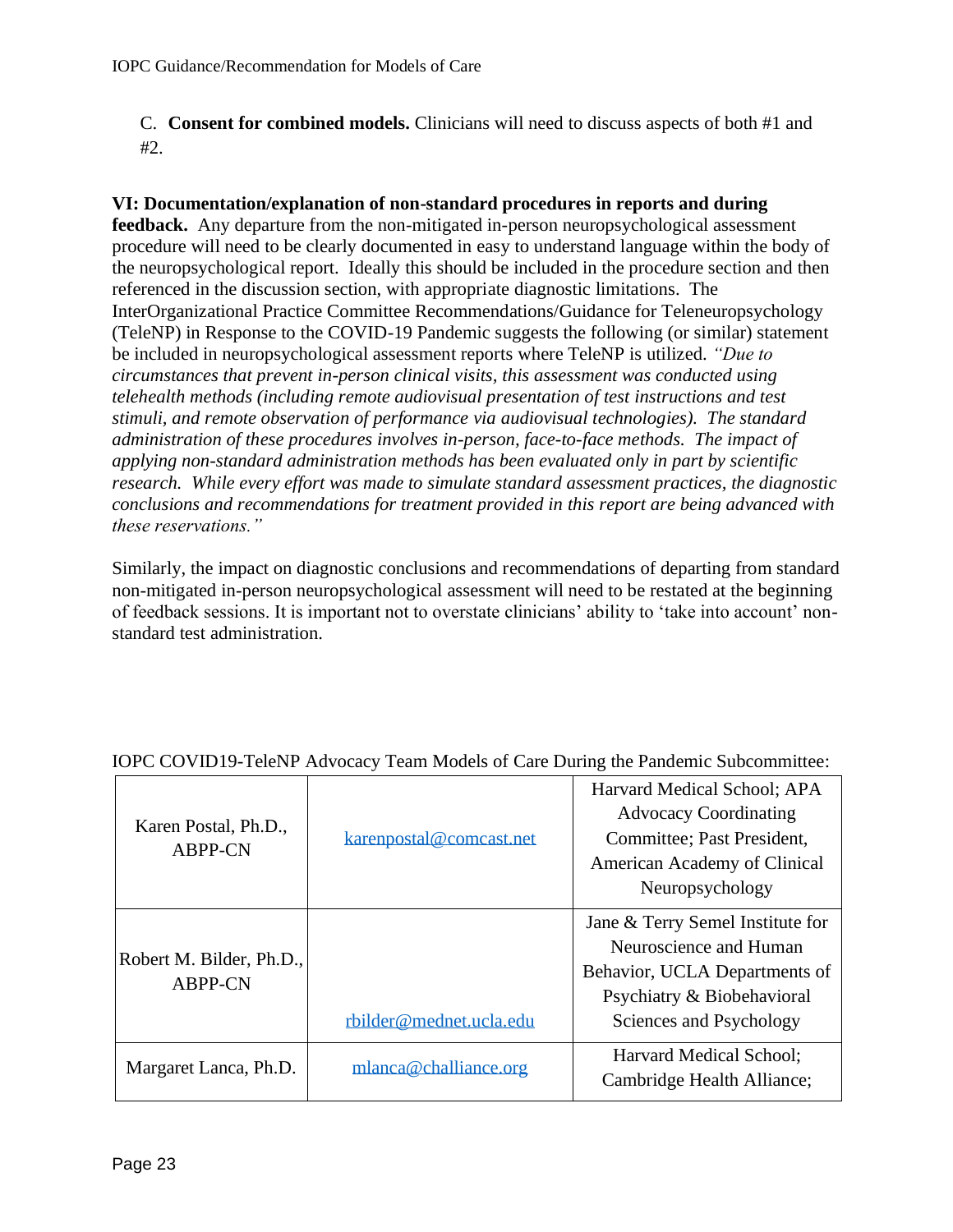|                                          |                                  | President,<br>Massachusetts Psychological<br>Association; Chair, PAC, Division<br><b>40 APA</b>                                               |
|------------------------------------------|----------------------------------|-----------------------------------------------------------------------------------------------------------------------------------------------|
| Darrin M. Aase, Ph.D.,<br><b>ABPP-CN</b> | Darrin.Aase@osumc.edu            | The Ohio State University Wexner<br><b>Medical Center</b>                                                                                     |
| Mark Barisa, Ph.D.,<br><b>ABPP-CN</b>    | mark.barisa@gmail.com            | Performance Neuropsychology;<br>University of North Texas; Fellow<br>and Charter Member, Sports<br>Neuropsychology Society                    |
| Alice Ann Holland,<br>Ph.D., ABPP-CN     | Alice.Holland@childrens.com      | Children's Medical Center, Dallas;<br>President Texas Psychological<br><b>Association</b> ; <b>BOD</b> National<br>Academy of Neuropsychology |
| Laura Lacritz, Ph.D.,<br><b>ABPP-CN</b>  | laura.lacritz@utsouthwestern.edu | UT Southwestern Medical Center;<br>Past President, National Academy<br>of Neuropsychology                                                     |
| David M. Lechuga,<br>Ph.D, ABPP, ABN     | dlechuga@neuroclinic.com         | Neurobehavioral Clinic and<br>Counseling Center; Past-president,<br>Hispanic Neuropsychological<br>Society                                    |
| Susan McPherson,<br>Ph.D., ABPP-CN       | susanmcp@drsusanmcp.com          | Private Practice; Past President,<br>Minnesota Psychological<br>Association                                                                   |
| Jennifer Morgan, Ph.D.                   | jmorganpsych@aol.com             | Health Care Financing Advisory<br>Group Member - Practice<br>Directorate, APA                                                                 |
| Christine M. Salinas,<br>Psy.D.          | drcristisalinas@gmail.com        | Neuropsychology Concierge®;<br>Treasurer, Hispanic<br>Neuropsychological Society                                                              |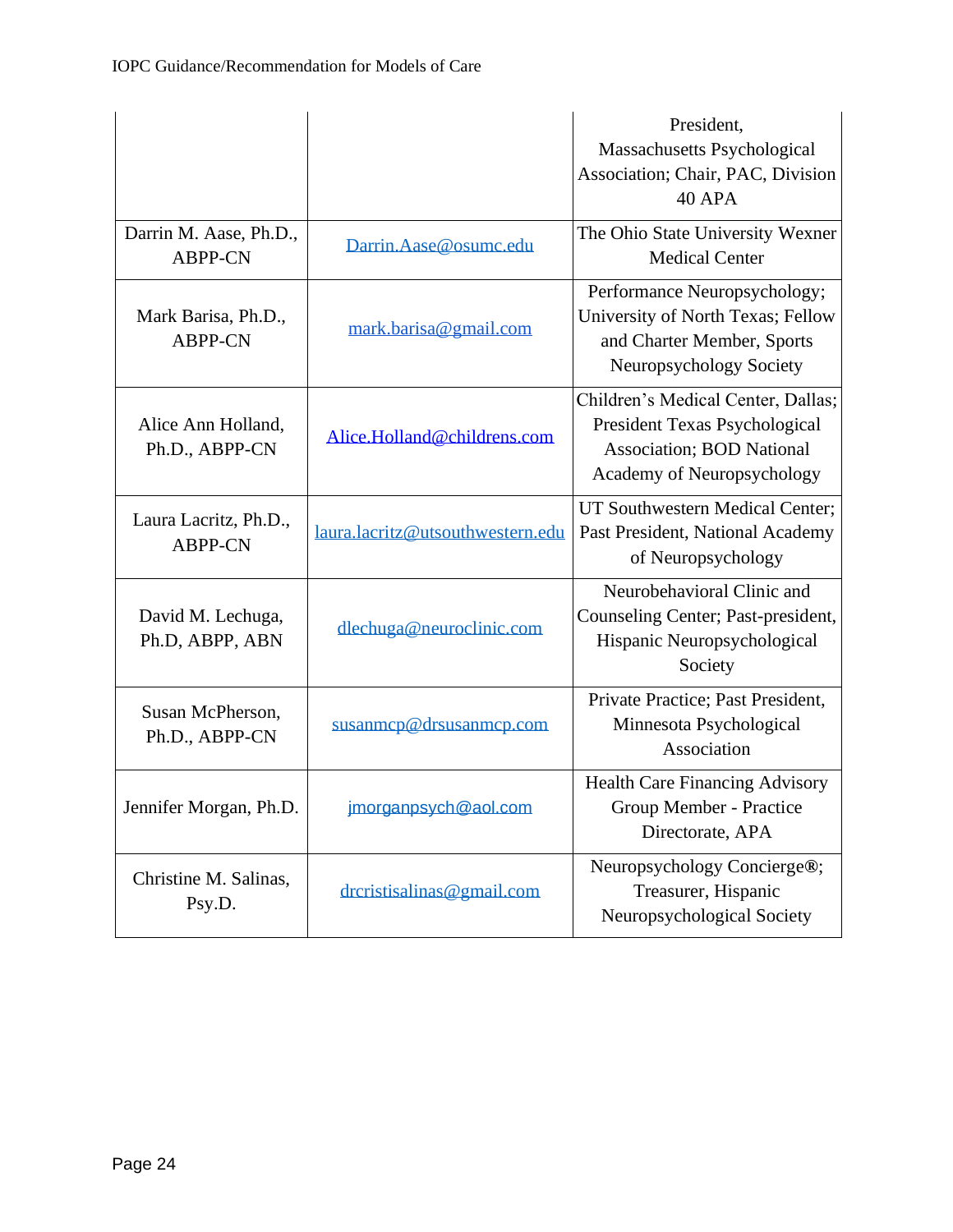### Overview of IOPC for BDTX-PDX

Goal: to aid [neuropsychological] providers to consider risks/benefits of service provision during COVID-19 pandemic.

Benefits of conducting NP assessments: Literature supports validity of NP assessment above and beyond other demographic, medical, and diagnostic variables; NP assessment enhances diagnostic decision-making, prediction of outcomes, and reduces costs…benefits almost always exceeded risks because typical risks of NP assessment are so low. With novel coronavirus pandemic making in-person encounters subject to non-negligible risks, it's valuable to specify benefits of NP exams to weigh versus risks.

#### Risks of conducting in-person testing or assessments are:

- 1. Health Risks of conducting in-person NP or assessments
	- a. Patient risk of contracting COVID-19
	- b. Examiner risk of contracting COVID-19.
	- c. Risk of transmission of coronavirus to patient, examiner and or community
- 2. Risks of exam validity undermined by illness anxiety, manifested by examinee or examiner.
- 3. Legal Risks: It should be recognized that the risks are not limited to health risks as noted above, but entail legal risks, including
	- i. exposure to litigation that may arise if an examinee's or employee's health is compromised;
	- ii. exposure to litigation if the conclusions of the examination are questioned or considered invalid
	- iii. possibility that a clinician's or practice's insurance coverage may not include practice under these circumstances
	- iv. Clinicians are encouraged to discuss their practice reopening plans with their malpractice insurance carrier. Most carriers offer individual consultations for this purpose. [Trust Statement: statement]
	- I. Possible Models for Conducting Assessments Summarized
		- A. In-Person Assessments:
	- II. Standard In-Person Administration. In-person or in-clinic assessment without mitigation is the pre-COVID-19 "gold standard" …to compare other procedure with…deviation from this may be considered *non-standard administration*.
	- III. Modified In-Person Administration using procedures to minimize risk of coronavirus infection or transmission. The risks of inperson assessment are reduced by mitigation strategies (use of PPE, physical distancing) but some strategies may also increase patient anxiety, alter… standard administration practices and therefore impact validity and increase risk of inaccurate diagnoses.
		- A. Possible procedures designed to reduce risk of exposure but differ from standard practice that might impact test performance
			- i. Screening procedures to determine that the patient and the examiner do not have symptoms
			- ii. Use of masks, gloves or other personal protective equipment (PPE) by examiners and/or examinees may have additional adverse impacts on validity.
			- iii. Increased distance between patient and examiner may make it more difficult for instructions to be delivered effectively
			- iv. Restricted use of manipulatives during testing, and other articles that are "high contact."
	- IV. **In-Clinic TeleNP:** both clinician and patient are in a clinic but in separate rooms using video-conferencing
		- A. rooms could be in different clinic locations…or in other models the rooms are in the same building.
		- B. Clinicians control quality of platform, equipment, and are available to troubleshoot, can control the testing environment…
		- C. Most TeleNP research has been conducted in the context of in-clinic TeleNP
	- V. Home TeleNP Assessments (patient at home):
		- A. Evaluation is conducted with the patient in their own home or other remote location via audio or video conferencing technology. Most research not conducted in this context where examiners do not have control over ration.
		- B. Factors may limit benefits of Home TeleNP assessment patient populations. Reduced patient access to technology (due to economic disparities and potentially widening health disparities) is a significant problem. itally literate adults14.
		- C. Socioeconomic disparities may further result in patients having limited access to a quiet, distraction free place
- VI. Combined, Hybrid or Staged Models (combining elements of TeleNP with elements of in-person face-to-face): A. Initial interviews, select testing measures, and feedback sessions might be conducted using telehealth platforms
- VII. Stepped Care. ... Making treatment decisions based on a "stepped-care" applied to psychological episodes of care. In such models care proceeds in a stepwise fashion from least intensive to most intensive.
- VIII. Delaying the assessment until it is possible to see the patient in person without modifications. The time frame for the conditions under which this would again be safe (development and wide availability of vaccine) is currently unknown. Risks of delaying neuropsychological care are described above.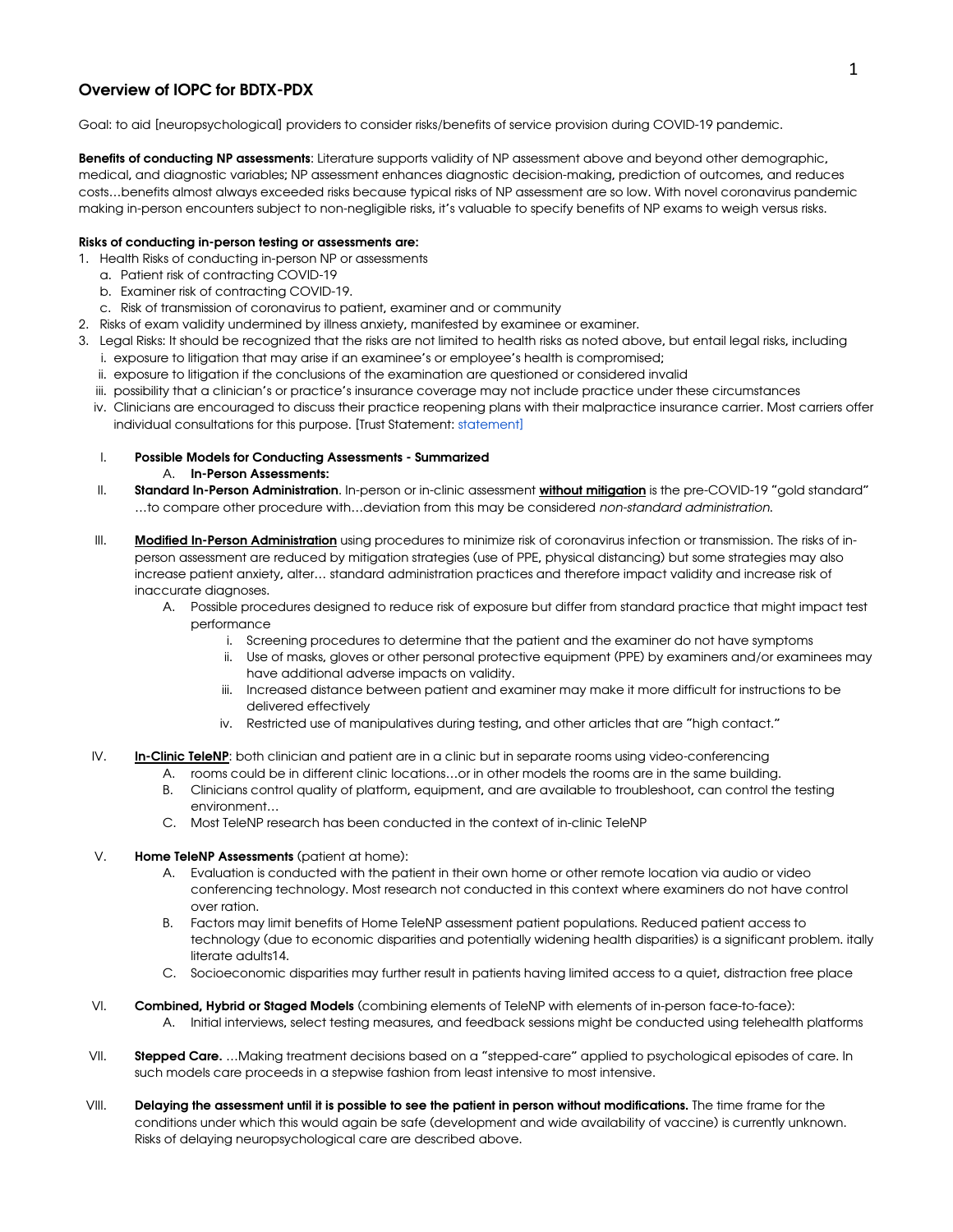Patient risk stratification. Considering benefits of psychological assessment in context of the risks of in-person practice during the pandemic, as mitigated by various models for assessment as above, is complex, and involves at least four different factors.



- $\Box$  Urgency of care. Practitioners should consider the urgency of the clinical condition/situation, and the potential adverse consequences if NP assessment is delayed.
- □ Symptom acuity and impact. Practitioners should consider the severity of the presenting symptoms, and likelihood a condition may cause harm if NP assessment information is lacking.
- □ Incremental validity. Practitioners should consider the incremental validity of different NP procedures to competently answer the primary referral question and make appropriate diagnoses and treatment recommendations for the patient.
- □ Community risk. In addition to the above individual risk stratification, providers should consider larger issues of population risk. How many cases are in the community?
- ¨ *Prior to resuming in person clinical care, it is important for clinicians to have infection mitigation plans in place, along with contingency plans for possible scenarios where the planned procedures cannot be followed…*
- ¨ *Starting with a very low volume of patients, following the plan that as literally as possible.*
- ¨ *Once a few patients are seen, modify plan as needed based on real-time patient activities.*
- ¨ *Increases in patient volume can occur incrementally, with maximum patient load determined by your setting and ability to follow pandemic mitigation processes.*

#### Prior to Re-Opening

- $\square$  Develop a model of care plan for patients
- ¨ Create appropriate signage for waiting areas, treatment rooms, and paper forms outlining office policies procedures
- $\square$  Create a written plan for:
	- o Pre-appointment screening for potential symptoms of COVID-19
	- o Day of appointment screening policy for patients and staff that might include temperature screens.
	- o PPE staff and patients are expected to use.
	- o Maintaining appropriate social distancing. The plan may include
		- **•** specific flow patterns through the office
		- limits on family members accompanying patients
		- use of virtual (parking lot) waiting rooms
		- Removal of some chairs in waiting areas as needed area to promote social
		- § Using plexiglass barriers for testing tables with or without openings
		- § Staggering appointments to minimize patient contact/allow for cleaning/ventilation time
		- § Hand washing and/or use of hand sanitizer procedures
		- § Cleaning/disinfecting office areas, furniture, surfaces, doors, manipulative items:
			- Daily checklist. See here for examples https://iopc.online/
	- o Implementing structural mitigation procedures. The plan might include:
	- o Designation of "clean" materials, forms, areas and separate "dirty" materials to avoid cross-contamination
	- o Use of HEPA air filters for a period of time prior to and after exam room use.
	- o Changing fabric furniture to furniture more easily cleaned with recommended cleaning agents
	- o Use of foot-operated trash cans
	- o Secure personal protective equipment including masks worn by patients, providers, and office staff

#### Activities Prior to Patient and upon Arrival

- ¨ COVID screening questionnaire administered when scheduling Plus 48 hours prior to appointment
- $\square$  Send link to electronic registration forms that completed and submitted online
- $\square$  Clean rooms + materials (use checklists).
- ¨ Patient and visitors screened again for symptoms. This may include temperature screening
- $\Box$  Review of mitigation/ hygiene procedures with patients
- □ Hand sanitizer or hand washing upon arrival
- $\square$  If forms cannot be completed electronically prior to arrival
- $\Box$  No hand shaking or physical contact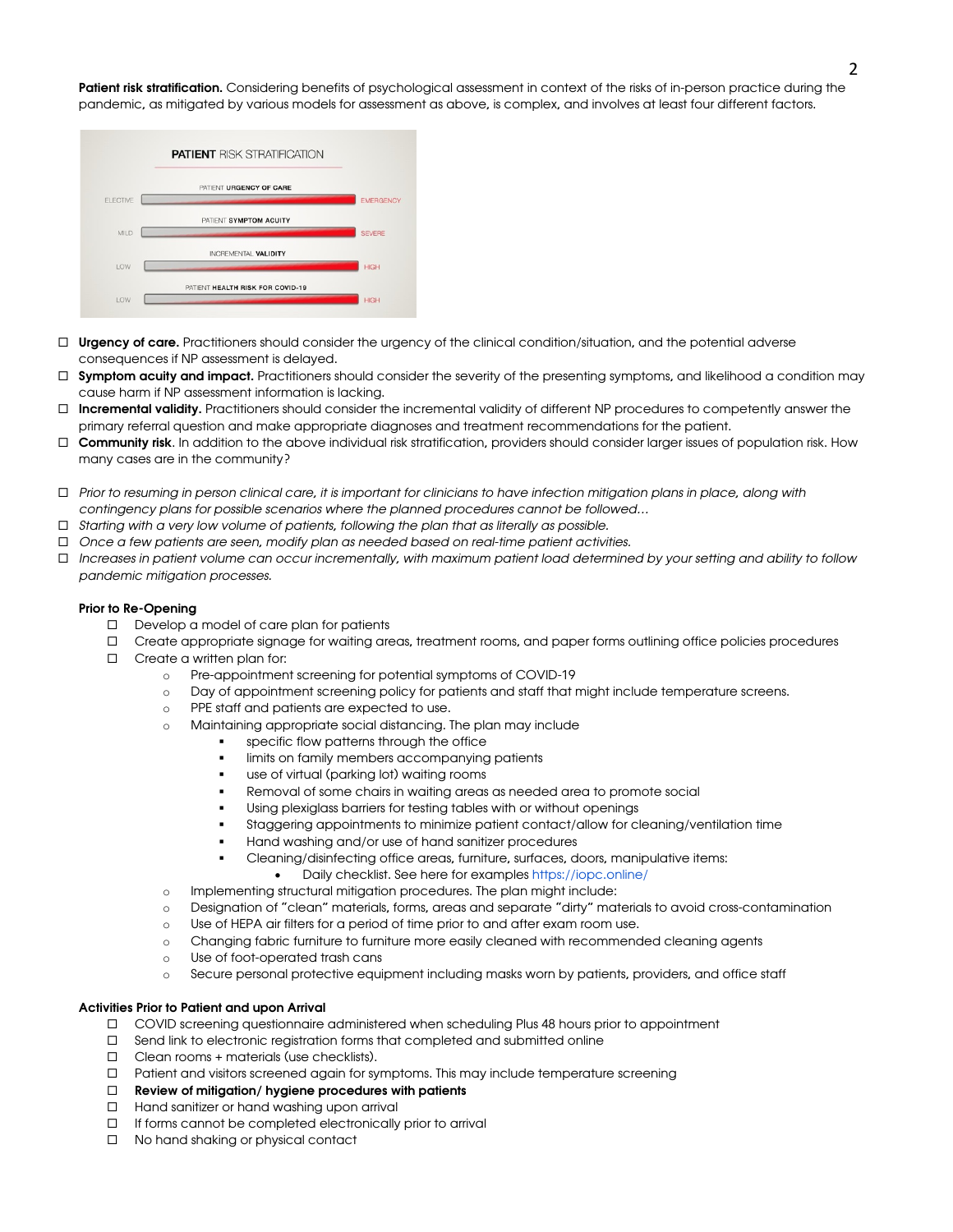#### Testing Activities

- $\square$  Maximize efficiency of test sessions to minimize office time
- $\square$  Minimize testing where contact of materials is needed
	- o "Clean" vs "dirty" side of the room (folders of paper
	- o No touch of "dirty" forms for 24 hours or wash hands after handling
	- o Complete forms in controlled room rather than bringing forms from home
	- o Consider use of verbal consent and related documentation
	- o Use of "clean" and "dirty" folders or containers for forms
	- o Cleaning of manipulative stimuli with disinfecting wipes and/or separating them for cleaning after the assessment
	- o Repeated hand sanitizer use/hand washing during sessions as needed (e.g., if touch face, sneeze, cough, etc.)
	- o Discard gloves used and replace in instances where hands would have been washed or sanitized
	- o Laminate paper stimuli or cards or put them in plastic sheets for easy cleaning
	- o Use orally administered measures of visual information processing to maximize social distancing/minimize contact
	- o Place garbage can close to the patient foot-operated or open, with plastic liner for easy removal
	- o Separate pencils/pens for patients and examiner

#### End of Session

- $\Box$  No hand shaking or physical contact
- $\square$  Be mindful of social distancing as you leave the room

#### After the Session

- ¨ Clean room, furniture, contact surfaces, materials, etc. (note that some disinfecting wipes require use of gloves)
- ¨ Time cleaning may benefit from at least a 30-minute waiting period before cleaning, to minimize airborne droplets
- $\square$  Wash hands/use hand sanitizers after handling forms (e.g., when scoring)
- $\Box$  Allow a 24-hour waiting time before handling forms touched by the patient
- □ Room HEPA air filter system and/or UV disinfecting light
- □ Readers are advised to do their due diligence regarding what devices are best suited for their clinics

#### Feedback Options

- $\square$  Feedback may be conducted where possible via home TeleNP
- $\square$  Same day, in same room, immediately following the testing or after a short break
- $\square$  If separate day in clinic, use the same precautions noted above for the return visit
- $\Box$  Remain vigilant to local, state, federal, professional organization guidelines regarding resumption of in-person practice Regular monitoring of recommendations by the CDC, WHO, and other trusted sources
- $\Box$  Visit the IOPC website (https://iopc.online/) for additional updates and recommendations.

#### Informed Consent

- ¨ Providing neuropsychological care in context of a pandemic requires complex decision making about risks/benefits. We are ethically mandated to engage patients in a consent process where both risks and benefits are clearly explained.
- $\Box$  It is important that language is clear, avoids jargon, ['mitigation,' 'validity,' etc]
- $\Box$  It is important to not overstate clinicians' ability to 'take into account' the impact of nonstandard assessment.
- $\square$  Informed consent for TeleNP has been described at length in the IOPC.

#### o Key Points

- § Modification of standard test administration affects results in ways that are so far unknown, reducing confidence in diagnostic conclusions, and perhaps impact treatment recommendations
- § Involving a caregiver, guardian, parent, facilitator is non-standard for testing and threatens diagnostic conclusions.
- § Error may be compounded w/ culturally/linguistically diverse populations, interpreters, less comfort in technology used
- § Qualitative data obtained during an in-person exam is lost, may reduce richness of clinical data, further limit conclusions and recommendations.
- § TeleNP may pose risks to privacy and confidentiality.
- § Assessment results may not be acceptable by organizations for administrative purposes.
- § A discussion of the risks and benefits of in-person assessment, hybrid TeleNP, or no assessment as alternatives
- Appropriate disclosure and referral to a provider who is conducting in-person assessments, if a factor in recommending TeleNP is a health condition of the clinician that makes in-person assessment risky to the provider.
- □ Consent for in-person assessments. APA developed sample IC forms for resuming in-person services. Mostly psychotherapy
- o By coming to an office or hospital, patients have an increased risk of exposure to the virus compared with staying home.
- o A clear set of measures patients and their families need to agree to take to minimize risk of exposure to others in the office
- o A clear set of measures clinicians will take to minimize risk of exposure for patients.
- o Explanation of screening measures including temp checks at service start
- Expectation that ill individuals will be expected to leave office.

https://www.apaservices.org/practice/clinic/covid-19-informed-consent.

- o A recognition that procedures for minimizing risk may change over time and both parties will discuss procedural changes.
- o Expectation that if risk conditions change (a resurgence of cases) in-person services may no longer be feasible.
- o Confidentiality in the case of infection (with potential duty to notify local authorities depending on jurisdiction).
- o Discussion of potential threats to diagnostic conclusions in context viral risk mitigation procedures [e.g. masks]
- A discussion of the risks and benefits of TeleNP, hybrid TeleNP, or no assessment as an alternative to in-person assessment.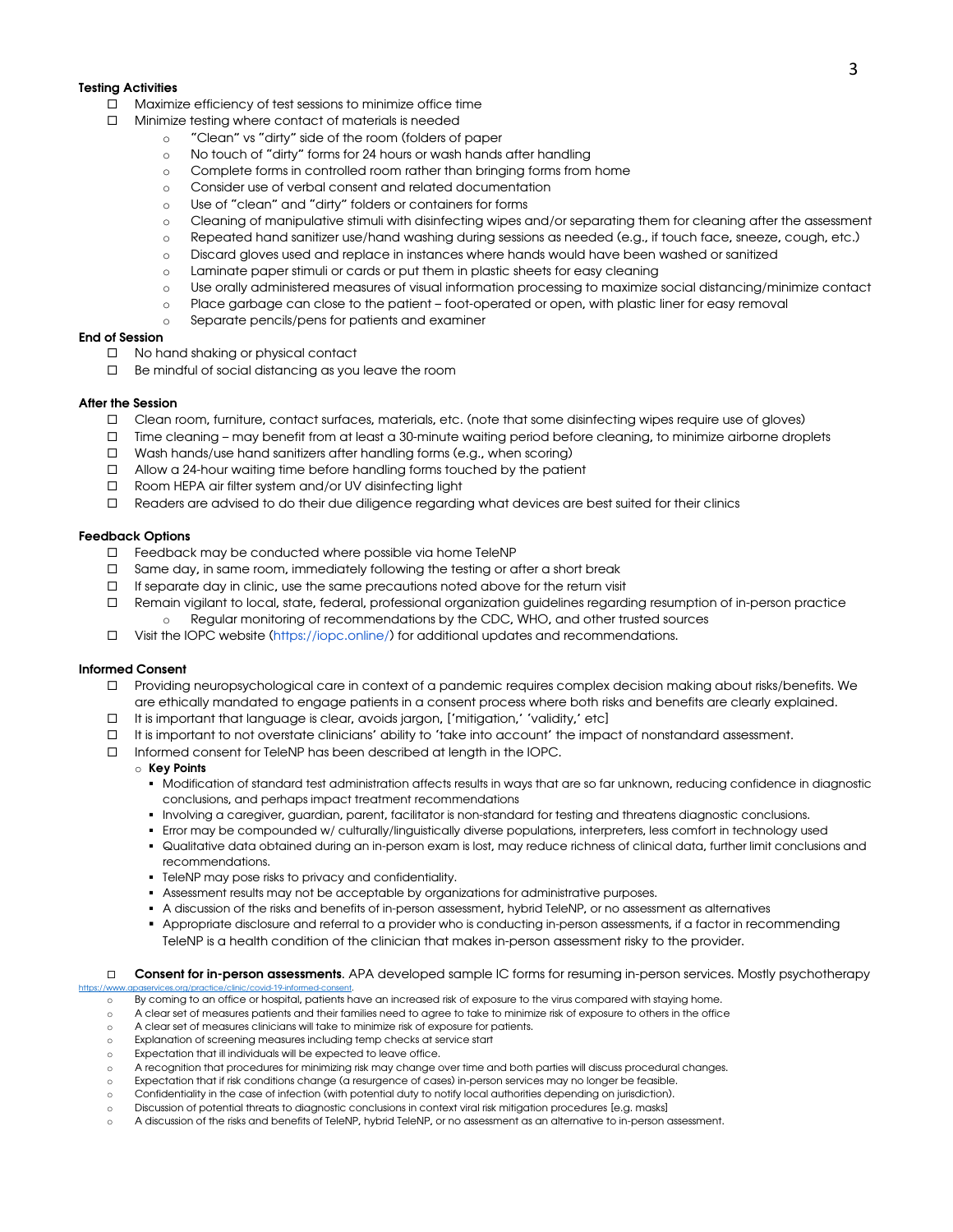

# **Factors to Consider in Reopening In-person Psychological Services During the COVID-19 Crisis (Updated: May 7, 2020)**

The COVID-19 crisis has deeply affected all of us – psychologists, patients/clients, family members and indeed, the whole world. The essential concern we all have is for the safety of those we serve, those we love, and those in our communities. As a result, many practitioners have rapidly shifted their practices from in-person to remote care, and made other fundamental changes to their service models. As the prospect of phasing back to in-person care has emerged, it becomes important for psychologists to engage in thoughtful, systematic and ethicallygrounded risk management. That is our purpose in providing this advisory.

Kindly be aware that this advisory is *not* intended to be a statement as to the standard of care, which is evolving and changing as the COVID-19 crisis evolves. In addition, this is risk management advice and is not a statement about your coverage. Our carrier has confirmed that The Trust Professional Liability policy provides coverage for psychologists against whom a complaint or claim from patients or their family members is made related to possible exposure to COVID-19.

It is our view that transitioning back to in-person services during this crisis will add some degree of risk to patients/clients, providers, and the broader community. That does not mean it is prohibited. Rather, our advice is that if telepsychology is available as an alternative, it continues to be a preferred method of service delivery, particularly among high risk categories of patients, staff and psychologists. The risks of resuming in-person services include the risk to the life and health of your patients/clients, staff, and you; but they also include some level of increased risk of malpractice claims, licensing board complaints, and other government investigatory and enforcement processes.

As such, we urge psychologists to engage in a deliberate decision-making process when considering whether and how to return to in-person care. Simply because you can does not mean you must. With some practices and patients, there may be less risk, but if adverse outcomes ensue, it can be more difficult to defend the use of in-person services when there are less risky, though perhaps less preferable alternatives available through telepsychology. If harm occurs, a well-reasoned justification for the decision to resume in-person care becomes important. Possible rationales, for example, might include returning to in-person services for patients/clients with more pressing clinical needs, patients/clients who are not benefitting from remote care or are getting worse, or where logistical problems exist (such as low technology areas where remote services are not feasible because of poor reception or Internet connections).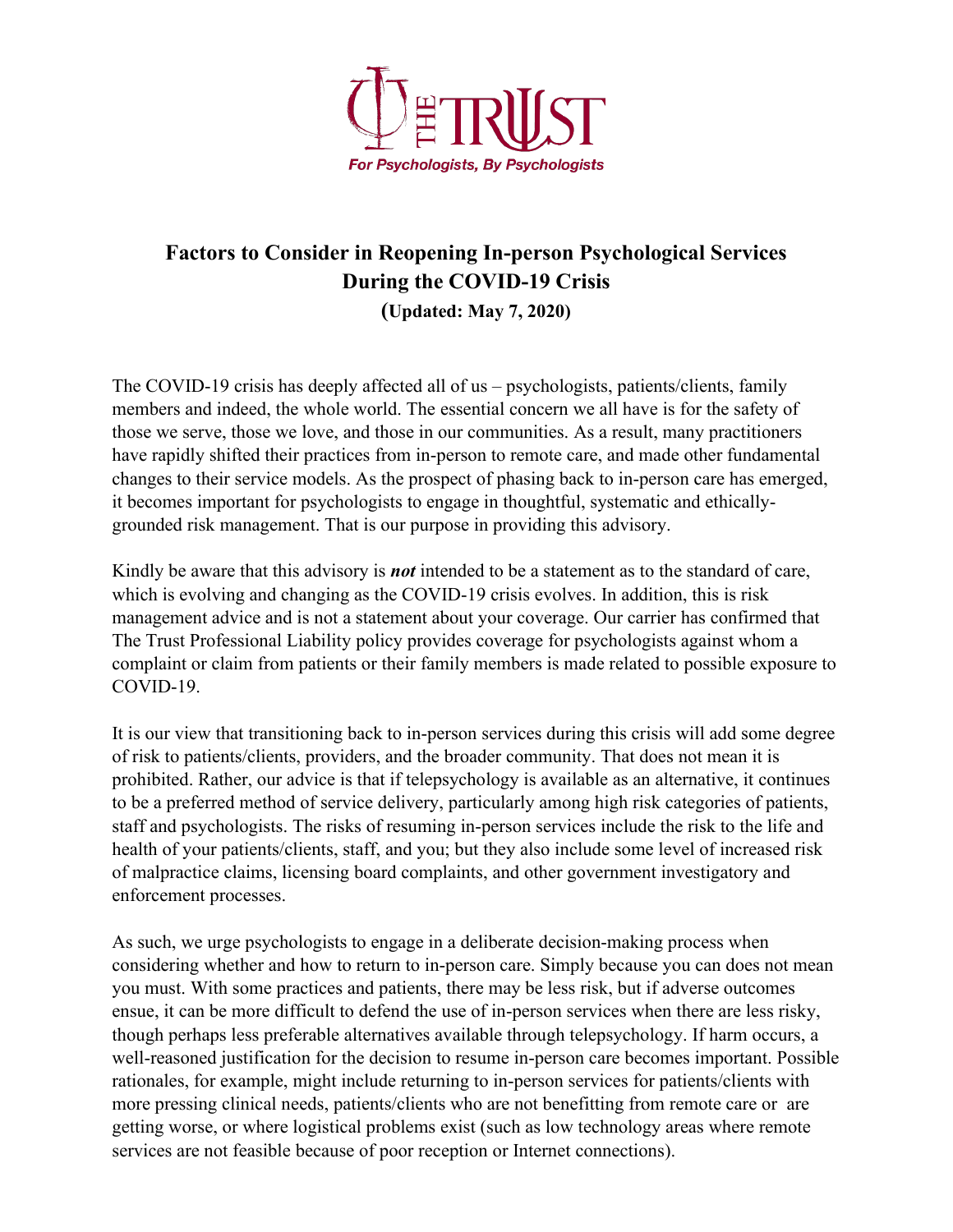In addition, our recommendation is that professionals who are considering the resumption of inperson services engage in and carefully document (a) consultation, (b) a thoughtful ethical and risk analysis process, (c) an articulation of the reasoning used, (d) the development of office safety protocols for patients/clients and staff, (e) a thorough informed consent process with patients/clients, with a focus on the risks and benefits of in-person vs. remote care in the context of COVID-19 (see The Trust's Consent for Returning to In-Person Psychological Services at https://parma.trustinsurance.com/Portals/0/adam/Content/VmfnktHJkkWCYnWQEPevHA/Link/ Sample%20Informed%20Consent%20for%20Returning%20to%20In-Person%20Psychological%20Services.docx), and (f) ongoing monitoring of information and guidance provided by professional and governmental organizations.

We believe there are a number of factors that should be considered in the process of making this decision to resume in-person care. These factors include:

- 1. A determination by the psychologist that in-person services are actually the best way to provide psychological care to the patient.
- 2. Each patient's/client's and immediate family members' health risk categories (this does not require a medical assessment, but rather, reasonable knowledge of the Center for Disease Control's [CDC], and the World Health Organization's [WHO], identified risk factors).
- 3. The health risk categories of psychologists and their staff.
- 4. The COVID-19 infection and fatality rates in the psychologist's community, if available.
- 5. The practical capacity of the psychologist to protect patients/clients and staff, as well as themselves, according to CDC, WHO, as well as state and local guidelines. For example, having and requiring patients/clients to use masks and hand sanitizer that is available in the office, scheduling gaps between patients patients/clients to allow for decontamination between sessions, etc. (see https://www.cdc.gov/coronavirus/2019-ncov/hcp/ambulatorycare-settings.html).
- 6. Whether local and/or state emergency and shelter-in-place orders are currently in effect (Some states may still only allow in-person care in emergency situations in the initial phase-in period).
- 7. Whether psychologists are deemed essential or critical workers in their jurisdictions and, even if they are, if are there other issues, like those outlined here, that make face-to-face contact inadvisable.
- 8. Whether, in the psychologist's jurisdiction, legal immunities have been put in place, or there has been an official relaxation of professional liability standards (in some jurisdictions, psychologists are considered front-line health providers and may have these kinds of protections).

Please note that the fluid, rapidly evolving nature of the impact and understanding of COVID-19 makes conclusions about how to proceed, at best, tentative. Psychologists are not required to be virologists or epidemiologists: however, as public understandings grow regarding such things as the heightened contagiousness of pre-symptomatic people, psychologists will likely be held to the standard of what a reasonable practitioner in a similar situation knew or should have known, and what that professional would have done.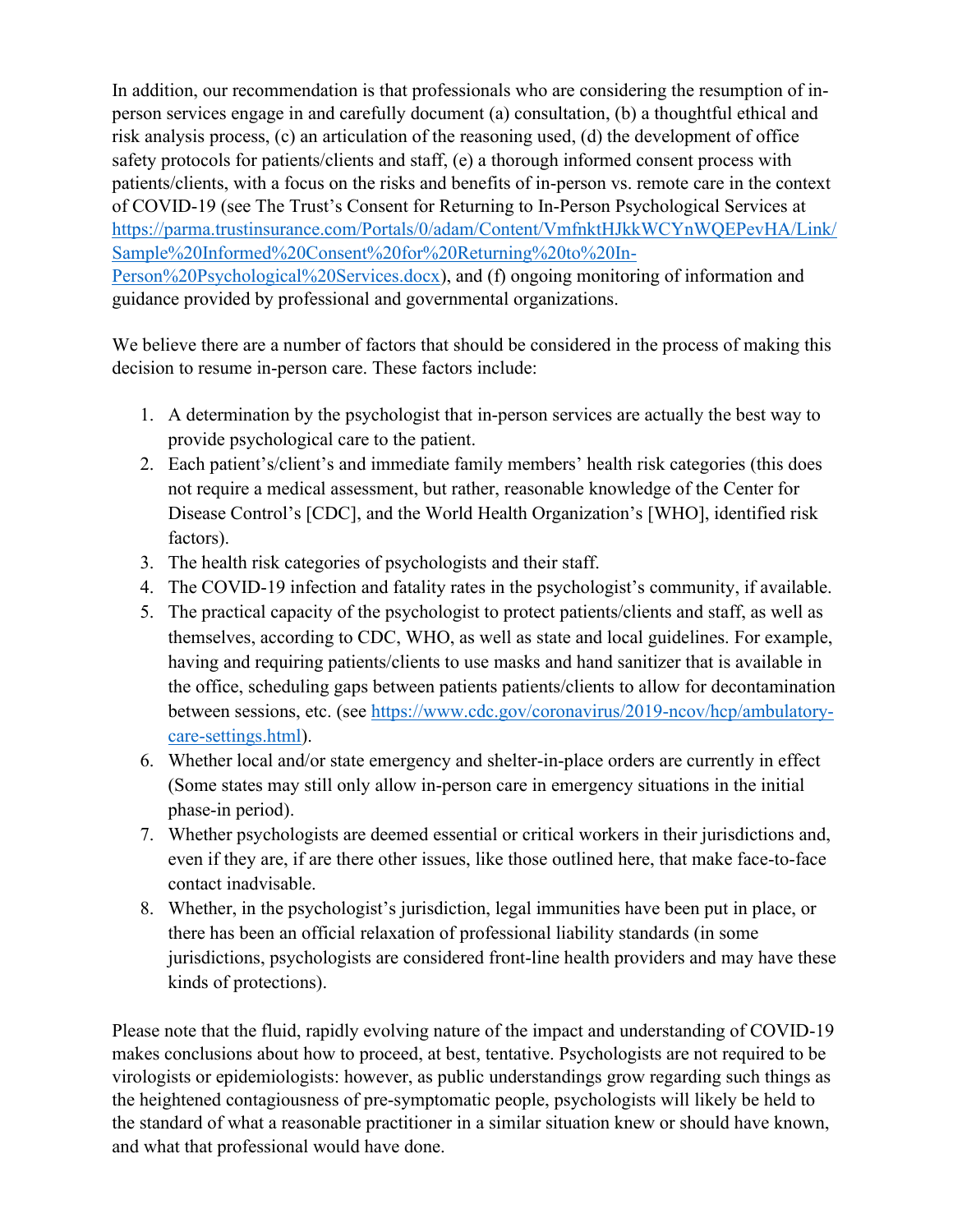We know this is a difficult decision to make. Being familiar with helpful resources, consulting, and documenting your rationale, are always good risk management strategies, and now is no different! We hope this guidance helps you to identify and think about how best to make this decision. Please feel free to call The Trust Advocate 800 line at (800) 477-1200 to obtain consultation about questions, concerns or challenging situations you encounter, whether related to COVID-19 or otherwise.

Please visit The Trust's COVID-19 Resources for Practitioners page for informative guides, downloadable documents, on-demand telepsychology and risk management webinars, and more: https://parma.trustinsurance.com/Resource-Center/COVID-19-Resources

Also, check out our Virtual Webinar Series where our experts tackle the most pressing risk management and telehealth issues facing psychologists during interactive roundtables and chats: https://parma.trustinsurance.com/Workshops-Webinars/Virtual-Webinar-Series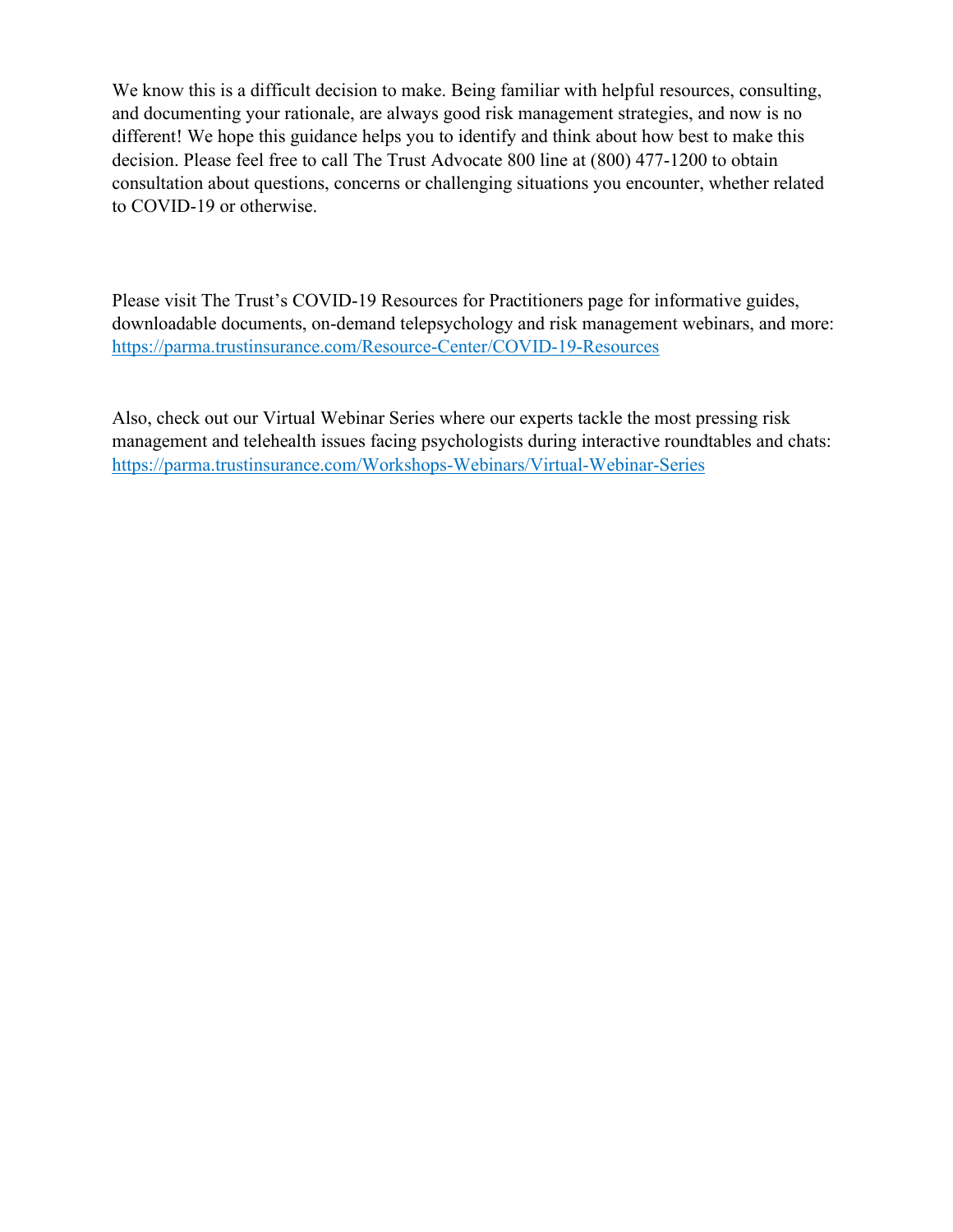### Overview of The Trust materials: For Psychologists, By Psychologists

### Summary of Factors to Consider in Reopening In-person Psychological Services During the COVID-19 Crisis Updated: May 7, 2020

- ¨The COVID-19 crisis has deeply affected all of us psychologists, patients/clients, family members and indeed, the whole world.
- ¨Since the notion of phasing into in-person care has emerged, psychologists should engage in thoughtful, systematic, ethically-grounded risk management.
- ¨Transitioning back to in-person services during this crisis will add some degree of risk to patients/clients, providers, and the broader community. That does not mean it is prohibited.
- ¨Rather, our advice is that if telepsychology is available as an alternative, it continues to be a preferred method of service delivery, particularly among high risk categories of patients, staff and psychologists.
- ¨The risks of resuming in-person services include the risk to the life and health of your patients/clients, staff, and you; but they also include some level of increased risk of malpractice claims, licensing board complaints, and other government investigatory and enforcement processes.
- ¨Returning to in-person sessions rationales might include patients with pressing clinical needs, patients who are not benefitting from remote care or are deteriorating, or if logistical problems exist [low technology, remote not feasible].

¨Factors to consider in making any decision to resume in-person care. These factors should include:

- o A determination by the psychologist in-person services are actually the best way to provide psychological care to the patient.
- o Patient's and immediate family members' health risk categories and risk factors should be identified.
- o The health risk categories of psychologists and their staff.
- o The COVID-19 infection and fatality rates in the psychologist's community, if available.
- o The practical capacity of a psychologist to protect patients and staff, themselves [according to CDC, WHO, and state guidelines…[https://www.cdc.gov/coronavirus/2019-ncov/hcp/ambulatory- care-settings.html].
- o Determine if local or state emergency shelter-in-place orders are in effect
- o Is a psychologist deemed an essential worker in jurisdictions in which they practice…or face-to-face contact inadvisable?...
- o Are legal immunities put in place, or official relaxation of professional liability standards…
- ¨Although psychologists are not required to be virologists or epidemiologists, but as public understandings emerge facts about heightened contagiousness of pre-symptomatic people, psychologists WILL be held to a standard of a reasonable practitioner in a similar situation knew or should have known, and what that professional would have done...Our recommendation is that professionals considering resumption of in-person services engage in and carefully document
	- o consultation,
	- o a thoughtful ethical and risk analysis process,
	- o an articulation of the reasoning used,
	- o the development of office safety protocols for patients and staff,
	- o a thorough informed consent process with patients, with a focus on the risks and benefits of in-person vs. remote care in the context of COVID-19 [Example Consent to Return to In-Person Services at https://parma.trustinsurance.com/Portals/0/adam/Content/VmfnktHJkkWCYnWQEPevHA/Link/ Sample%20Informed%20Consent%20for%20Returning%20to%20In-Person%20Psychological%20Services.docx
	- o and ongoing monitoring of information and guidance provided by professional and governmental organizations.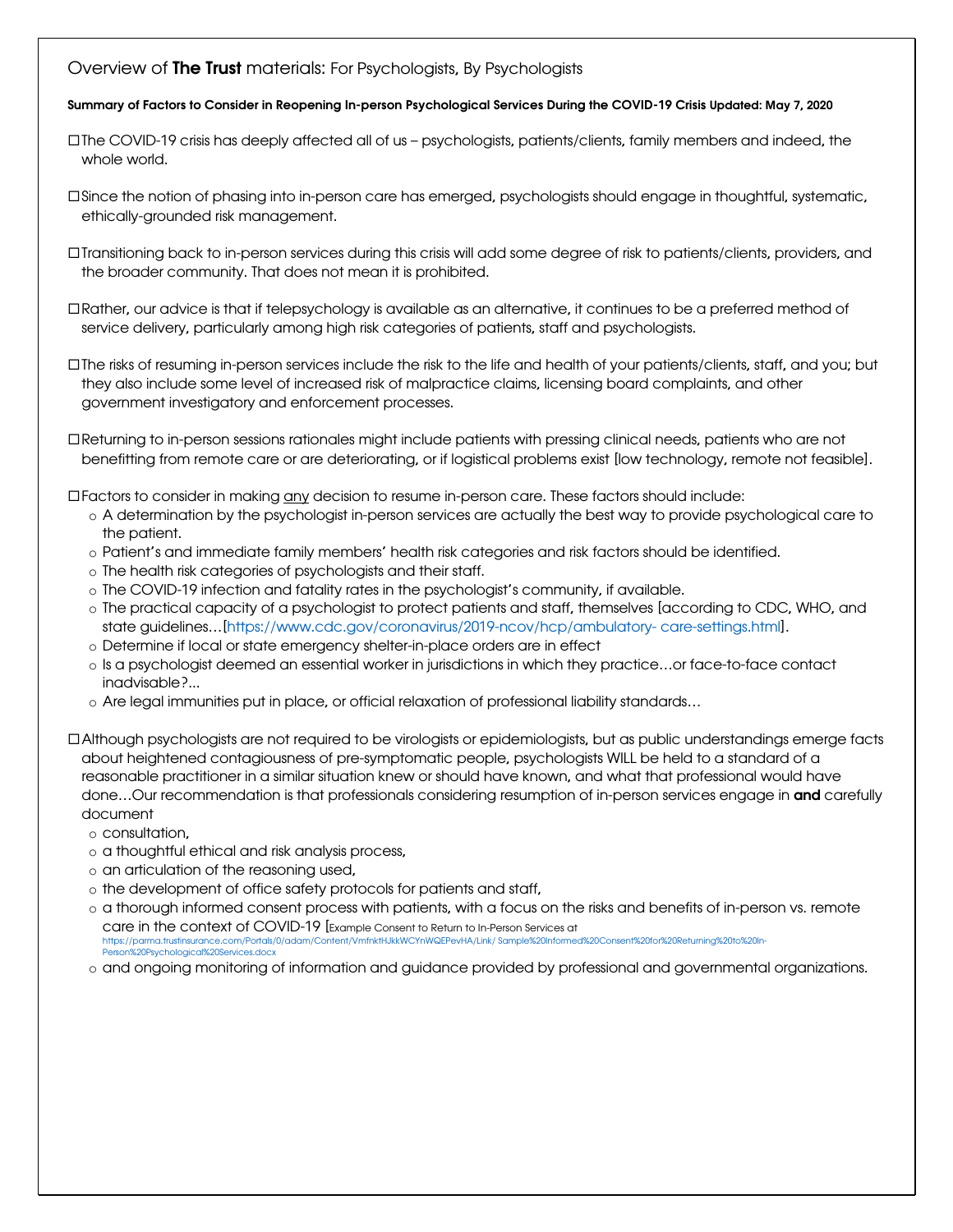### Summary

Current BDTX policy for 2130 SW Jefferson Street Suite 300: Remote therapy and assessment procedures are the default/preferred method of service delivery until further notice. The reason for this policy is that health risks pose a greater threat to all involved [and to other community members as well] than do the risks of non-standard assessment results. When there is a substantial change in our health environment, we shall review this policy and make necessary changes.

Exceptions: We realize, however, that decisions about how best to administer psychological test procedures must be determined on a case-by-case basis. There may be occasions when a patient's urgent need to be assessed outweighs the health risks outlined elsewhere in this document. Individual clinicians must make these decisions as best they can, balancing health risks against the need to obtain standardized assessment results. When clinicians judge it necessary to administer psychological tests face-to-face, they will need to do so in their own offices [and the designated testing room] taking care to follow safety procedures described elsewhere in this document.

Regarding exceptions to this policy for therapy, it's possible that an exception to the teletherapy rule could arise in the case of an urgent clinical situation for an established patient. If a provider judges it essential to meet with a patient in crisis - that the risks to the patient are greater without such a meeting than the health risk arising from a face-to-face encounter - and if the provider is willing to assume the health risk of a face-to-face encounter, the decision to hold an in-person meeting under those circumstances is up to the provider. All precautions above must be taken to safeguard the patient, the provider, and others in the practice.

We, the owners of BDTX [Antonia Forster, Michael Fulop, Ana Cragnolino] have established the following BDTX-PDX office policies to address the possibility of re-opening, and phasing in of in-person psychotherapy sessions, and inperson psychological and neuropsychological assessments, to insure we have in place safety procedures to protect the safety for all of our collective patients, staff, sub-leasers, and anyone entering our suites. In arriving at these policies, we have studied materials from the IOPC', APA Trust<sup>2</sup>, APA<sup>3</sup>, and local and statewide references.

The APA Trust statement on re-opening suggested that when considering phasing into in-person care psychologists should engage in thoughtful, systematic, ethically-grounded risk management. In transitioning back to in-person services during this pandemic does add some degree of risk to patients, providers, and the broader community. Their advice was that if telepsychology is available as an alternative, it is the preferred method of service delivery, particularly with high-risk categories of patients, staff, and psychologists.

The IOPC statement indicated there are 3 areas of risks that should be weighed against any possible benefits of conducting psychological assessments. These included

- 1. Health Risks of conducting in-person NP or assessments
	- a. Patient risk of contracting COVID-19
	- b. Examiner risk of contracting COVID-19.
		- Risk of transmission of coronavirus to patient, examiner and or community
- 2. Risks of exam validity undermined by illness anxiety, manifested by examinee or examiner.
- 3. Legal Risks: It should be recognized that the risks are not limited to health risks as noted above, but entail legal risks, including:
- 4. exposure to litigation that may arise if an examinee's or employee's health is compromised; a. exposure to litigation if the conclusions of the examination are questioned or considered invalid
	- b. the possibility that a clinician's liability insurance coverage may not include practice under these circumstances

<sup>1</sup> https://www.google.com/search?q=IOPC+Models+of+Care+During+COVID-19+Pandemic.pdf&oq=IOPC+Models+of+Care+During+COVID-19+Pandemic.pdf&aqs=chrome..69i57j69i60.965j0j7&sourceid=chrome&ie=UTF-8 <sup>2</sup> https://parma.trustinsurance.com/Resource-Center/COVID-19-Resources

<sup>3&</sup>lt;br>3 https://www.apaservices.org/practice/news/reopening-practice-covid-19?\_ga=2.2765494.785908609.1593632518-2071577047.1591205918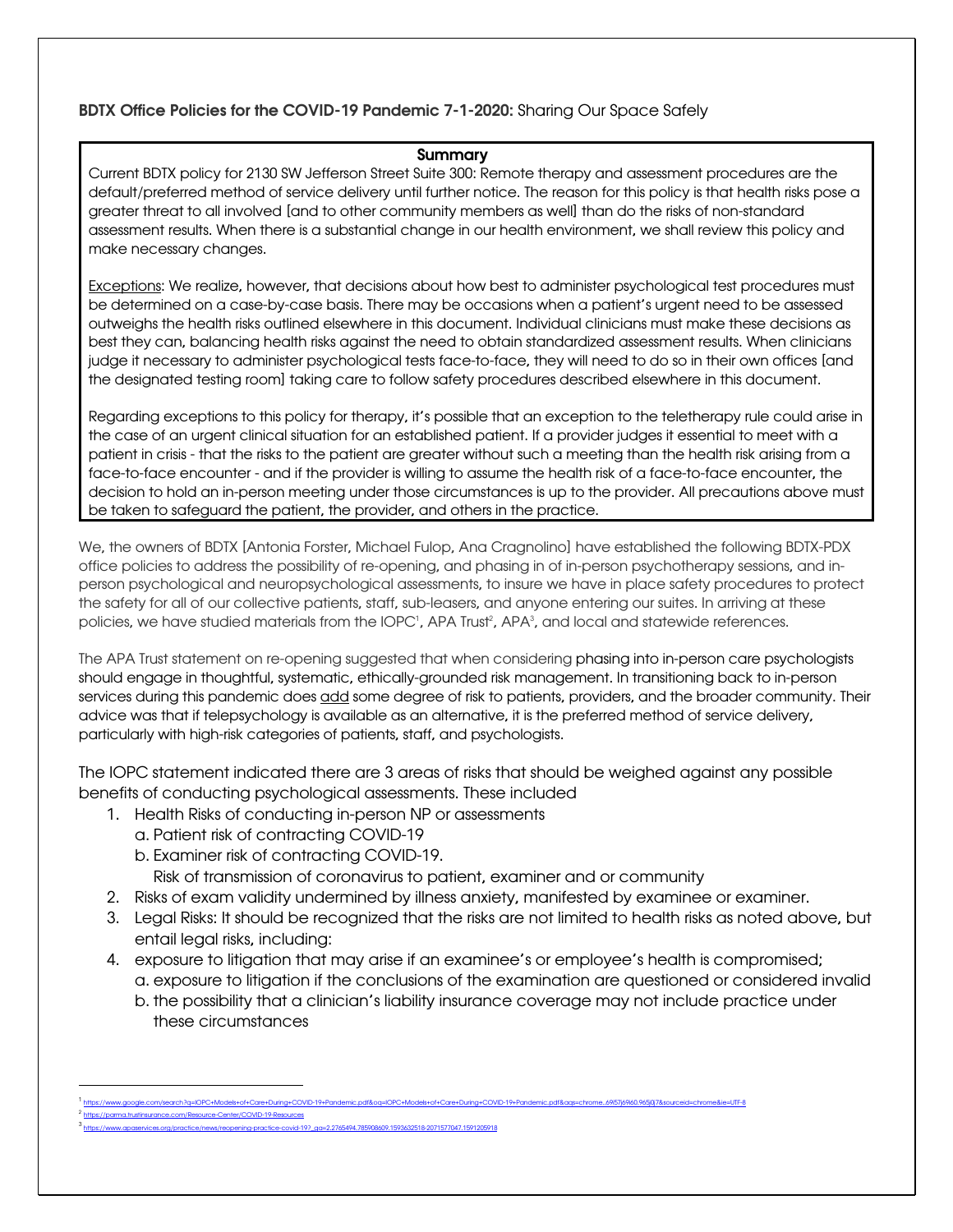Therefore, we began from the standpoint of managing our Suite 300 shared space given our current constraints, and the eventual re-opening of in-person psychological services, and in-person neuropsychological or psychological testing to ensure the safety of our current and future patients and family members, our sub-leasers, staff, we three as lease holders established these clinic wide policies, to limit, or mitigate health and safety risks, liability risks, and legal risks for all of us.

We are establishing these clinic guidelines that all tenants are expected to follow. These polices are not meant to preclude your exercise of clinical judgment about when in-person testing or in-person psychological are indicated. We expect these policies will have room for leeway, and of course individual clinician judgment. We have addressed issues that include under what circumstances in-person assessment or other psychological services shall be determined as necessary, measures for patient safety and\risk mitigation, measures to keep our patients and ourselves safe, and appropriately distanced. Further, we address the use of space for testing, and measures to clean and sanitizing testing, room, waiting room, as well as any equipment that might pose a risk of infection from COVID-19. As leaseholders, we are open to always listening to your requests that might differ from these policies and guidelines, and to discuss how to alter these policies as added information is arises or new situations arise.

We focused initially on assessment practices, as psychotherapy, for the time being, is allowed by insurers, and preferred by most providers, patients. However, our research has led us that psychotherapy services likely will need guiding policies for phasing face-to-face services back in, however long from now that might be.

The IOPC document suggested there are several models of how to consider risk-mitigation if one has decided that inperson assessment is necessary and clinically warranted. All are based on the ideal of Standard In-Person Administration, which prior to COVID-19 were conducted without mitigation, and must be considered the "gold standard" procedure, and deviations is necessarily considered a non-standard administration.

Modified In-Person Administration using procedures to minimize risk of infection or transmission. The risks of in-person assessment are reduced by mitigation strategies…these alter standard administration practices and therefore may impact validity and increase risk of inaccurate diagnoses. Possible procedures designed to reduce risk of exposure but differ from standard practice that might impact test performance.

- i. Screening procedures to determine that the patient and the examiner do not have symptoms
- ii. Use of masks, gloves or PPE by examiners and or examinees may have additional adverse impacts on validity.
- iii. Social distance between patient & examiner makes it more difficult for instructions to be delivered effectively
- iv. Restricted use of manipulatives during testing, and other articles that are "high contact."

In-Clinic TeleNP: Where both clinician and patient are in a clinic but in separate rooms using video conferencing.

- i. rooms could be in different clinic locations…or in other models the rooms are in the same building.
- ii. Clinicians control quality of platform and equipment,
- iii. Clinician or someone is available to troubleshoot, can control the testing environment…
- iv. Most TeleNP research has been conducted in the context of in-clinic TeleNP

Home TeleNP Assessments where the patient is located at their home:

- i. Evaluation is conducted with the patient in their own home or other remote location via audio or video conferencing technology.
- ii. Most research not conducted in this context where examiners do not have control over ration.
- iii. Factors may limit benefits of Home TeleNP assessment patient populations. Reduced patient access to
- technology [due to economic disparities and potentially widening health disparities is a significant problem.
- iv. Socioeconomic disparities may further result in patients having limited access to a quiet, distraction free place

Combined, Hybrid or Staged Models combining elements of TeleNP with in-person face-to-face:

- i. Initial interviews, select testing measures, and feedback sessions might be conducted using telehealth platforms. Testing takes place with either face-to-face, or in-office remote setups.
- ii. Making treatment decisions based on a stepped-care model applies to psychological care. This model proceeds in a stepwise fashion from least intensive to most intensive.
- iii. Delaying the assessment until it is possible to see the patient in person without modifications. Assuming that time frames for safe conditions is possible to know, with the development and wide availability of a safe vaccine.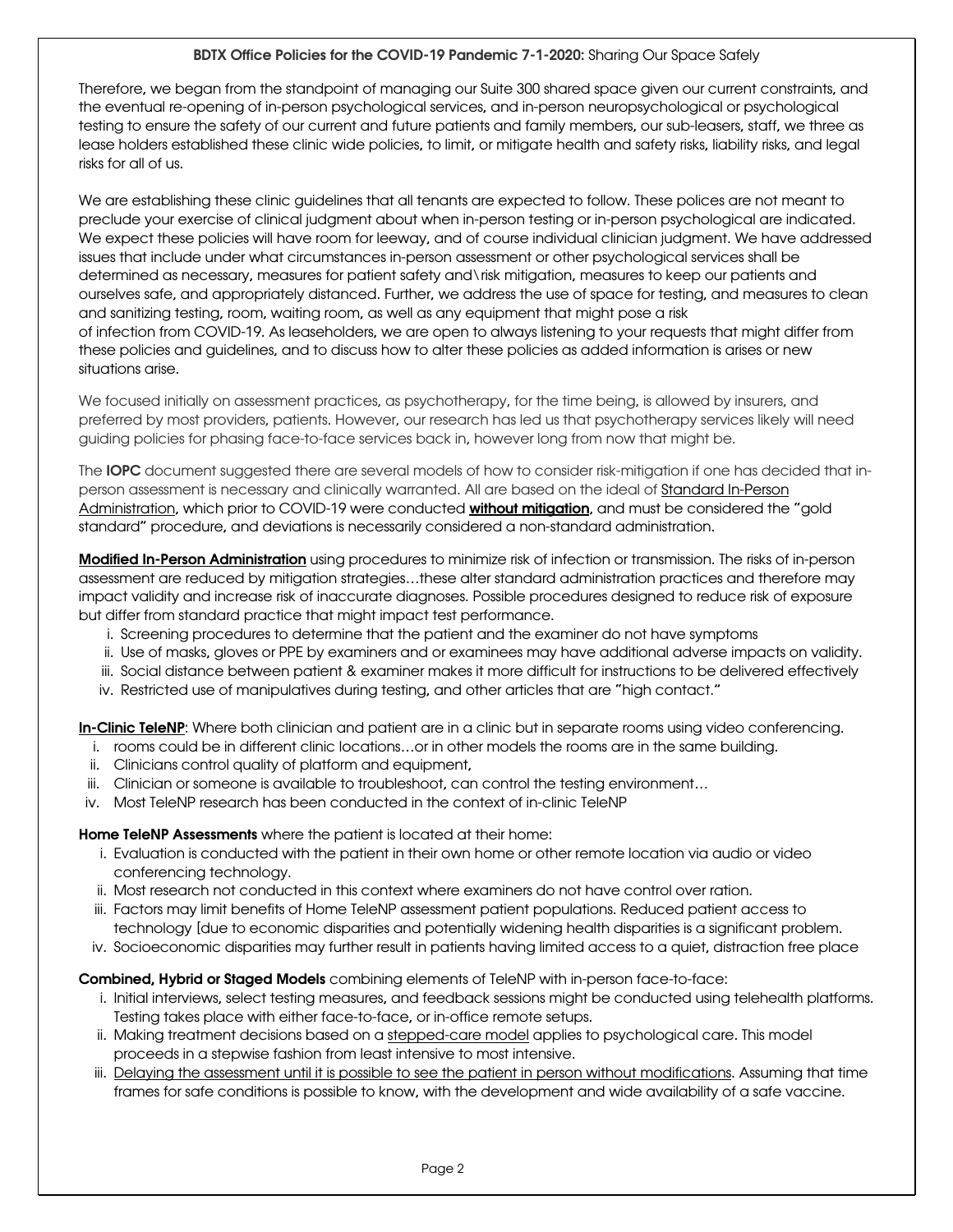There is consensus in the neuropsychology world that testing policy is needed to protect patients and providers from risks due to COVID-19, including health risks, liability risks, and legal. After review of recommendations from the IOPC document, we found that all face-to-face testing increases risk as the amount of time a clinician spends in an enclosed room whether or not masking, or shielding is used.

Thus, the first choice for assessments is to arrange assessments so that they do not need any face-to-face procedures. The science seems to indicate now that it is total amount of aerosol droplets that carry the highest risk of infection. In other words, the amount of time one spends with a person that is infected increases your risk of exposure and subsequent infection. Thus, there is no strong evidence that space alone mitigates risk of infection, unless it's outside space without wind. Use of a HEPA filter is likely more effective. The most effective way to minimize risk is to minimize the amount of time spent in the same indoor space with another person.

When face-to-face testing is required, we believe the best solution is brief in-office remote testing. In this approach, the clinician is mainly setting up, and most interactions take place remotely from one office to another. This will require the use of two spaces, the clinician's office and a testing room. We have selected our current testing office for the second space. We are assuming we will continue to conduct testing, for the most part, on a virtual basis, with remote in-office testing used only for those procedures that an examiner cannot reasonably complete without seeing [or having a psychometrician see] a patient face-to-face.

Please refer to the in-office remote testing procedures for specifics. The current testing room, where many of our inperson testing has taken place in the past, seems to be the best, most centrally located space to conduct in-person remote in-office testing. This area will be optimized for ease of cleaning, and other sanitizing procedures. And we shall set up a video system so that clinicians can observe the patient from a safe, and non-shared space. And we shall ensure that a HEPA filter air purifier operates in the testing office as another important aspect of this protocol. We shall also establish a scheduling protocol if and when we have more than one provider considering or needing to utilize in-office-remote testing. All providers should understand that this policy is in force, unless, they have express permission from all lease holders to alter these policies and established procedures.

| <b>Signatures</b>     |                   |
|-----------------------|-------------------|
| Clinician Name, Title | Date __________   |
| Owner Name, Title     | Date ___________  |
| Owner Name, Title     | Date ___________  |
| Owner Name, Title     | Date ____________ |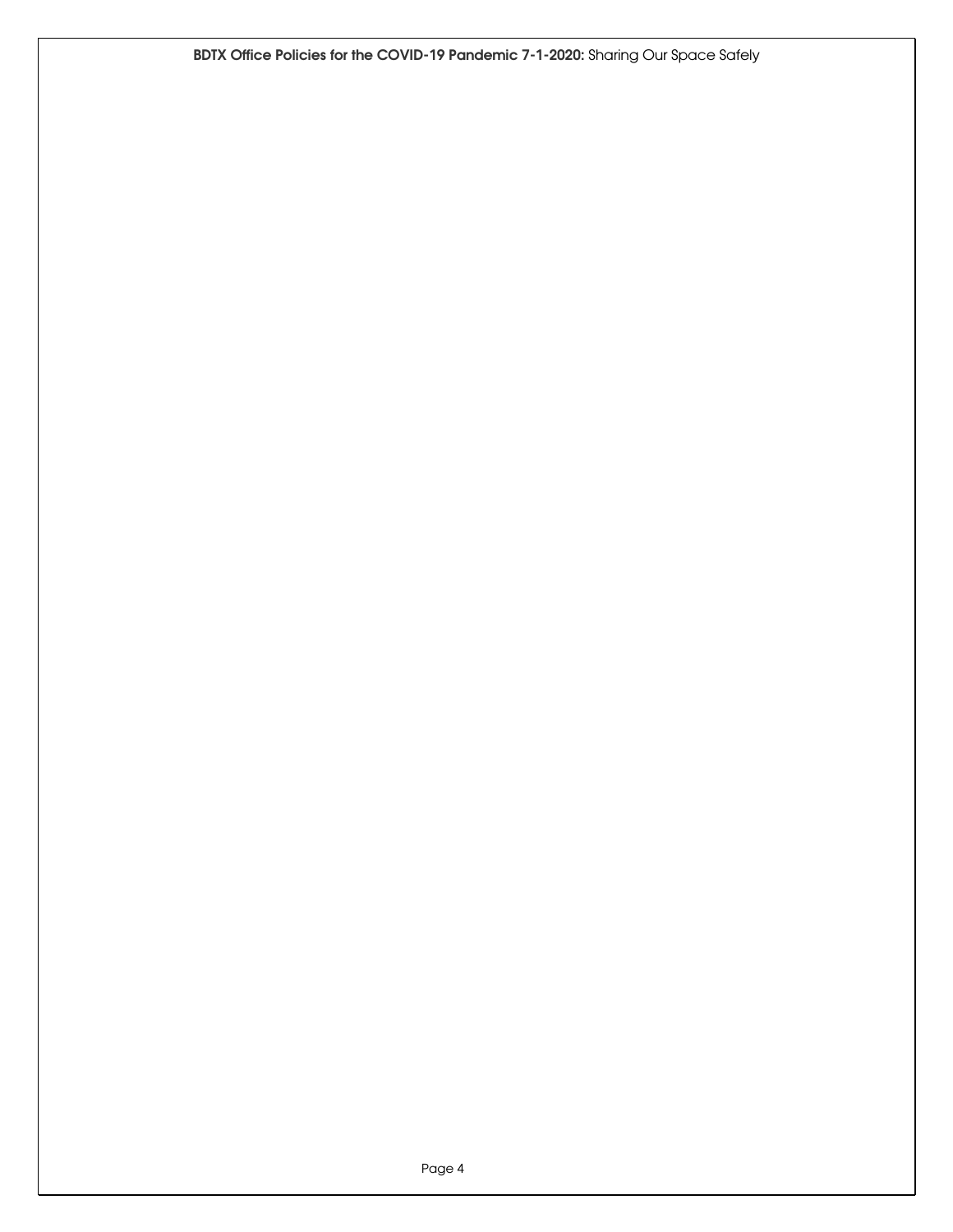### BDTX Tasks and Procedures for COVID-19

### Prior to Re-Opening

- $\square$  Create appropriate signage for waiting areas, treatment rooms,
- $\square$  Create paper forms outlining office policies procedures.
- $\square$  Create a written plan for:
	- o Pre-appointment screening for potential symptoms of COVID-19
	- o Day of appointment screening policy for patients and staff that might include temperature screens.
	- o PPE staff and patients are expected to use.
	- o Maintaining appropriate social distancing. The plan may include
		- § specific flow patterns through the office
		- limits on family members accompanying patients
		- use of virtual [parking lot] waiting rooms
		- Removal of some chairs in waiting areas as needed area to promote social
		- § Staggering appointments to minimize patient contact/allow for cleaning/ventilation time
		- § Hand washing and/or use of hand sanitizer procedures
		- § Cleaning/disinfecting office areas, furniture, surfaces, doors, manipulative items:
		- Daily checklist. See here for examples https://iopc.online/
	- o Implementing structural mitigation procedures. The plan might include:
		- § Designation of "clean" materials, forms, areas and separate "dirty" materials to avoid crosscontamination
		- § Obtain HEPA air filters to run before and after for a set time after exam room use.
		- Changing fabric furniture to furniture more easily cleaned with recommended cleaning agents
		- § Use of foot-operated trash cans
		- Secure personal protective equipment including masks worn by patients, providers, and office staff
		- Develop Checklists

### Prior to Testing Session

- □ COVID screening questionnaire administered when scheduling Plus 48 hours prior to appointment
- $\square$  Send link to electronic registration forms that completed and submitted online
- $\Box$  Review of mitigation/ hygiene procedures with patients
- $\Box$  Cancel if any possible illnesses of patient or psychologist are present or suspected.
- □ Cancel if any plausible exposure of patient or psychologist to Covid-19 or corona-virus.
- □ Inform parents and or patients of our COVID-19 in office protocol: email to obtain consent
- $\Box$  Inform patient and parents, parents not to wait in office waiting room.
- □ Text from cars, we shall open door and let people in as needed/Parents leave or wait in cars for their teens.
- $\Box$  Clean rooms + materials [use checklists].
- $\square$  Sanitizer stationed in each testing office.
- $\Box$  All pencil, pen, materials transfers completed indirectly, paper holder, disinfected cups
- $\Box$  All testing materials [tests, cups, sheaf, cases, surfaces] disinfected after every testing session.
- □ All door handles leading to test room, bathrooms, or exits disinfected after every testing session.

### Patient Arrival

- $\Box$  Patient and visitors screened again for symptoms. This may include temperature screening
- □ No hand shaking, no hugging, and social distancing is practiced consistently
- $\Box$  Provider guides patients separately to testing room maintaining  $>6$  foot social distance
- $\square$  One way movement in office from
	- o Elevator or stairs through offices and out one way.
	- o Tape marks on floor maintaining social distance
- $\Box$  Patient to wash hands or use sanitizer prior to start of testing session
- $\square$  Sanitizer stationed in each testing office.
- $\Box$  Clean rooms + materials [use checklists].
- $\square$  Sanitizer stationed in each testing office.
- $\square$  Psychologist washes hands before:
	- o meeting new patients, start of testing session, at breaktimes of each testing session, at end of each testing session
- $\Box$  Insures >6 feet distance from patients and parents at all times
- $\Box$  Arrange patient >6 feet from examiner [with tables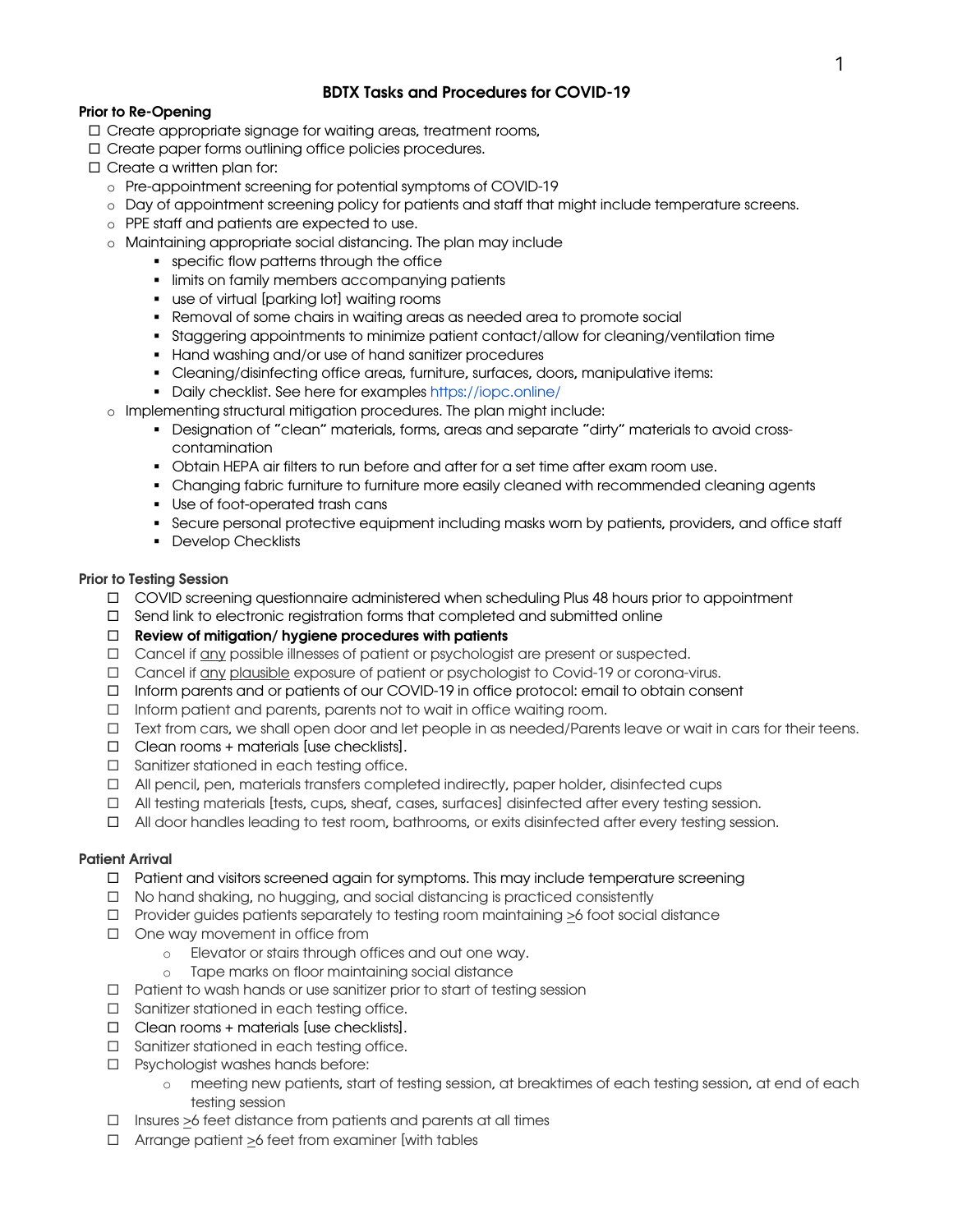- $\Box$  Use sanitary wipes and or cleaning agents to disinfect
	- o Test items
	- o Test Booklets
	- o Pencils and pencil holders
	- o Keyboards
	- o Table tops
	- o Test cases handles
	- o Test surfaces
	- o Office furniture surfaces
- $\Box$  All pencil, pen, materials transfers completed indirectly, paper holder, disinfected cups
- $\Box$  All testing materials [tests, cups, sheaf, cases, surfaces] disinfected after every testing session.
- $\Box$  All door handles leading to test room, bathrooms, or exits disinfected after every testing session.
- $\square$  Uses HEPA Filter in room to keep air moving and cleaned

### Testing Activities

- $\Box$  Maximize efficiency of test sessions to minimize office time
- $\square$  Minimize testing where contact of materials is needed
	- o "Clean" vs "dirty" side of the room [folders of paper
	- o No touch of "dirty" forms for 24 hours or wash hands after handling
	- o Complete forms in controlled room rather than bringing forms from home
	- o Consider use of verbal consent and related documentation
	- o Use of "clean" and "dirty" folders or containers for forms
	- o Cleaning of manipulative stimuli with disinfecting wipes and/or separating them for cleaning after the assessment
	- o Repeated hand sanitizer use/hand washing during sessions as needed [e.g., if touch face, sneeze, cough, etc.]
	- o Discard gloves used and replace in instances where hands would have been washed or sanitized
	- o Laminate paper stimuli or cards or put them in plastic sheets for easy cleaning
	- o Use orally administered measures of visual information processing to maximize social distancing/minimize contact
	- o Place garbage can close to the patient foot-operated or open, with plastic liner for easy removal
	- o Separate pencils/pens for patients and examiner

### End of Session

- $\Box$  No hand shaking or physical contact
- $\square$  Be mindful of social distancing as you leave the room

### After Sessions

- □ Clean room, furniture, contact surfaces, materials, etc. [note that some disinfecting wipes require use of gloves]
- ¨ Time cleaning may benefit from at least a 30-minute waiting period before cleaning, to minimize airborne droplets
- $\Box$  Wash hands/use hand sanitizers after handling forms [e.g., when scoring]
- $\Box$  Allow a 24-hour waiting time before handling forms touched by the patient
- □ Room HEPA air filter system and/or UV disinfecting light
- $\Box$  Readers are advised to do their due diligence regarding what devices are best suited for their clinics

### Assessment Feedback

- $\Box$  Feedback may be conducted where possible via home TeleNP
- $\Box$  If separate day in clinic, use the same precautions noted above for the return visit

### Clinic Process

- ¨ BDTX to remain vigilant to local, state, federal, professional organization guidelines regarding resumption of in-person practice
- $\Box$  Regular monitoring of recommendations by the CDC, WHO, and other trusted sources
- $\square$  Visit the IOPC website [https://iopc.online/] for additional updates and recommendations.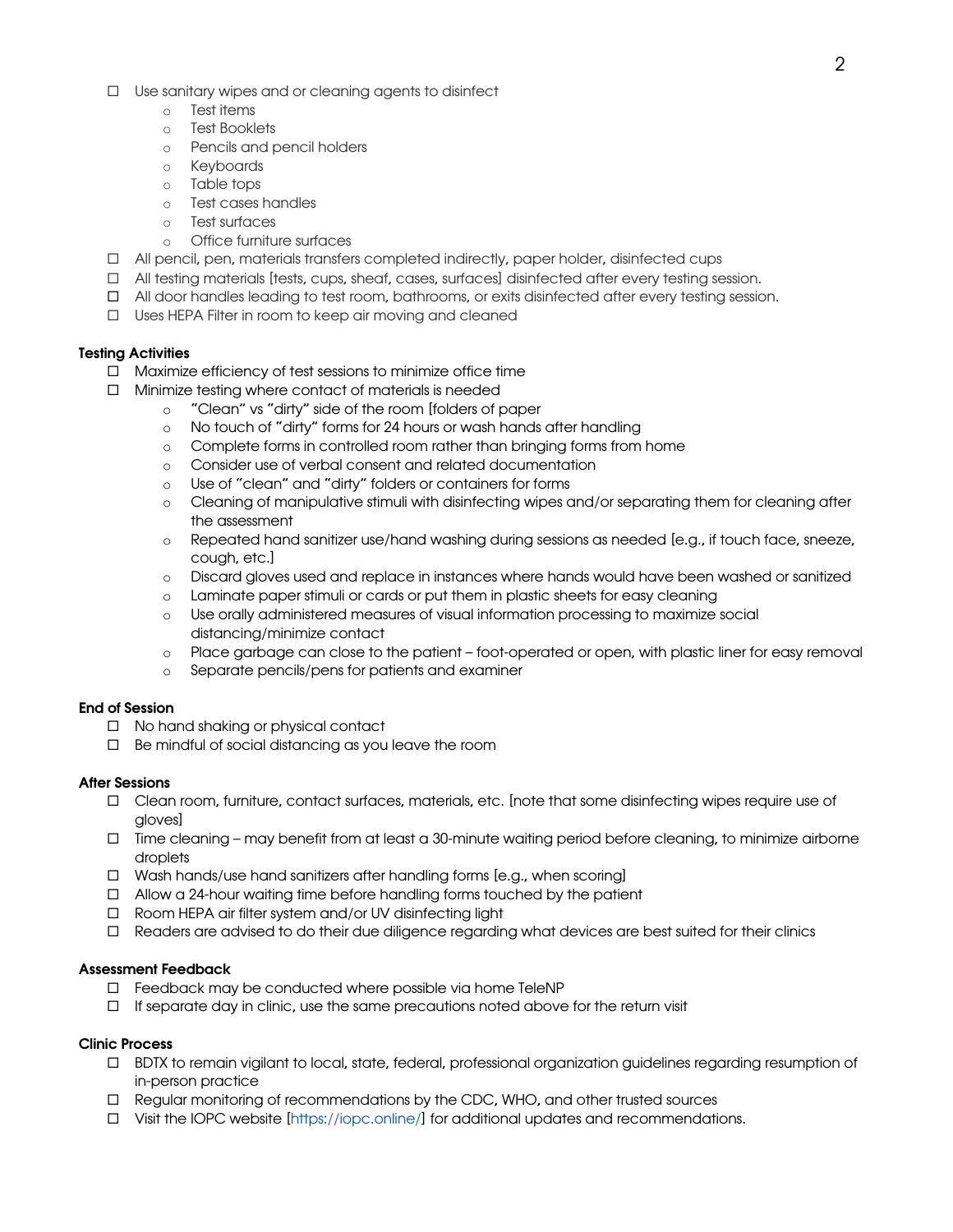# BDTX COVID-19 Screening Check List for in-person sessions

The COVID-19 pandemic requires we at BDTX enact screening procedures when we see you in any face-to-face session, no matter how brief.

- $\checkmark$  All patients & parents that accompany patients must wear a surgical or N-95 mask at all times. If you do not have a mask, we will provide one for you.
- $\checkmark$  Parents are requested to wait in their car, and not in our waiting room.
- $\checkmark$  Your clinician will check and document your temperature for each session.
- $\checkmark$  Please inform your clinician if YOU or ANYONE in your household has had ANY of the following symptoms in the past 14 days.
	- o Fever or chills
	- o Cough
	- o Shortness of breath or difficulties breathing
	- o Fatigue
	- o Muscle or body aches
	- o Headache
	- Loss of taste or smell
	- o Sore throat
	- o Congestion or runny nose
	- o Nausea or vomiting
	- o Diarrhea
- ü Have YOU or ANYONE in your household received a positive test for COVID-19?
- $\checkmark$  Have YOU or ANYONE in your household cared for an individual who is in quarantine or has presumptively positive for COVID-19?
- $\checkmark$  Do you have reason to believe ANYONE in your household has been exposed to COVID-19?
- $\checkmark$  To the best of your knowledge, have YOU been in close proximity to ANYONE who has tested positive for COVID-19, or who has had COVID-19?
- $\checkmark$  In the last 2 weeks, have you traveled outside of Oregon, Washington?
- $\checkmark$  If the answer is YES to any of these questions, we will need to reschedule.